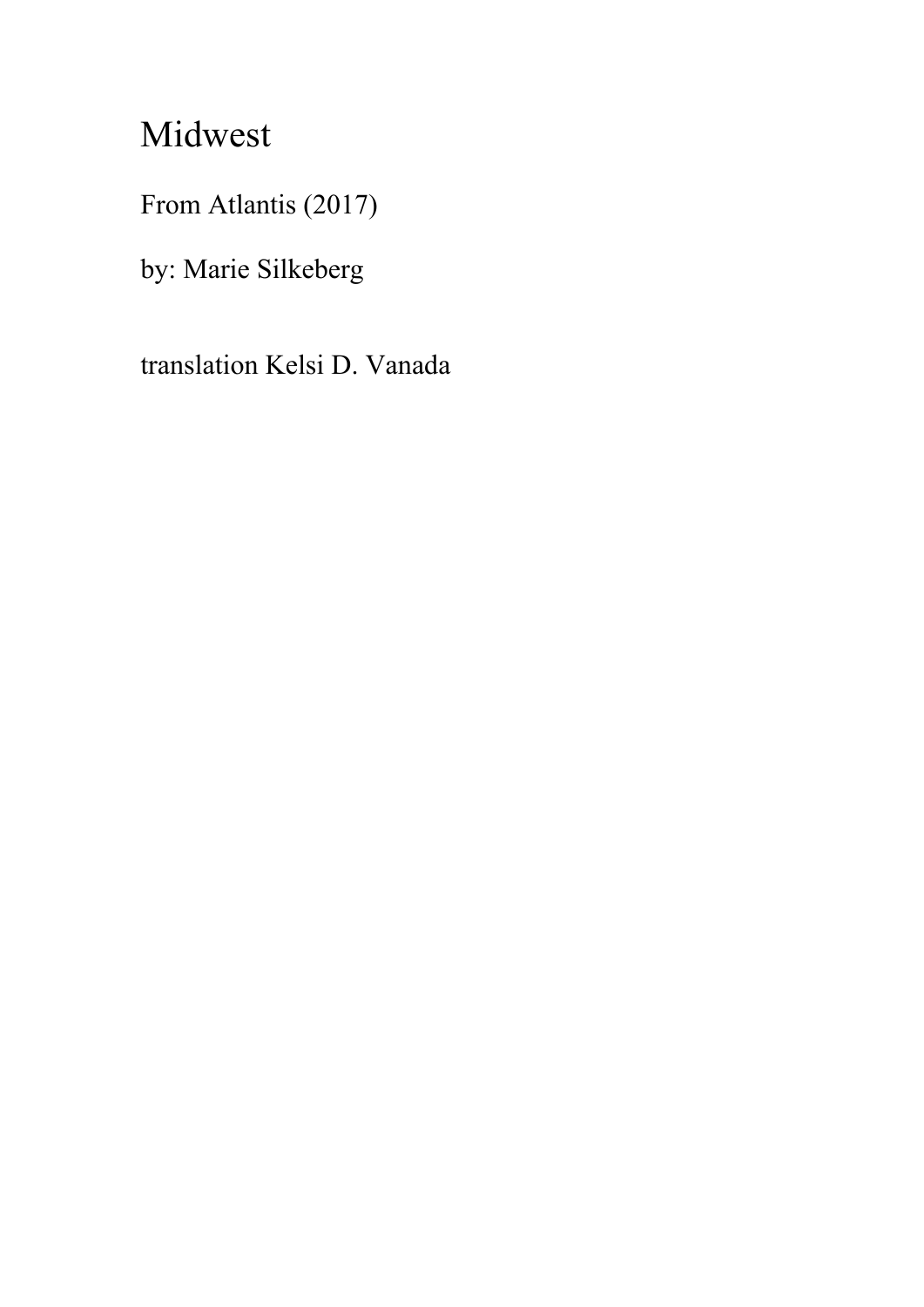You look toward the blinds.

Dawn.

Half-light.

The river flows outside the window.

People are walking over the bridge.

The thermometer reads 95.

The straight streets in their grids.

Incomprehensible shopping malls.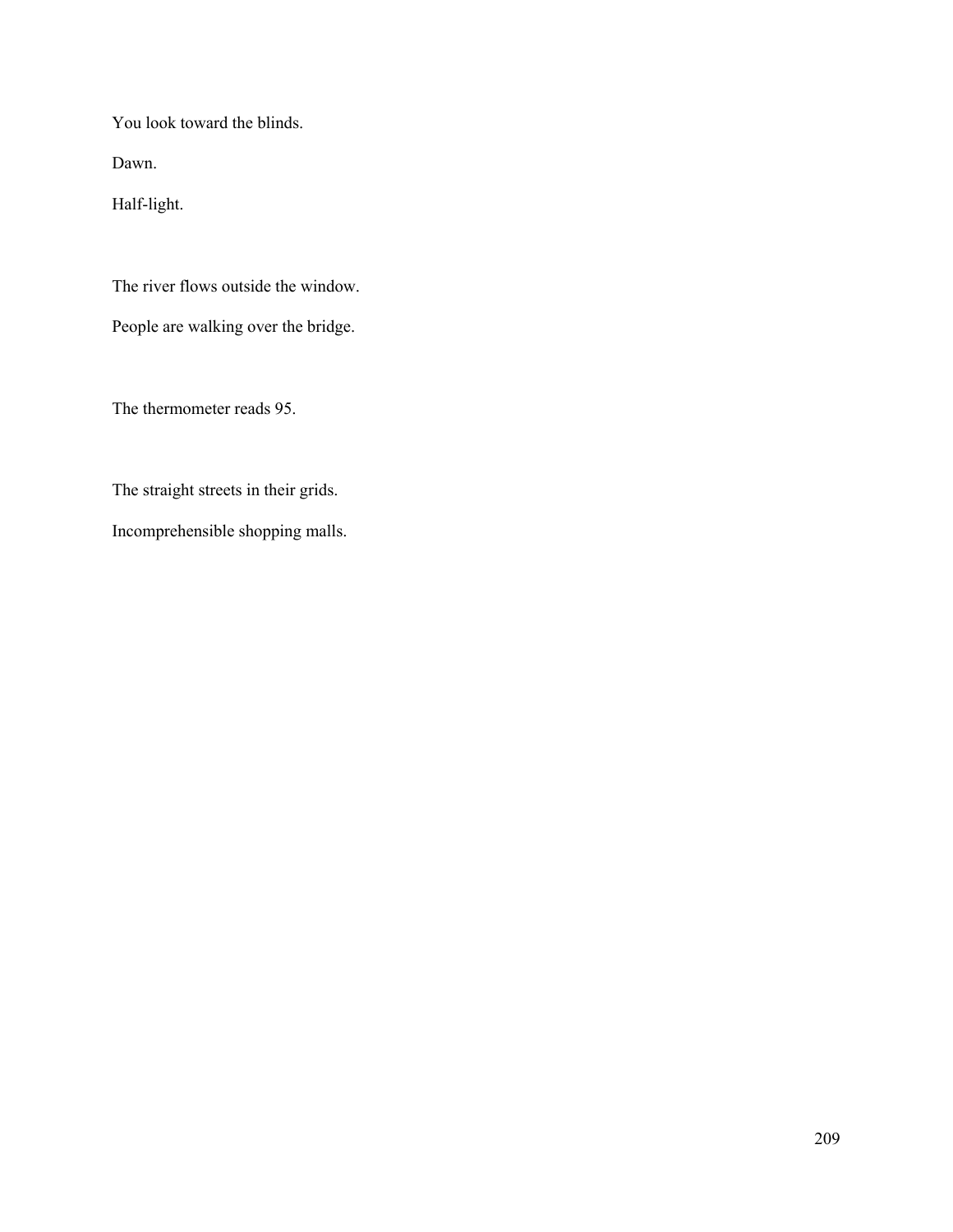White morning mist.

Too large a continent he says.

No wind to blow the humidity away.

Moths flock around the streetlights in the evening.

I'm careful with the words he says.

When you walk together down the hallway.

Where is your room.

You see it's storming when you come in.

Pouring rain.

Huge flashes light up the dark sky.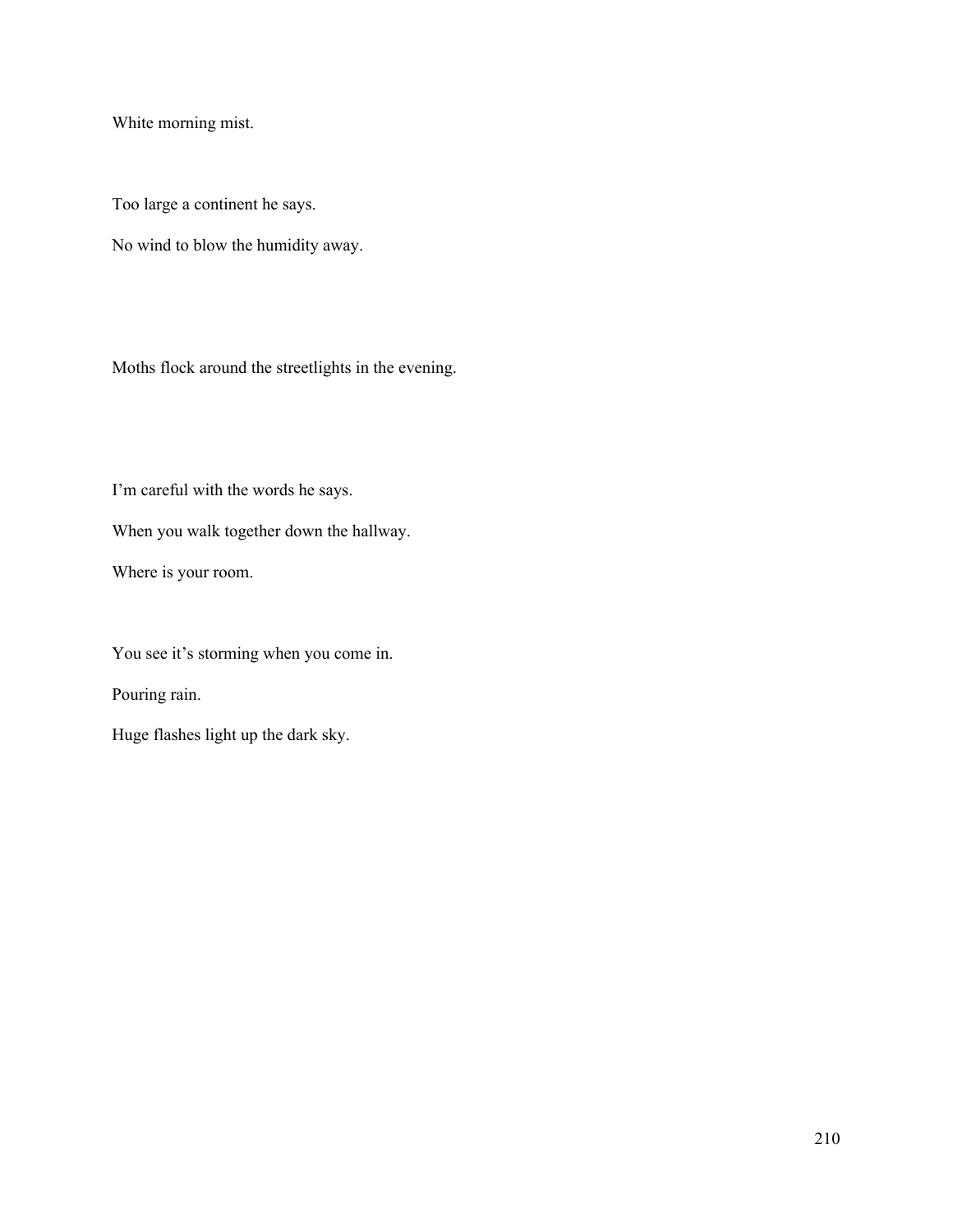He died in shallow water she says.

I always dreamt I carried him.

He was so fragile. Depressive. Suicidal.

You walk over the black-and-white checkered floor.

morning and night

where on the globe

Hang out with us you say.

Tonight.

night will stand open

You get lost in the hotel.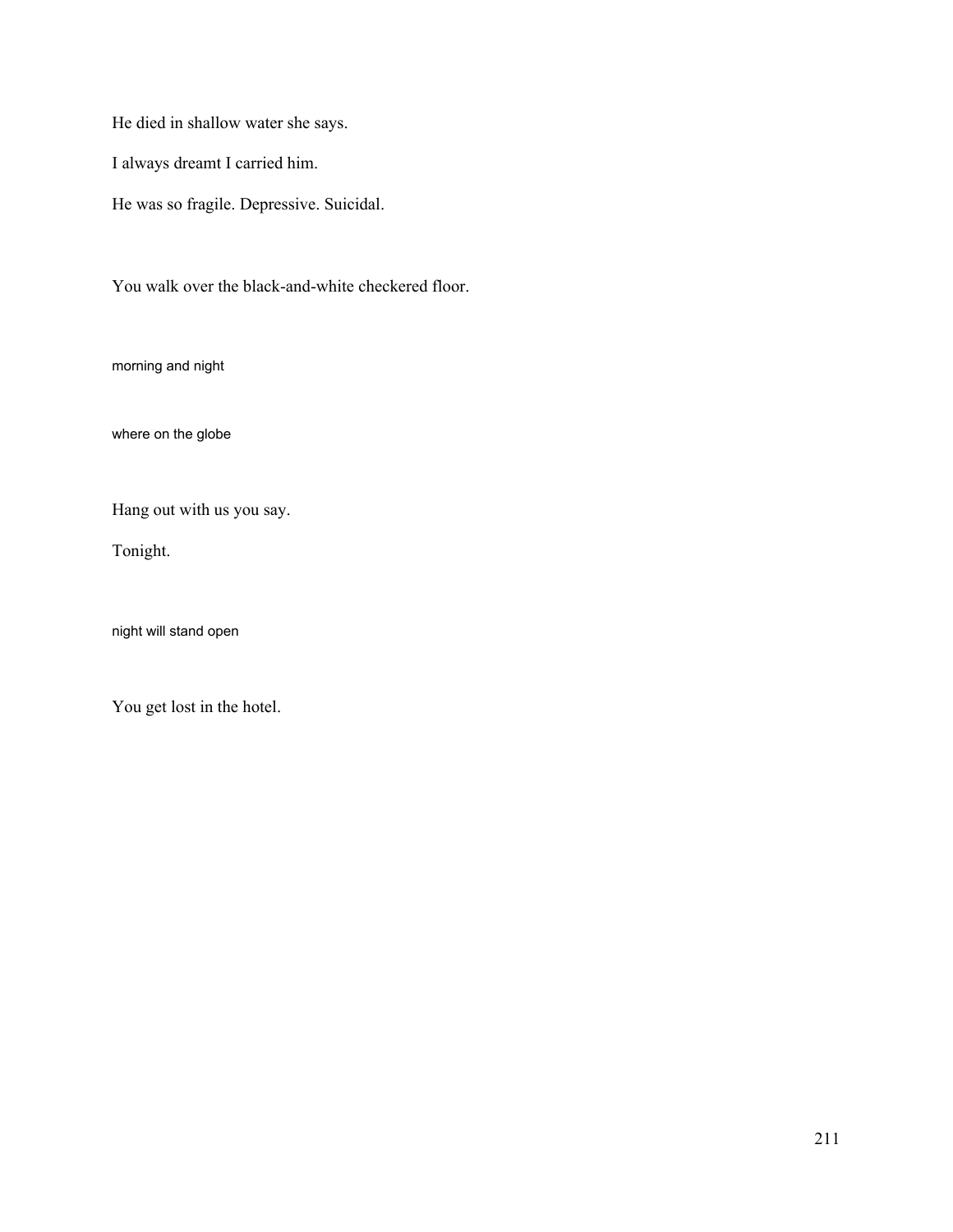Thought you were just going take the stairs.

You see totally other areas. Hallways. Wood panelling.

Open a door and it's an altogether different building.

Why didn't you tell me I was hurting you?

You sleep late. Wake up with a headache.

Tell me something.

About yourself.

I'm not that fast usually.

You walk through the industrial area.

I've never been here before he says.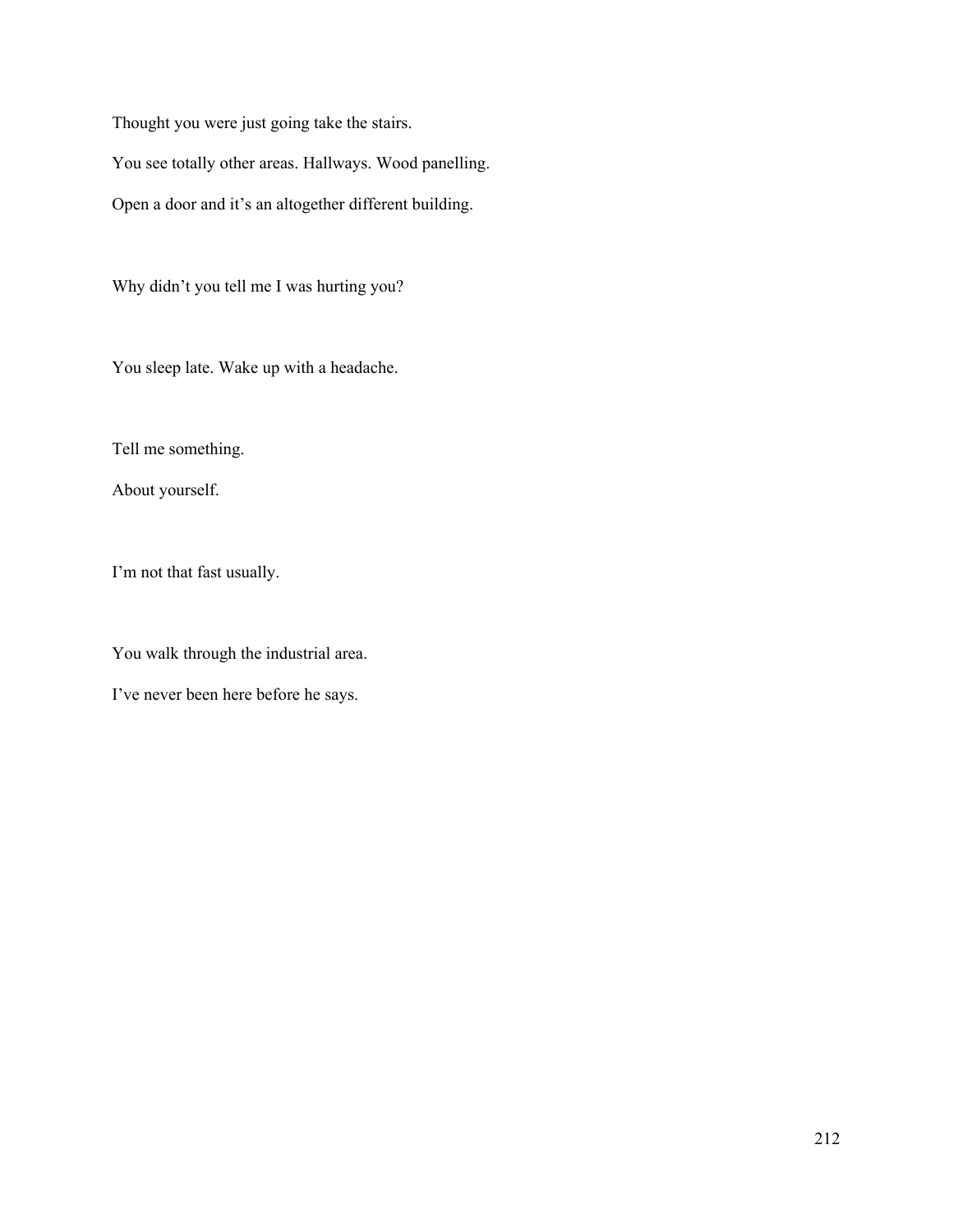I almost drowned he says. Twice.

When I was a kid.

First in a tank.

The second time when I tried to get over the first.

It was in the sea.

I sank like a stone.

Panicked.

How many people do you like he asks.

White lover he says.

Leads you into the elevator. Just holds out his hand.

You take it.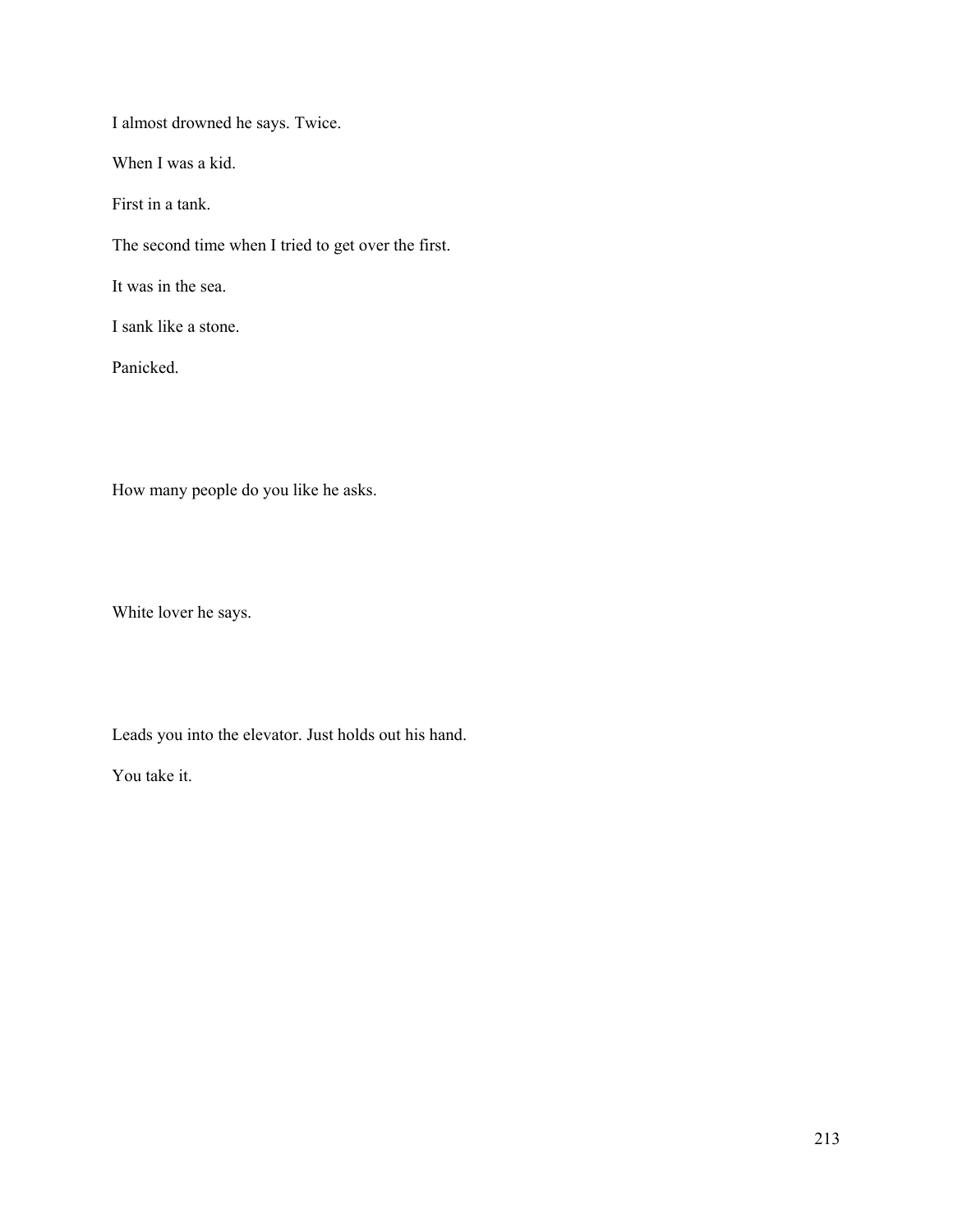Trace the outlines of his half-moons afterward. Slowly. His nails.

He stops himself suddenly and walks to the door.

Locks it. Turns on the TV.

I think you were right she says.

You look over the cornfields.

To read the earth she says.

While the endless cornfields flicker by outside the windows.

We forget so quickly he says. Three million dead in the civil war. The government cut off all supplies.

To put an end to it.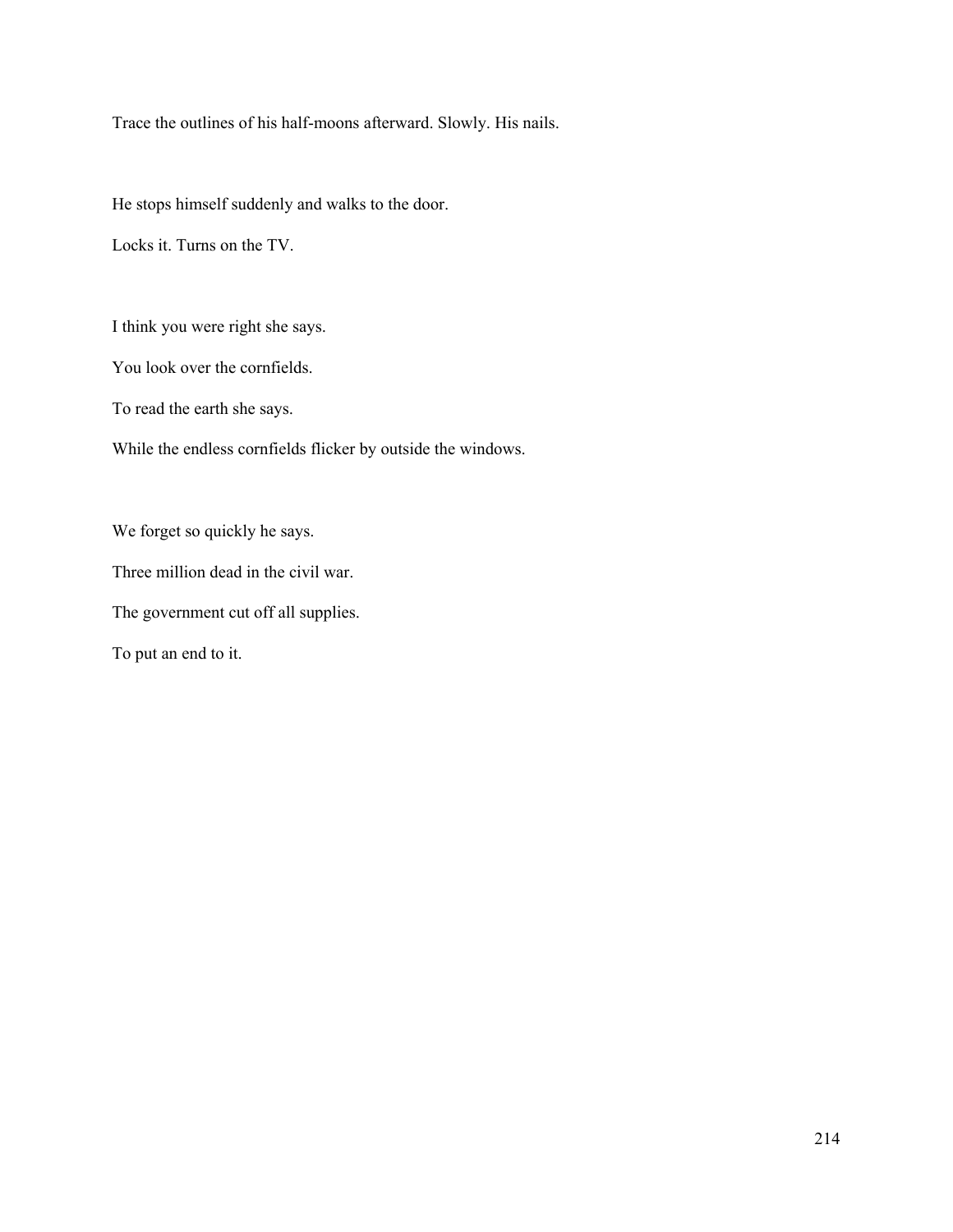One and a half million children died of hunger.

In three years.

You find the tallest skyscraper with a sky bar.

The city spreads out below. Outside. The glass windows.

Glitters.

Vibrates like flames.

When was the fire you ask the waiter.

I don't know he says.

Leaves to ask someone else.

1897 he comes back to say.

Where were you? How was your night?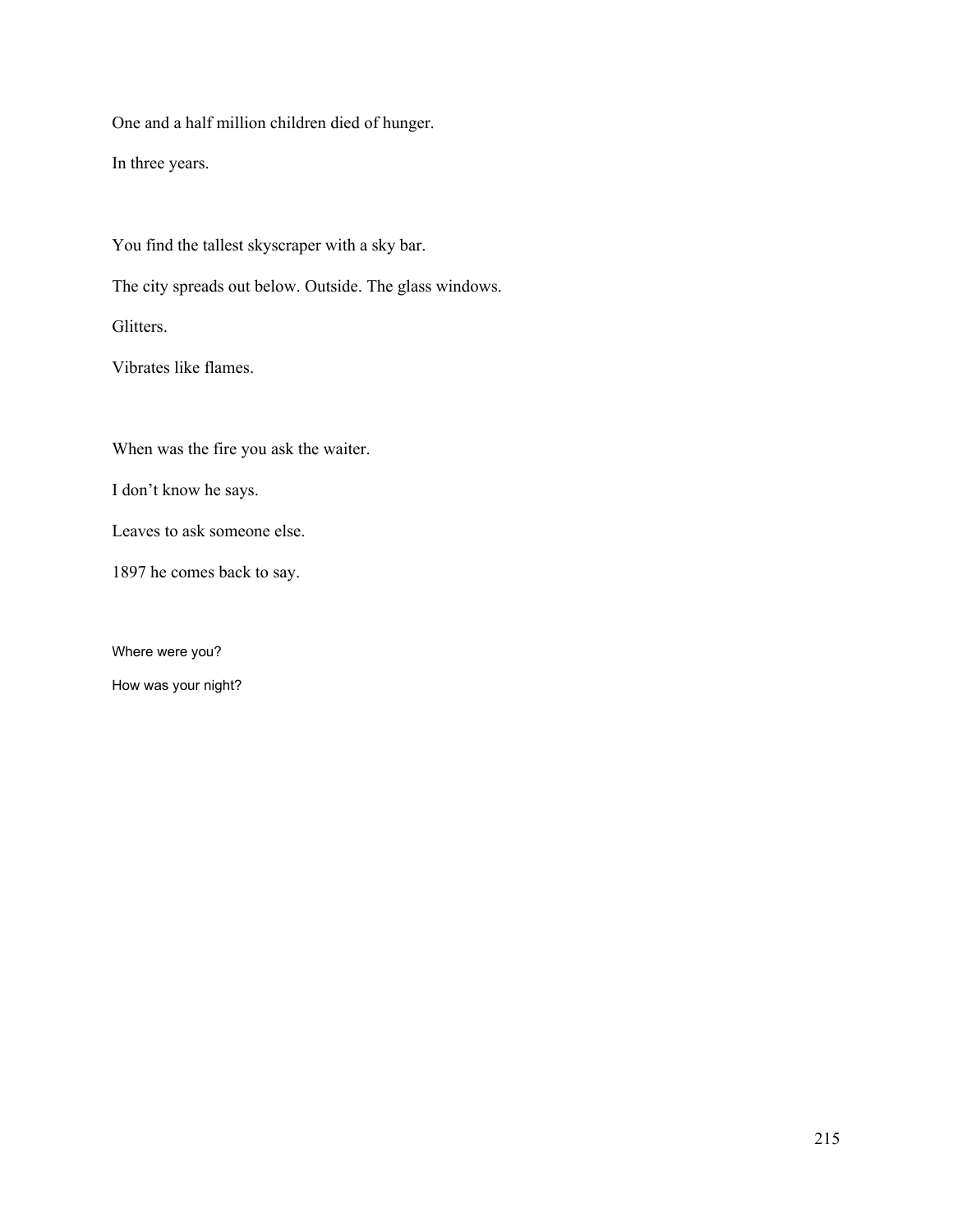You knock on the door.

Look at the TV that's on all the time.

Are you angry with me?

No.

Come here.

You see blood at an exhibition.

Streaming thickly.

From a hen.

On a woman's head over her face.

You feel the insides of your thighs.

Leaving.

Answering.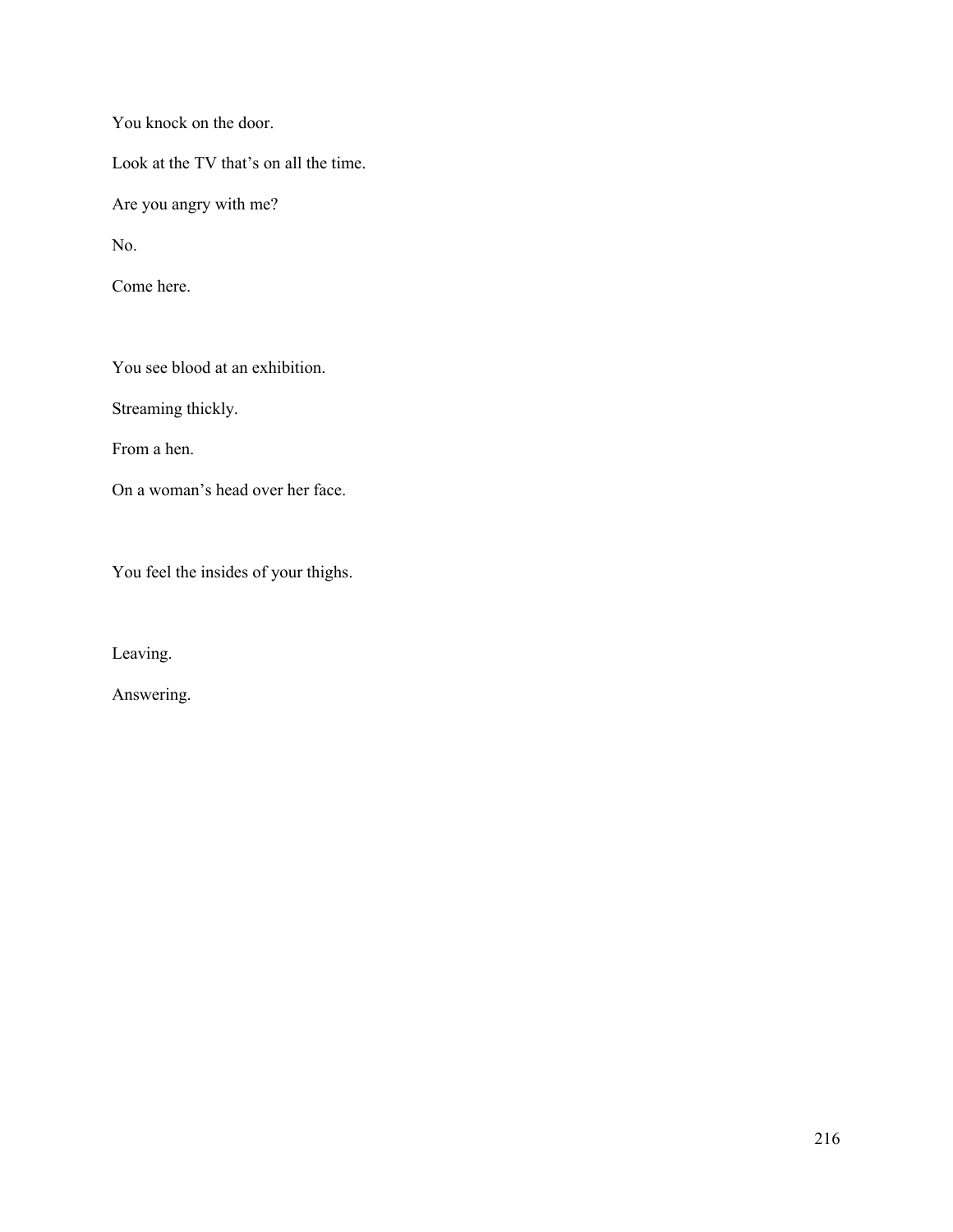Coming.

Leaving again.

The cornfields. Some already harvested.

Mississippi.

The bridge.

You get up as you wait for the flight.

Do you want a coffee you ask.

I'll join you he answers.

You go out of the hotel.

Hear him call your name.

Once.

Twice.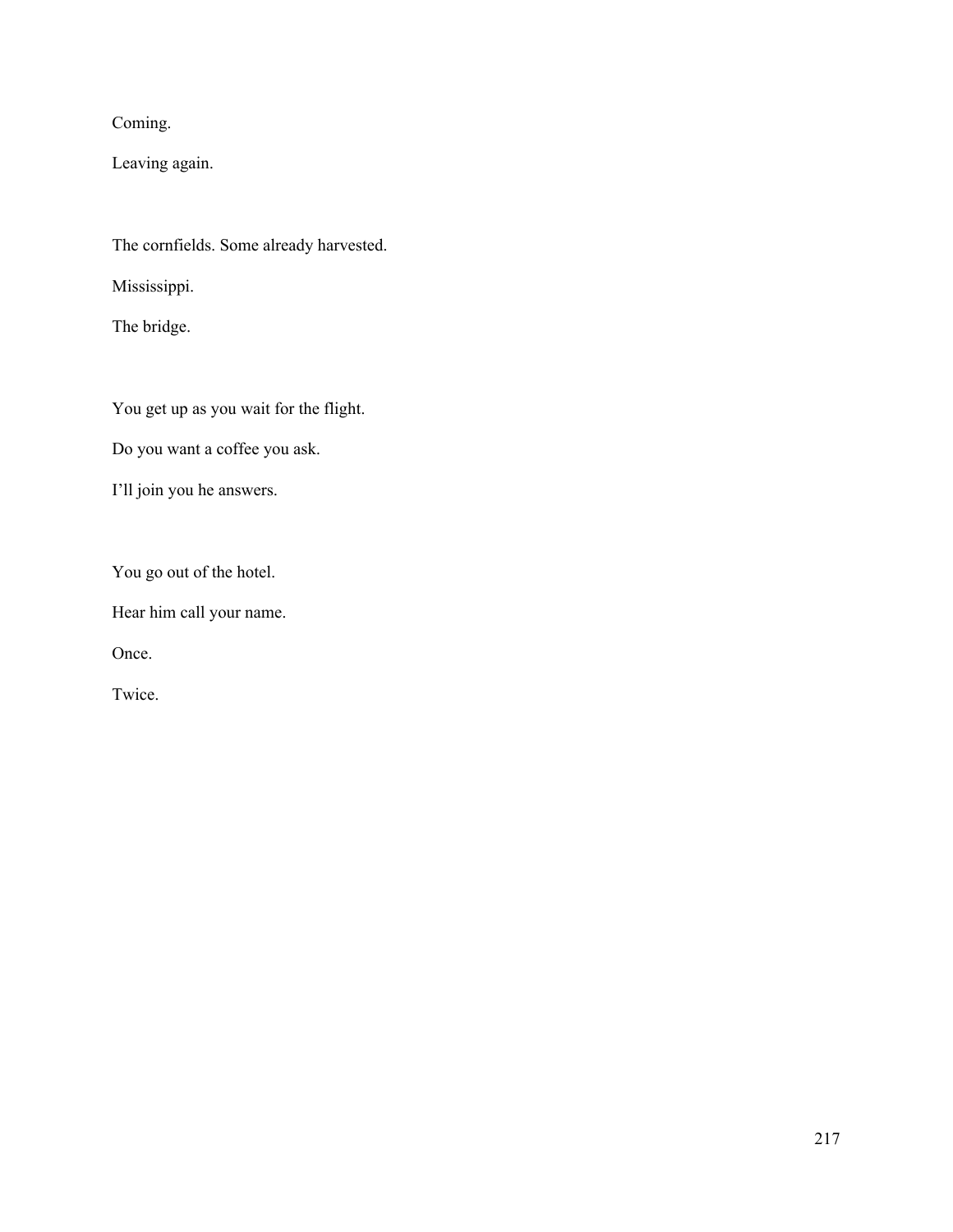Turn around.

I'm going to find some cigarettes you say.

Join me.

You stroll along the street.

You like walking he laughs.

Where are you they write.

I will find you all later you answer.

I have to go back you say.

You go ahead he says and something moves across his face.

I'll stay you say.

Your hands touch in the crowd.

They get sixteen years in prison he says as you walk down Bourbon Street.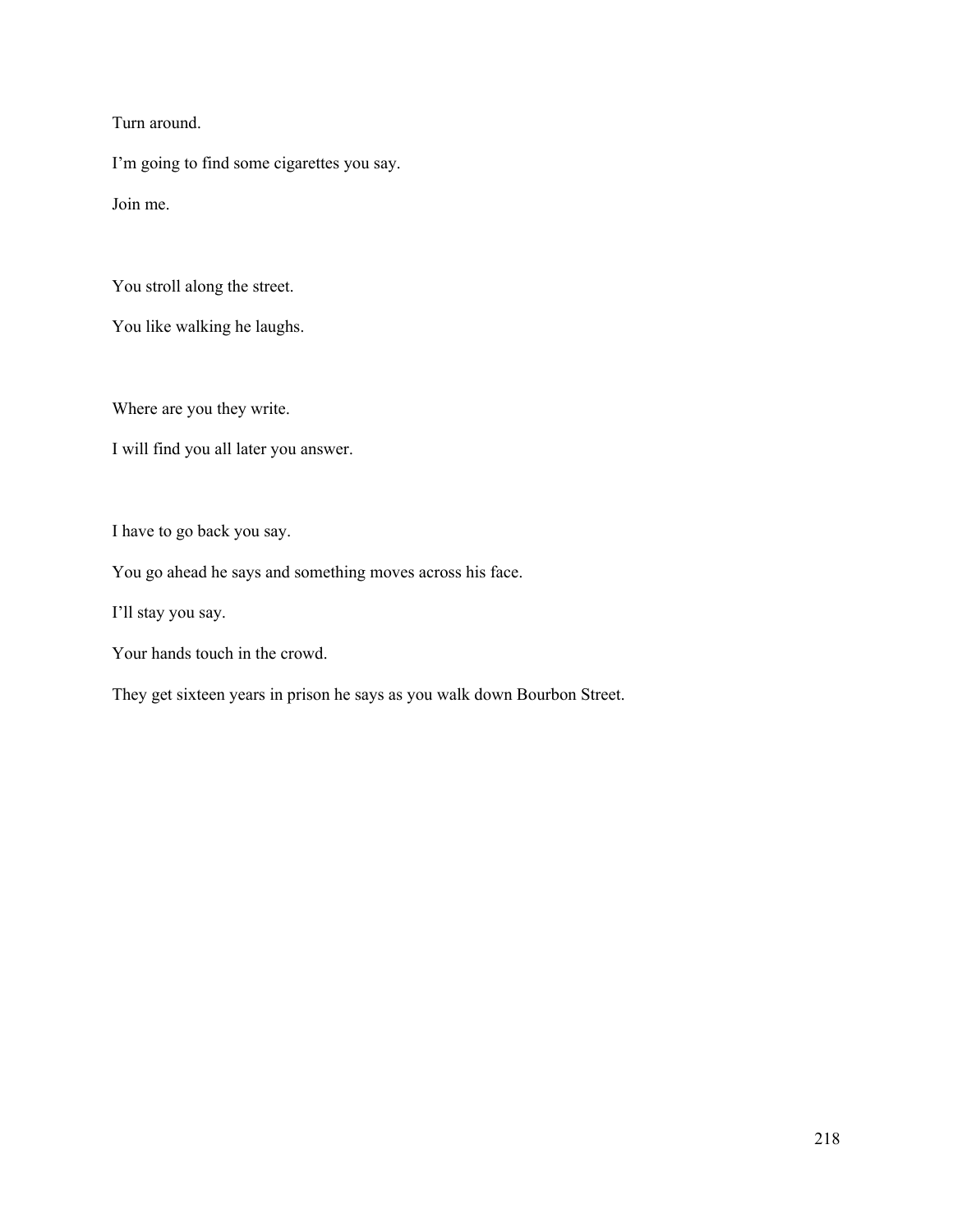In Nigeria. If they're caught.

The bridge shines orange in the dark. A storm sky above it and the river.

I couldn't have imagined five years ago

I would see the Mississippi he says.

The longest he says.

Isn't the Nile longer?

Yeah. Could be.

Damn he says. Damn.

Sleep here.

I'm sick of working.

I feel like lazy.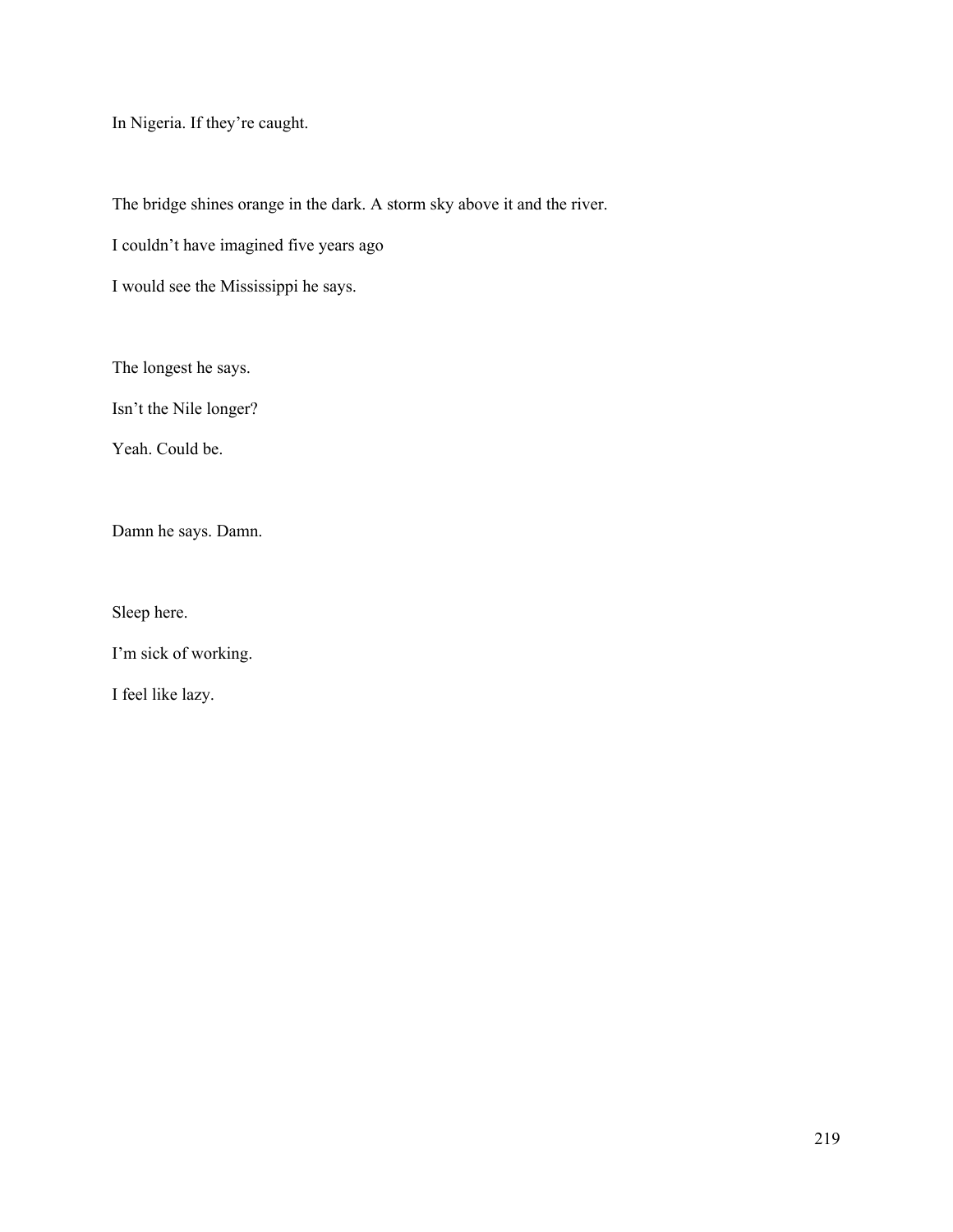I'll go for a swim in the pool and come back you say. Swim in the tiny pool. Full of saltwater. You feel his seed flow out into it. You turn several times in the darkness. In the courtyard. The humid heat. Feel the cool water. You get out. Dress. Smoke a cigarette in the yard. Walk up the stairs. Watch him sitting at the writing desk. Swaying a little. As if to music. You turn.

I saw you. Where? When? How?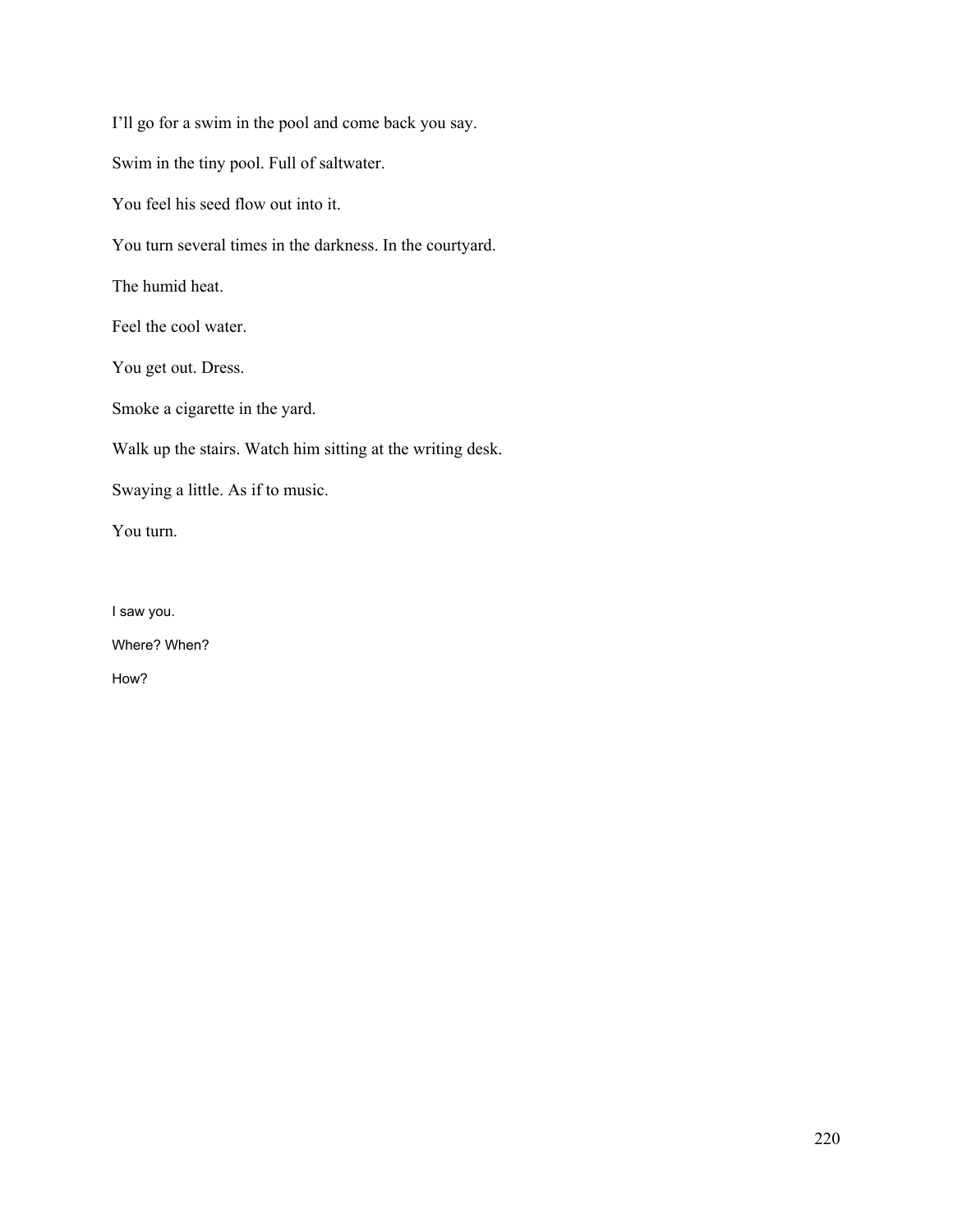## Hey.

You weave your little finger with his.

I'm famished he says.

You look at. Toward.

His eyes. The whites of his eyes. His lips.

Over breakfast.

You sit down on the floor.

Put your head in your hands.

Don't do this to me he says.

I've had enough trouble tonight.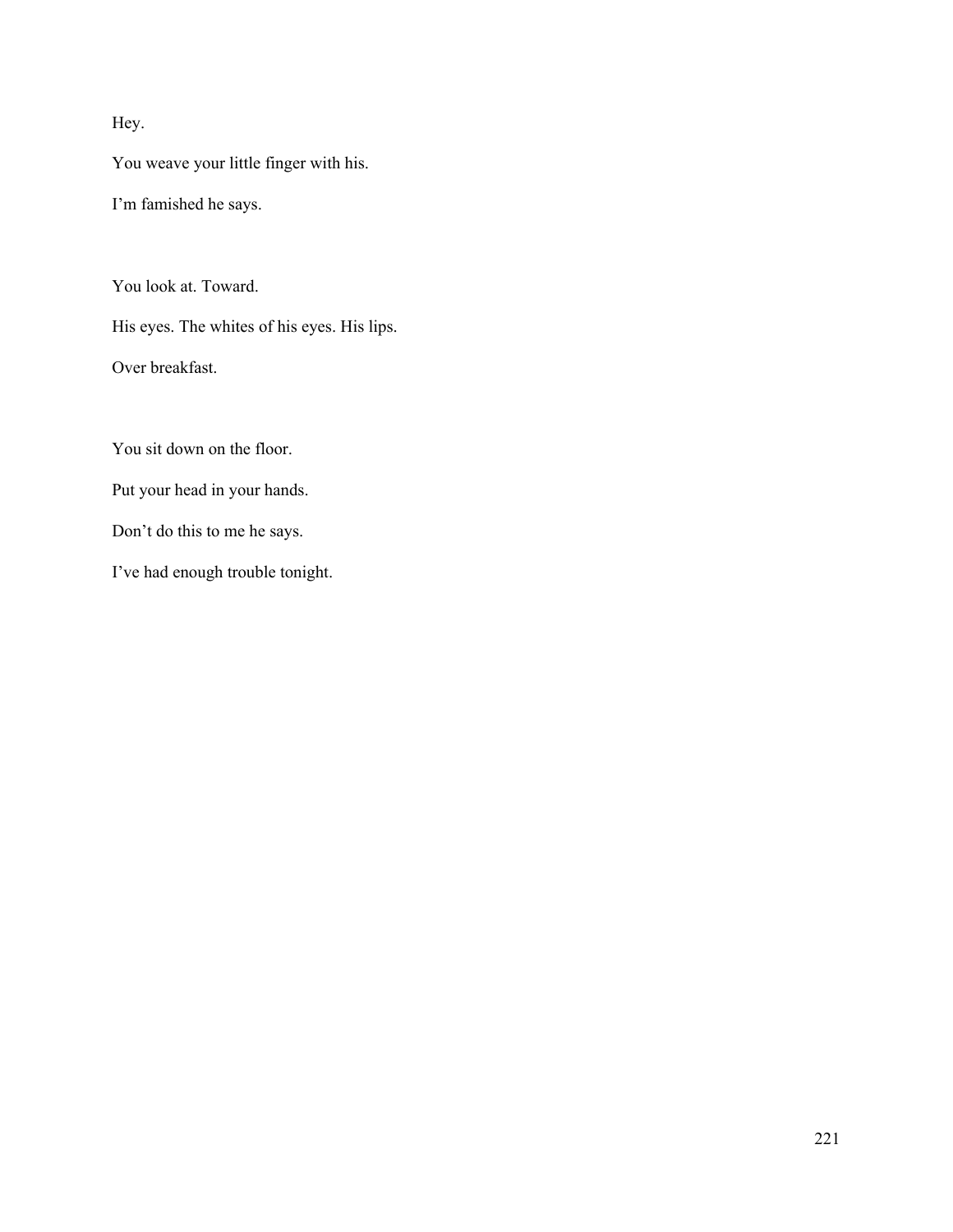You woke up early.

Walked along the Mississippi.

Saw the riverboats. The bridge. Sun and clouds.

You go to meet her.

It was the drain system that flooded she says.

Not the river.

They don't settle in layers she says.

They're spreading out.

The swamps.

The six-hundred-year-old oak.

Covered in Spanish moss. In long sheets.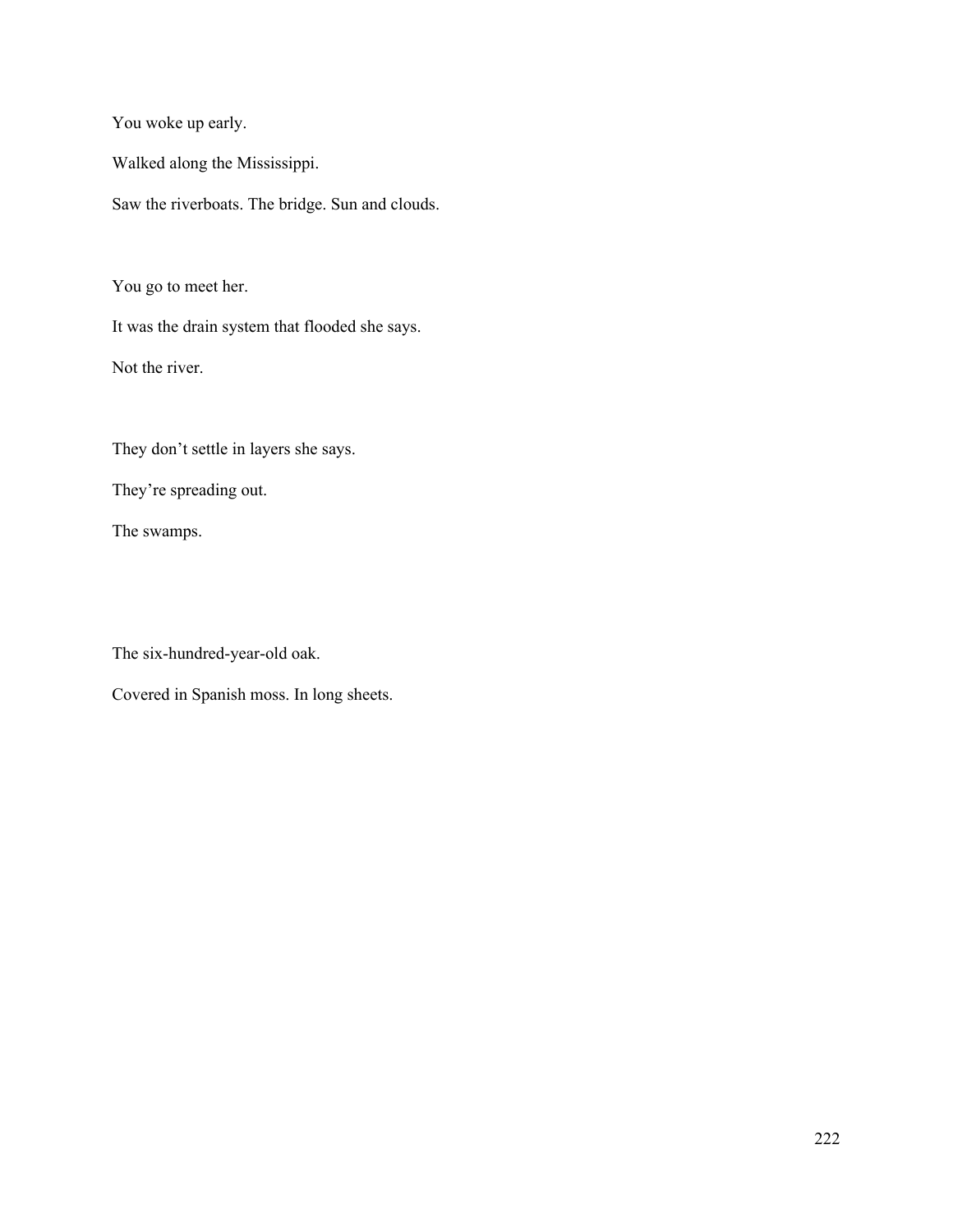You see his eyes move secretly over your body. Your breasts.

The course of the Mississippi has changed five times in two thousand years says the man driving the boat.

You feel the fear in his body. Of the water.

His raw pulse.

As you float over the marshy ground.

The green that falls from the trees.

Falls to the bottom.

When the new leaves come out.

We accused my mom she says. I heard my mom scream to my sister it wasn't me who killed him.

It wasn't me.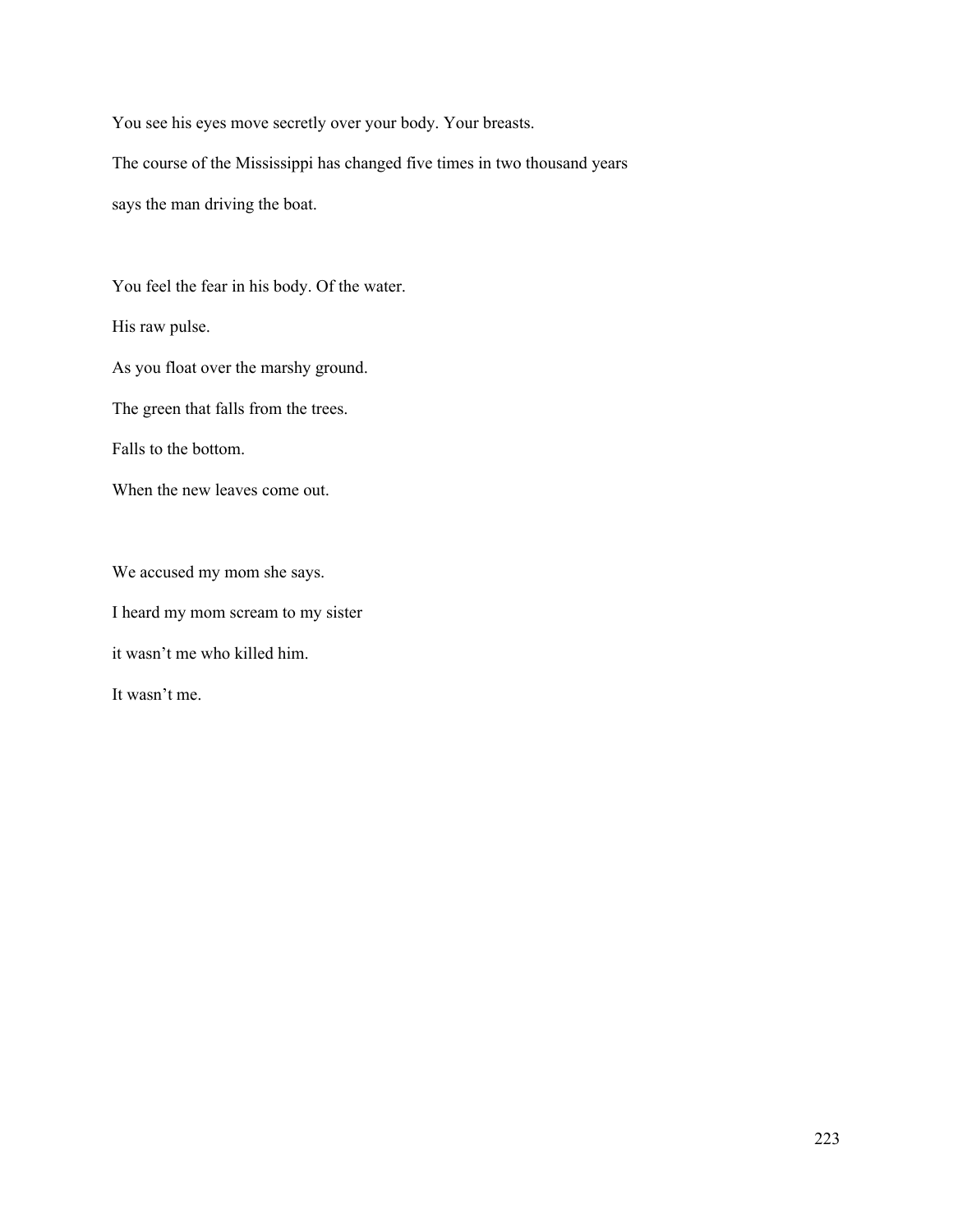She told about a moment when they were newly in love and he

suddenly burst out –

into some kind of, for that moment, shocking death wish.

I was always afraid he would disappear.

She collects the magnolia's petals from the sidewalk outside the church at night.

It only lives twenty-four hours she says.

Blooms.

White.

Turns melon-colored after a few hours.

Falls off.

Fascist she says.

Its intensity. Its beauty.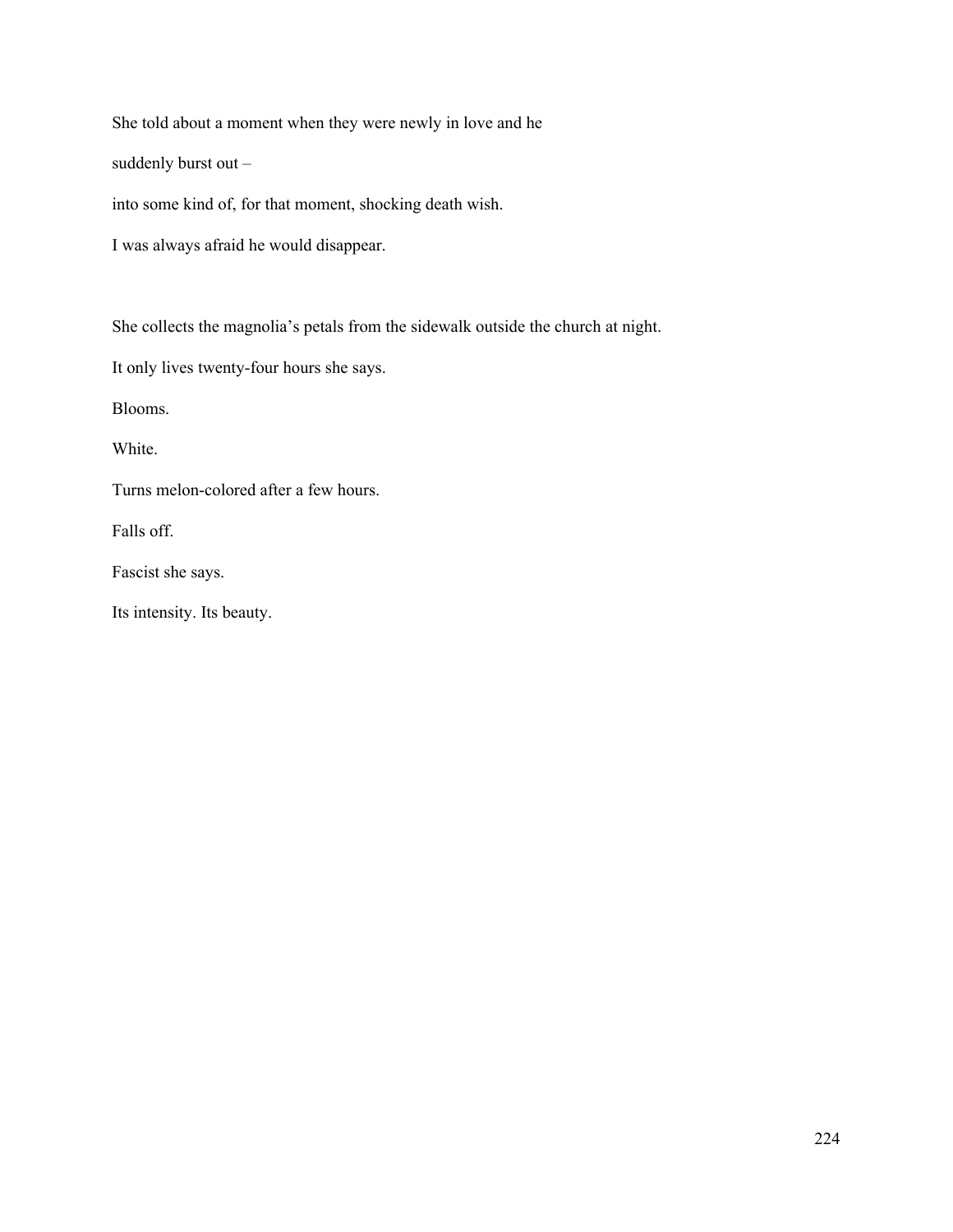He strokes your arms. In the evening. Amber tears from amber eyes you are thinking in the night. As you wake and fall asleep and wake again. In the hotel. With the courtyard. Which you cross.

Up and down the stairs.

You hear him talking with his friend. Saying words you don't understand. Calling his name several times.

You go down the stairs.

The man from Armenia sits at the table in the courtyard.

You sit down for a while to chat with him.

As sleepiness spreads through your body.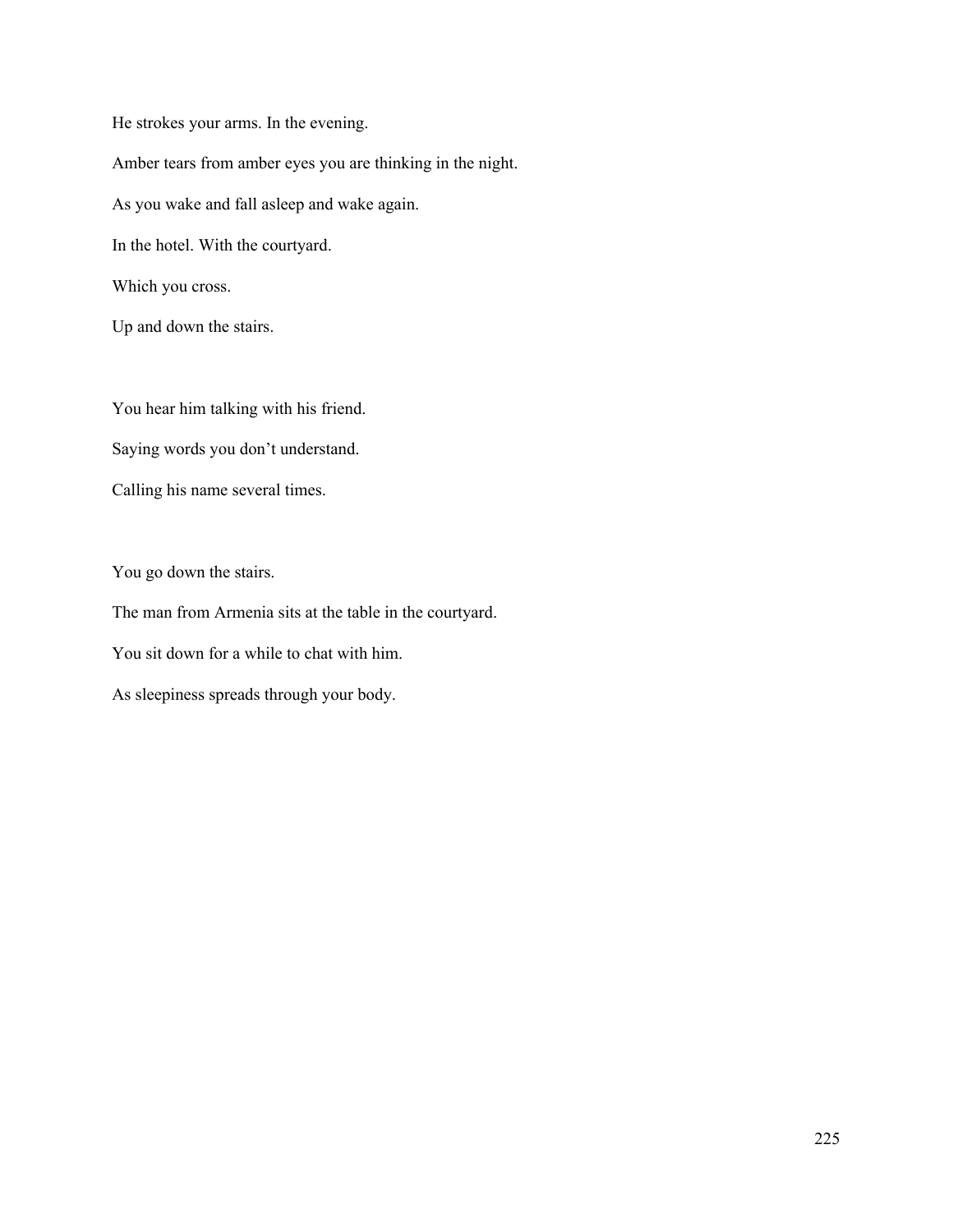The seed running down your thigh. Inside your jeans.

Dangerously beautiful says the woman who stops you when you've

just have crossed the street.

What's this?

He asks about the powdered sugar.

You don't have it in Nigeria?

No.

They grow underground you say.

In Sweden.

Sugar beets.

Sugar something.

And point toward the ground. The floor. The tiles. Under the coffee table.

He looks down. Scared. As if you're pointing at a danger.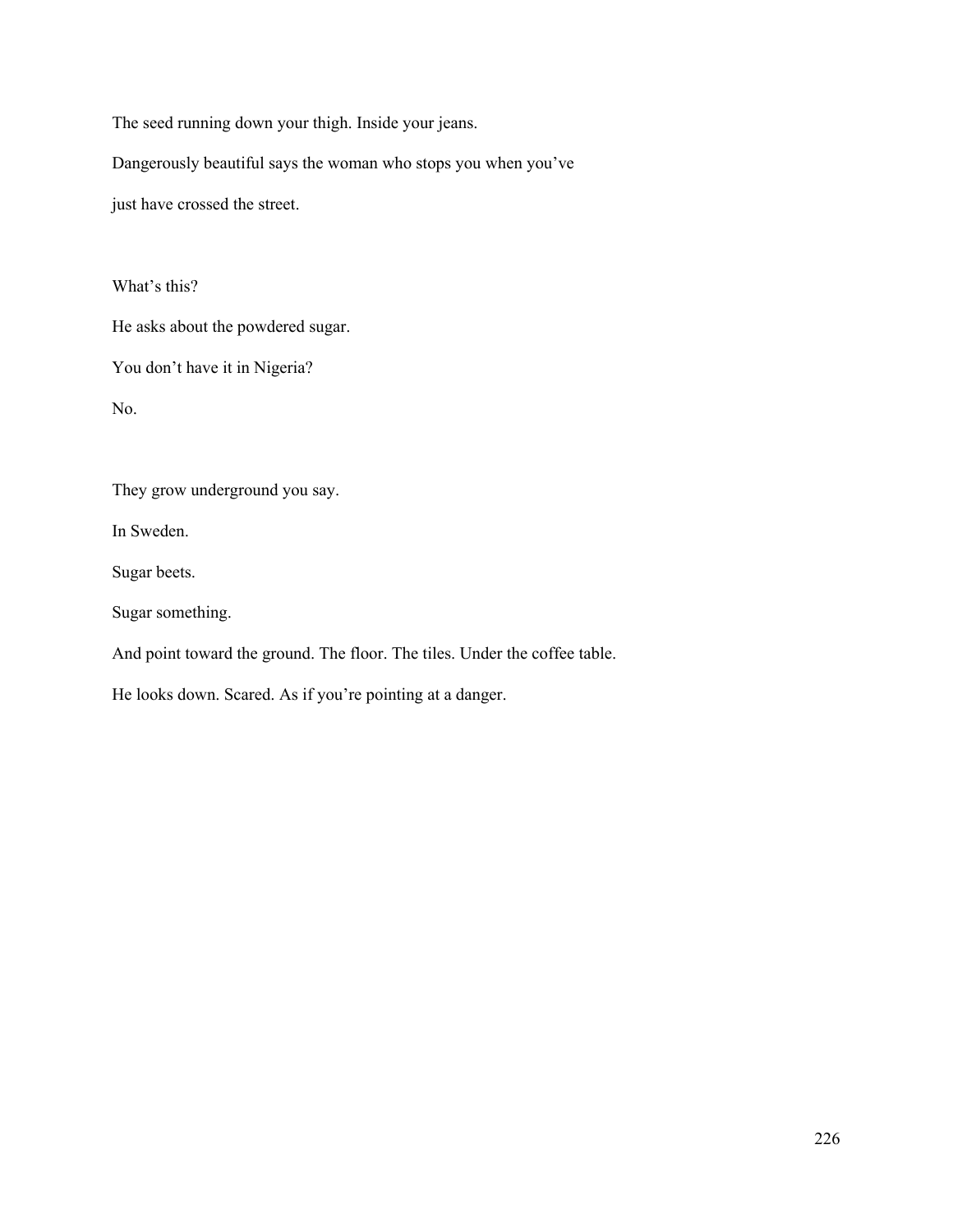We still have time he says and takes your hand in the courtyard.

What happens in New Orleans. Says the bus driver on your way out of town. Pauses. No one remembers he continues. Then you hear nothing more. He falls asleep next to you. You feel his thigh against yours. He takes his bag and enters the terminal. Without looking back.

You start to head toward the gate.

He reaches for your arm.

I miss Nigerian food he says. Not Nigeria.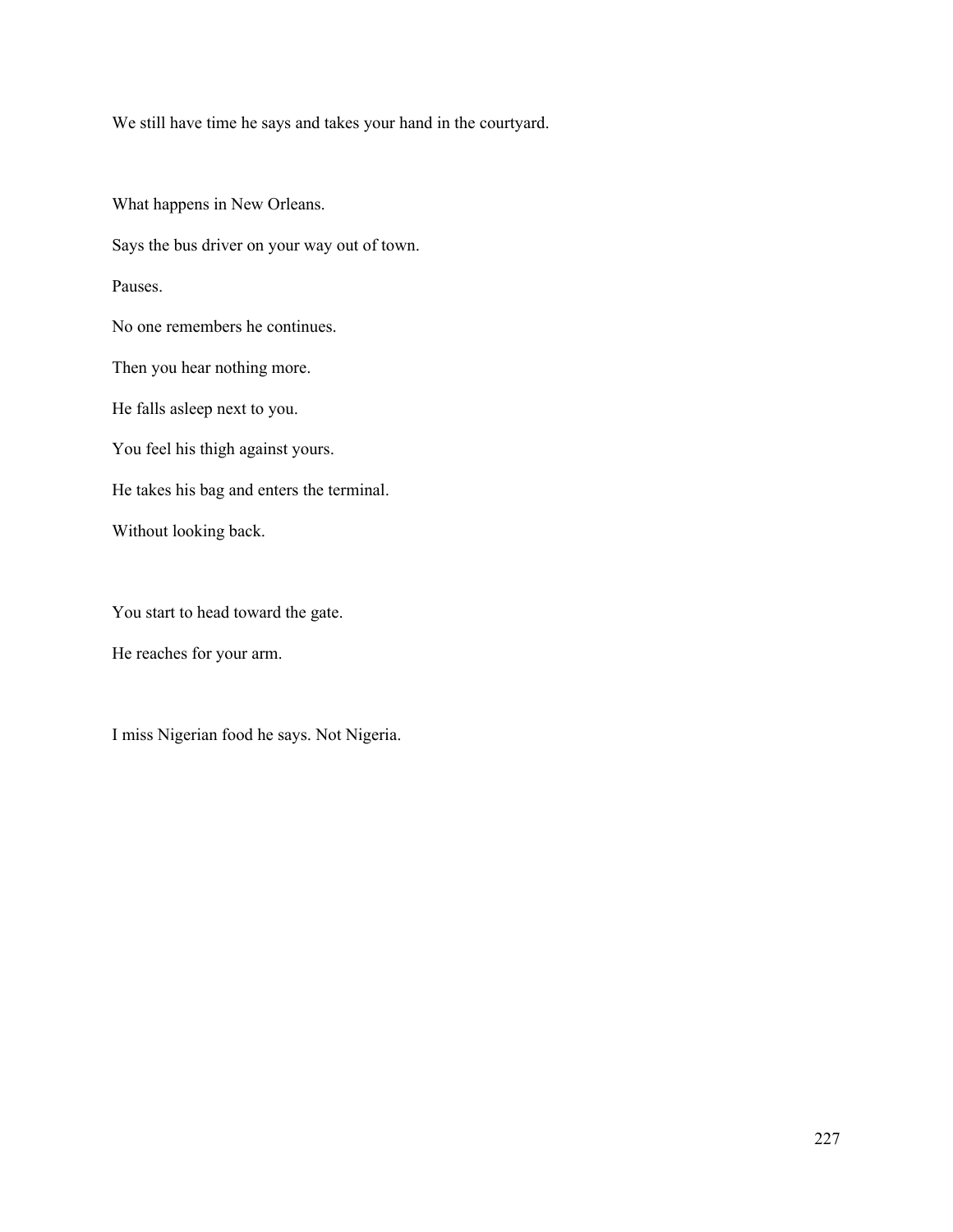Under the military regime the executions were public he says.

They were even shown on TV.

You see his face in profile a few seats ahead of you. See the sunset over Chicago.

It's such a weird night she says.

There's so much I want to talk to you about.

Don't turn on the light he says. Unhooks your bra.

Two bombs exploded.

In southern Nigeria.

I can't reach anyone over the phone.

On the news they're just talking about the school shooting in Oregon.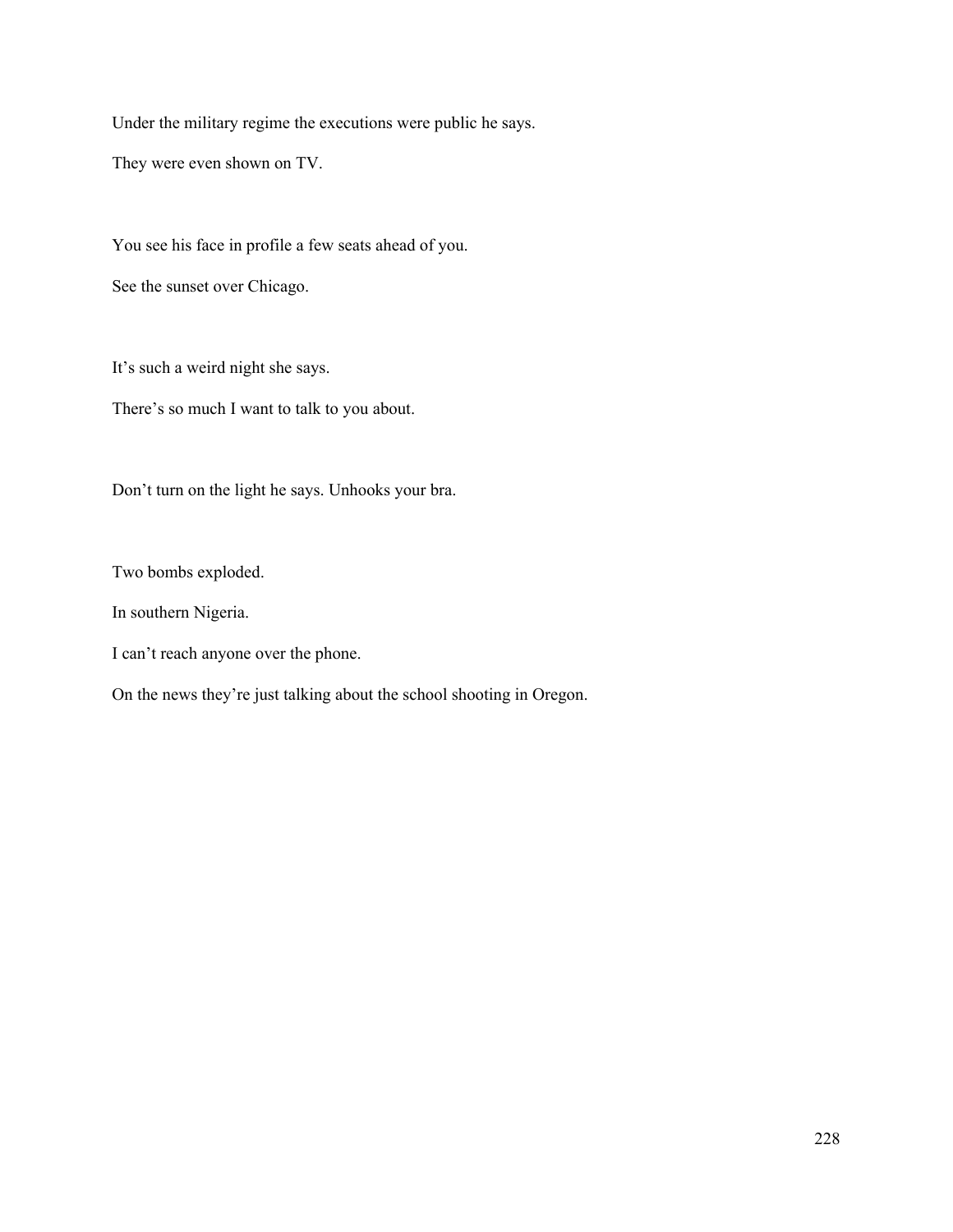I haven't slept in two nights.

You can't see his face in the darkness.

Sink your nails into his skin.

How are you?

Where have you been?

I didn't see you the whole day.

Where are you?

The swirl in the other nature.

The light.

Falling strangely.

From some wrong angle against the globe.

As though it rose and fell aslant.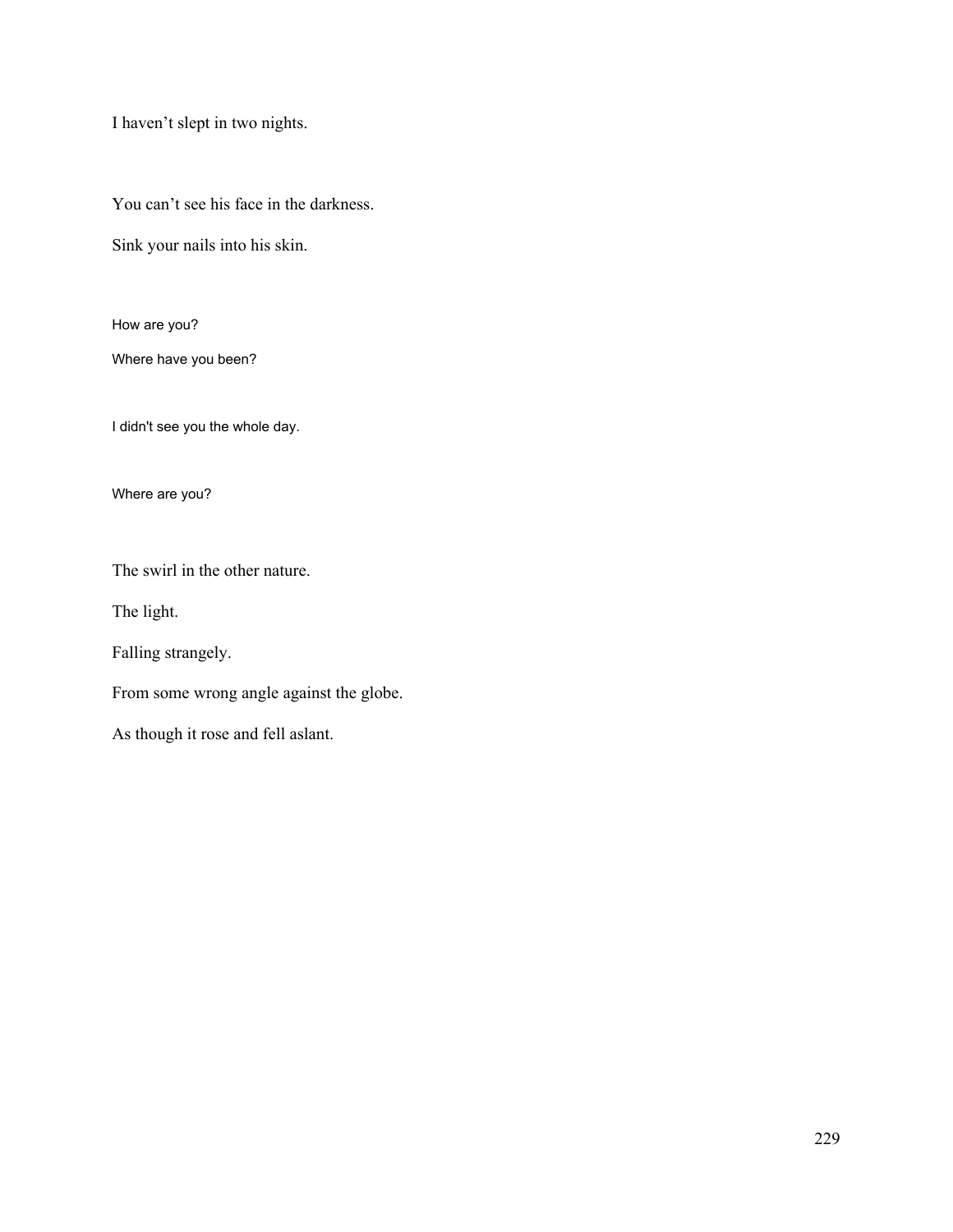Came from everywhere.

The cornfields.

The plains.

Heartlands.

You wake up and your whole back hurts.

It's not God he says.

It's people.

God has no part in what people do to each other.

There are no clean hands he says.

We can't wait for that.

It's completely quiet in the hotel.

You shiver from the overwhelming feeling.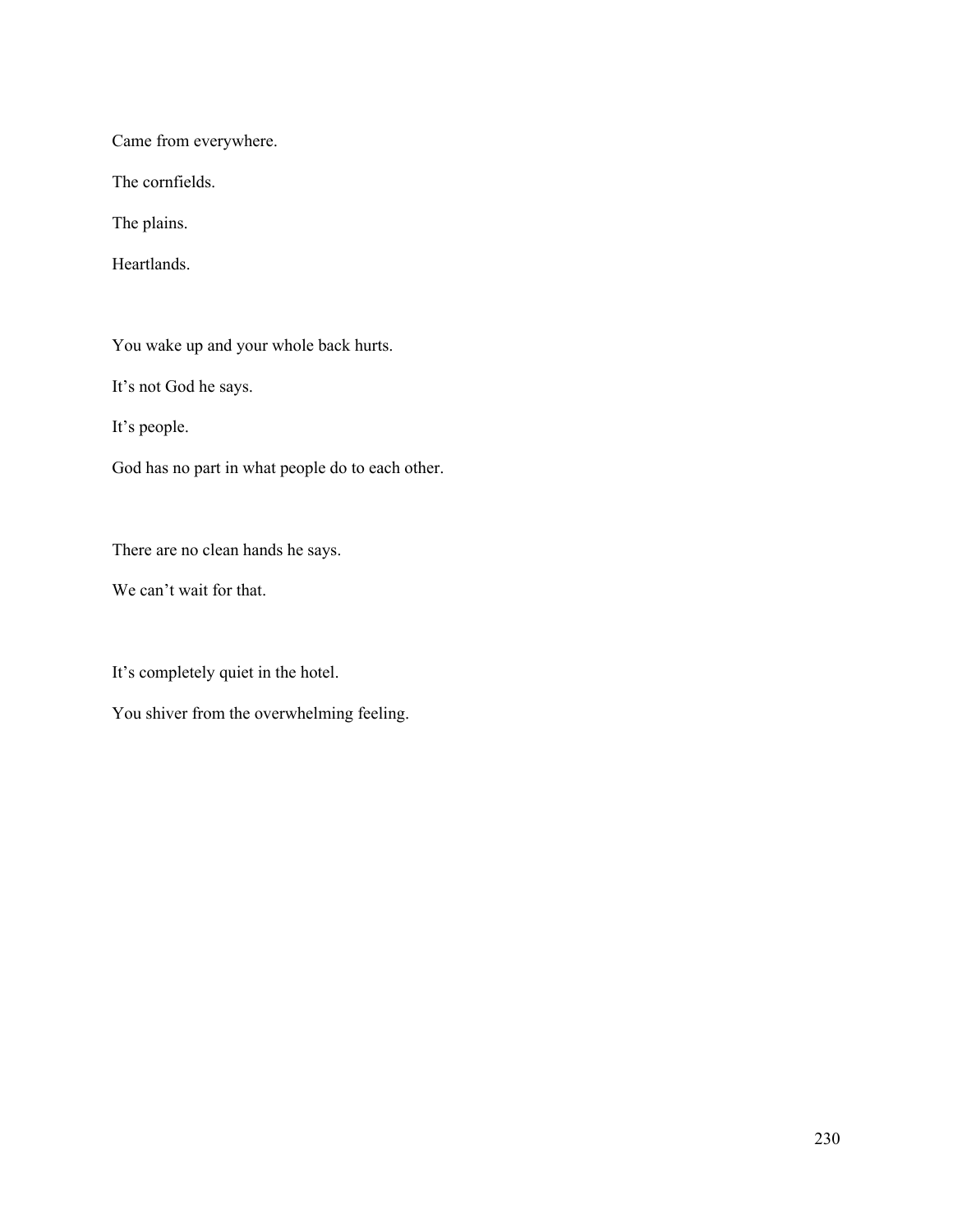The ease.

A vanishing body. Walking through crystal tears.

You sit on the edge of the bed and read while he writes.

What are you reading?

About the blood. Leviticus.

Read the New Testament instead he says.

Matthew.

The story.

I'm going to take a shower.

Will you join me?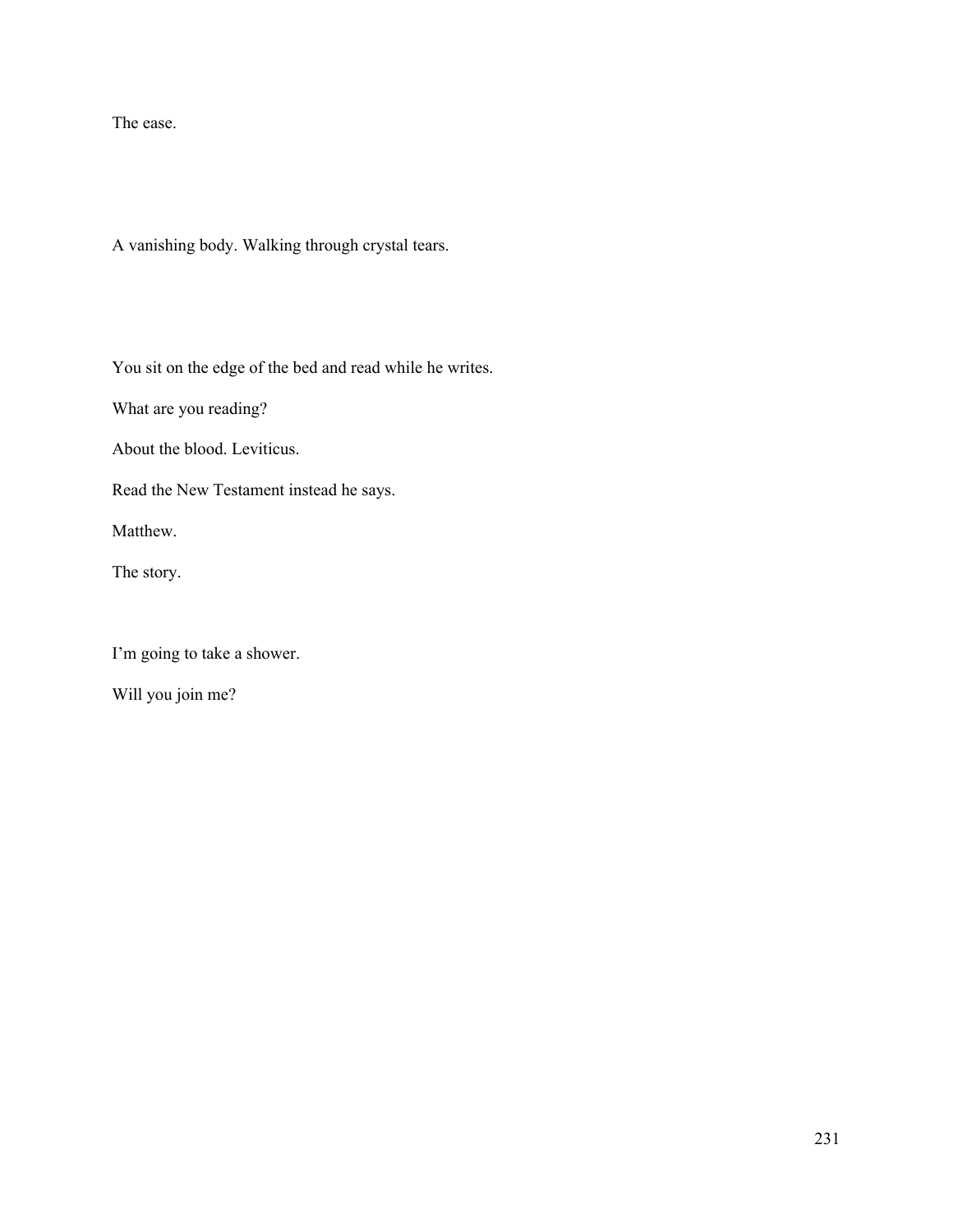He's still sitting with his back to you.

Says your name.

Reaches out his hand.

Too hot?

No.

He washes your hair.

Weaves his fingers with yours.

Damn. Damn.

You dress a little later than he.

They said that there was a ghost in the hotel in New Orleans.

I brought it home with me you say.

I haven't slept in three days.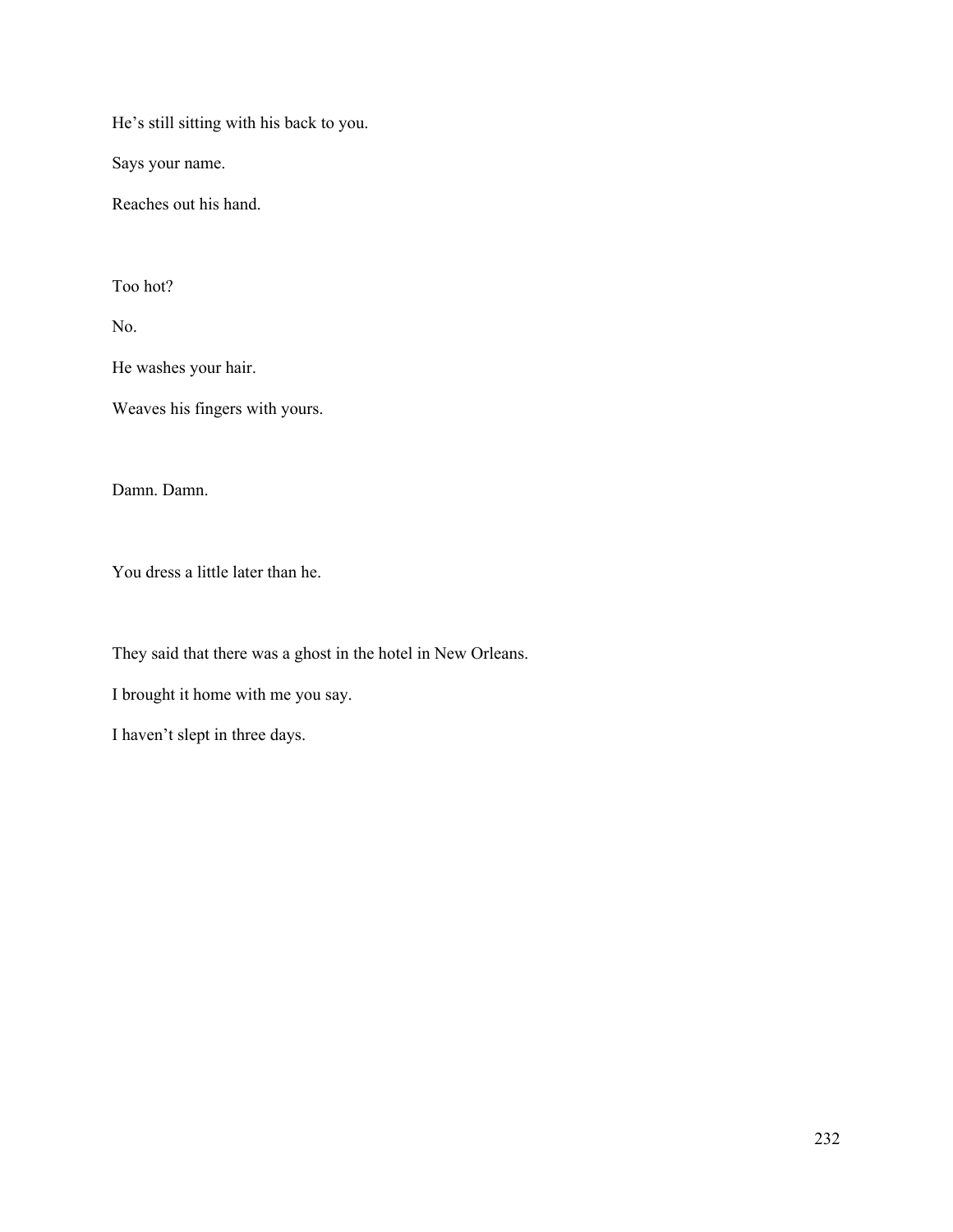You go back to the bar.

Warm darkness. The lit-up library.

The checkered floor.

You wonder which woman it was. Who stepped into the river.

And spoke.

America is waking up. May always be awake. In some time zone.

Randomized.

Beautiful morning. The sun is shining. 63 degrees. Birds in the trees.

The fire truck drives past with its sirens.

*Double-edged.*

A terrible word.

Cuts into your morning.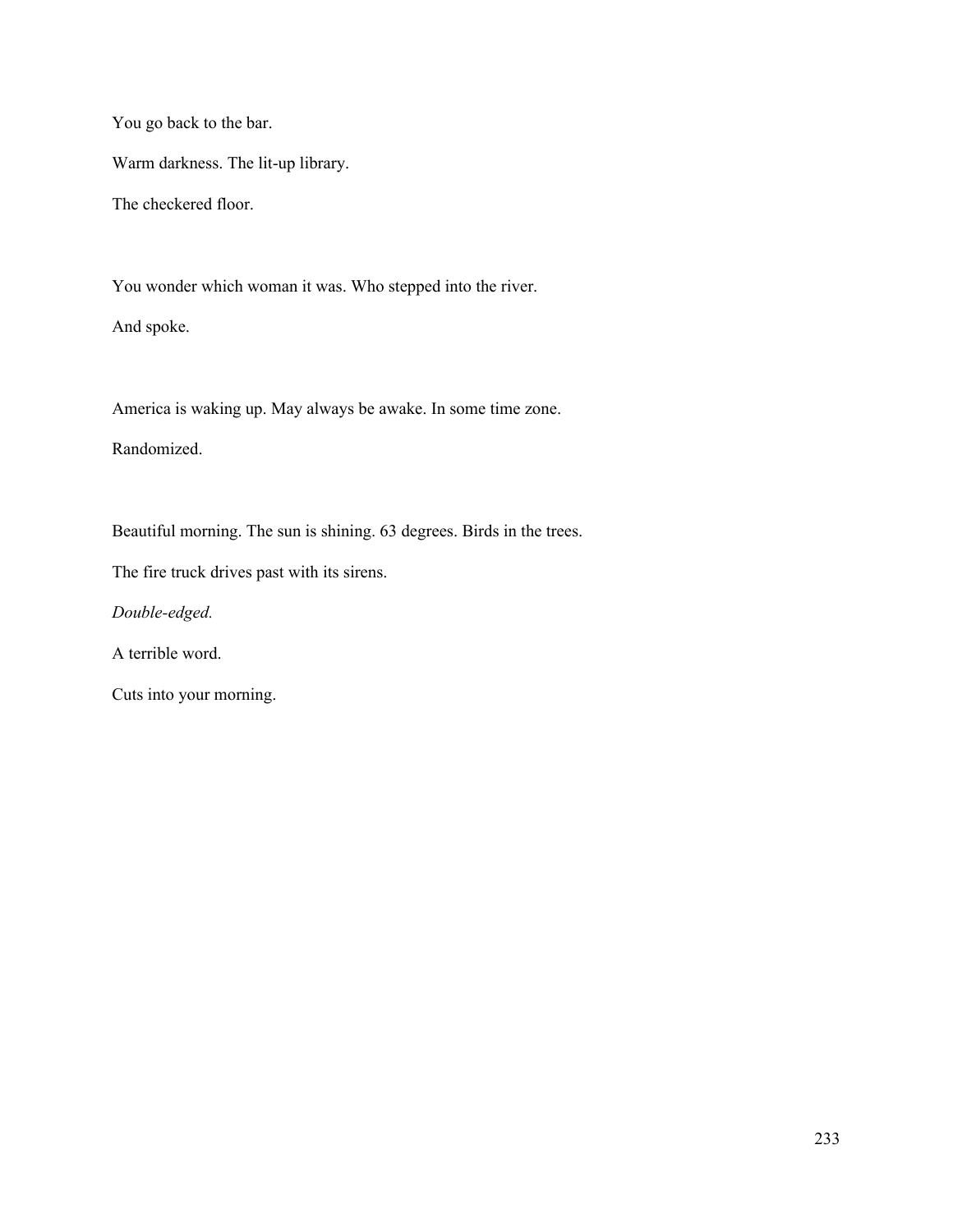In grammar, you say the first person is the person who speaks. The second person is the person to whom I speak. The third person is the person of whom I speak. But who is the person who speaks to me?

It's quiet inside you.

Dear he writes.

You hear his voice in the hallway.

Didn't anyone tell you that Africa is not a country.

What's happening?

Where are you?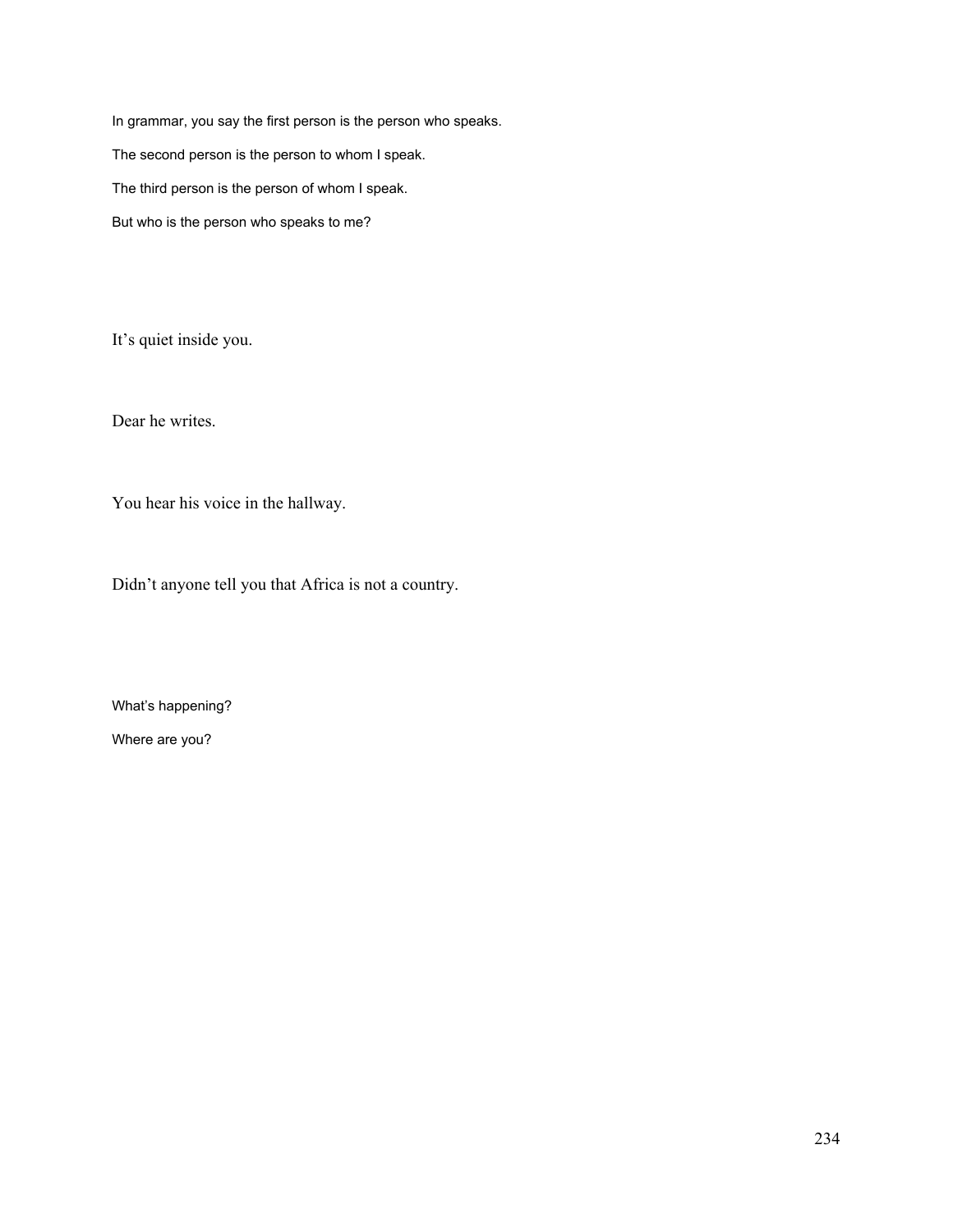You slipped into the elevator like a shadow.

I live a boring life.

There's nothing to tell.

Take off your clothes.

Bliss.

The short time a dress lasts.

Sigh.

Come and make love.

Why the smile?

Coming.

The candidates in the American election are on TV.

Ben Carson. A real black president.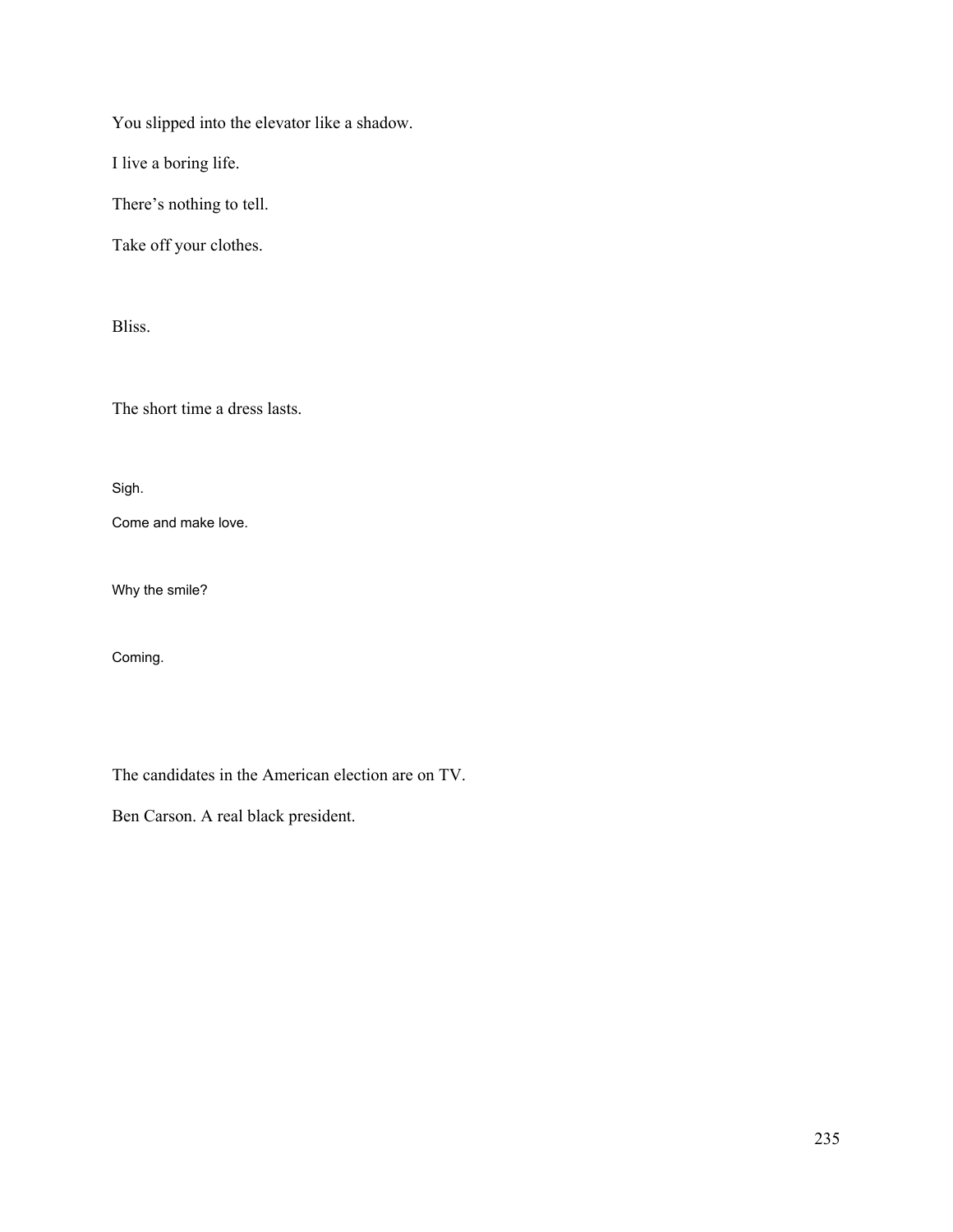Russia's attacks on Syria.

You watch his face for a long time. From the floor while you eat his rice. Your gaze just stops at his face.

Why are you looking at me.

I didn't know I was.

You tremble. From everything.

Long for his scent. Skin.

You hear him call your name.

I should ban this he says and taps

the cigarette packet in your jeans pocket.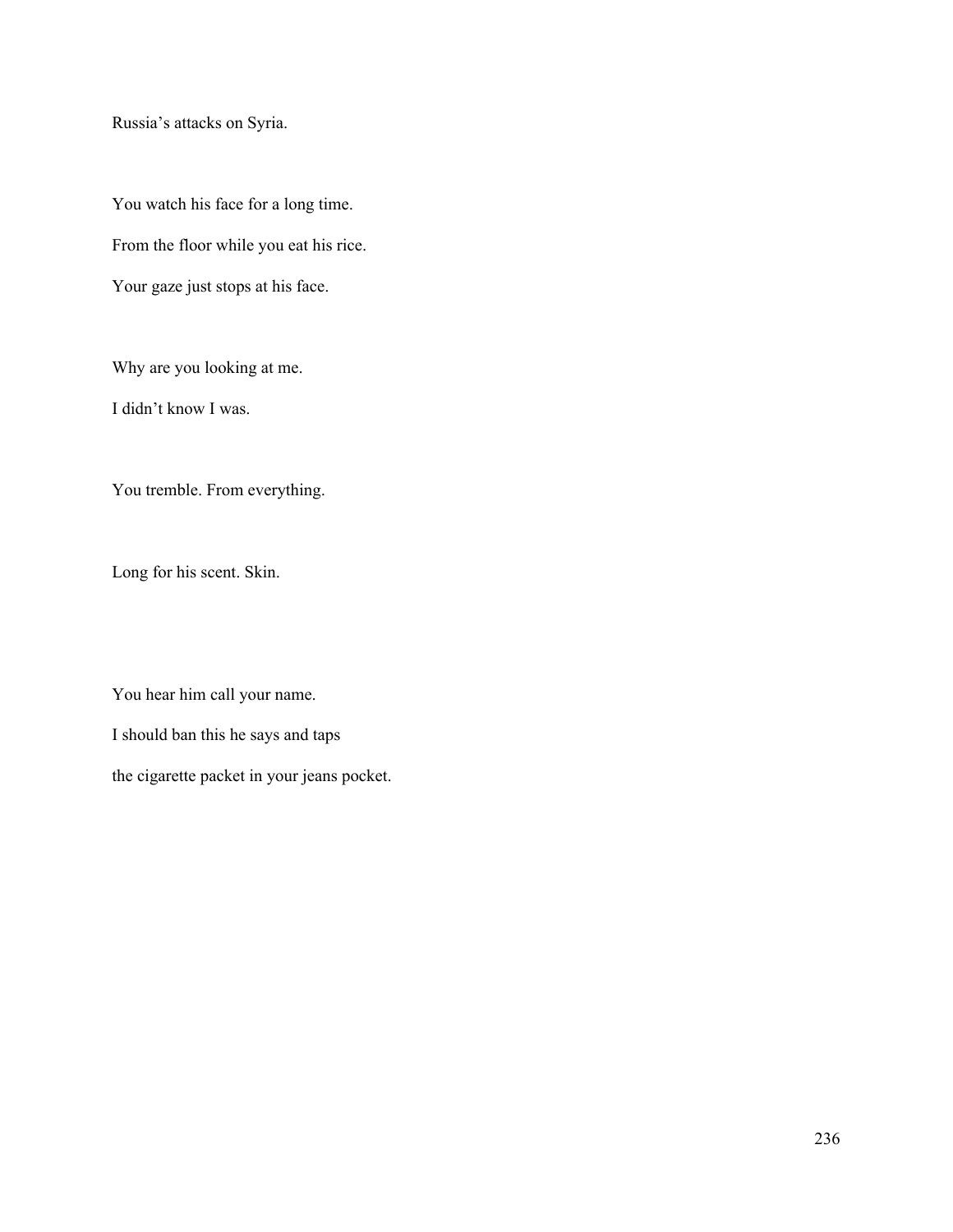Your eyes meet as you leave.

You see that his gaze is fully open. Wondering.

But walk away from it.

I live in my mind.

And your body.

Body?

You make me laugh. Yes. Body.

Don't get obsessed he says and gets up.

The whole day his seed is flowing out of you.

What's happening.

Nothing.

It's not about you.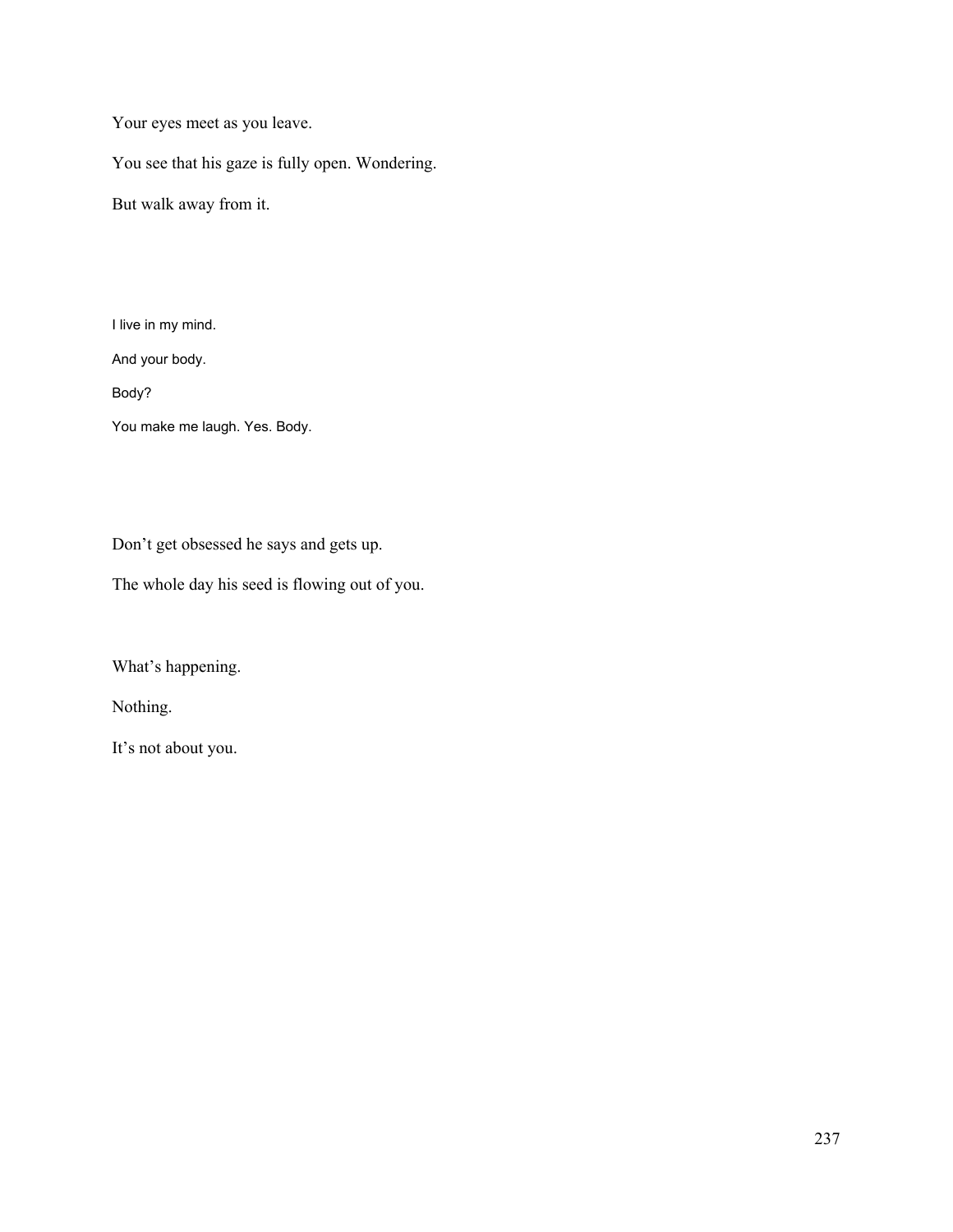I have to be soft with you he says.

Your bed smells of him.

47 degrees.

You wake up. Swim.

Hey.

Hey.

You hear his laughter outside your door.

You see a biking woman get hit on the street.

Hear the thud.

See her fly through the air.

Her screams carry over the whole block.

Several people rush over.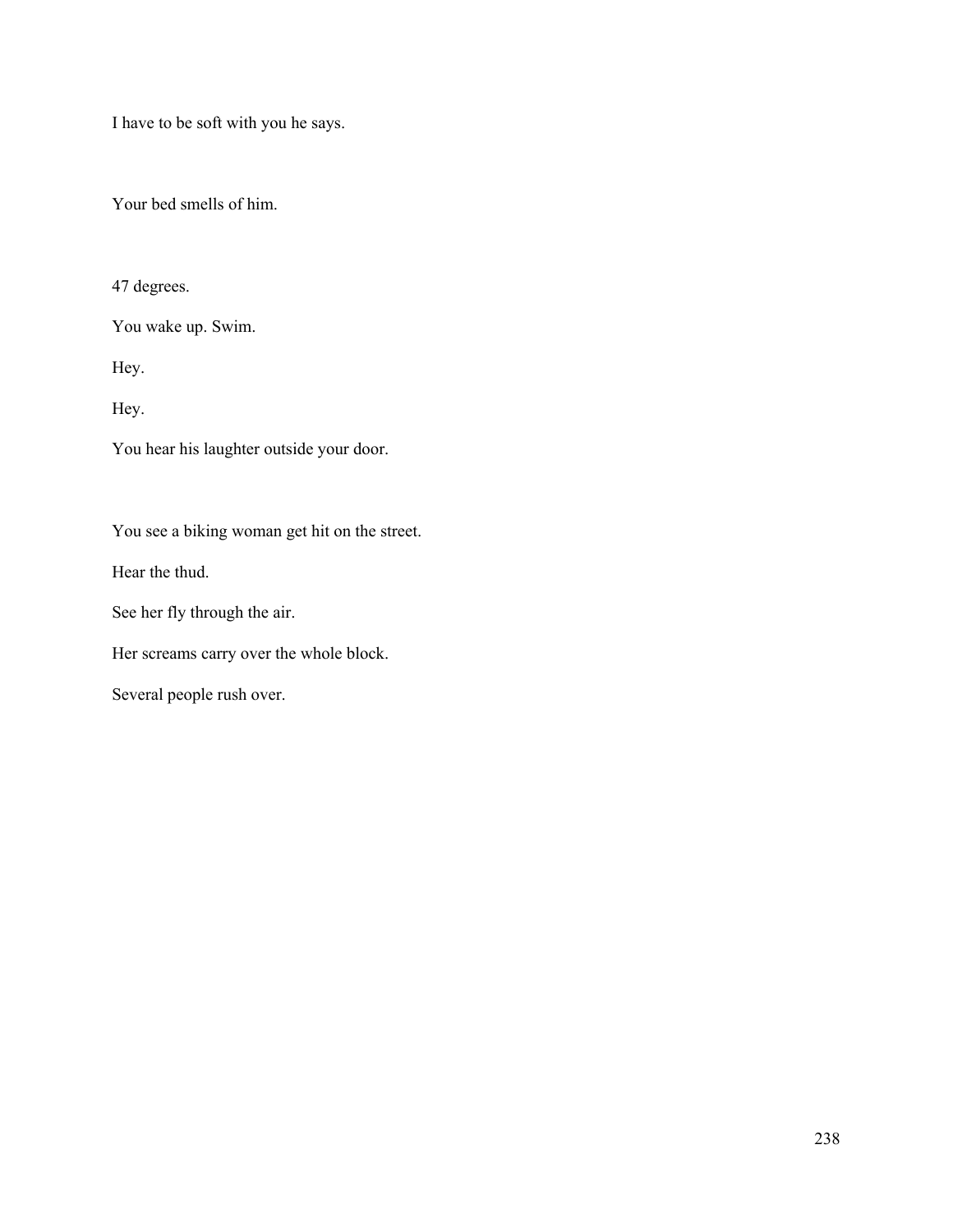The red car pulls over to the side.

The ambulance arrives.

You walk for a long time through the forest. Effigy Mounds. Animal shapes for the dead. Arrive at Hanging Rock. You see the Mississippi fan out. The border with Wisconsin. My whole lunch fell in a hole she says.

The dead were hungry.

You drive back in a bleeding sunset.

Long time through the dark.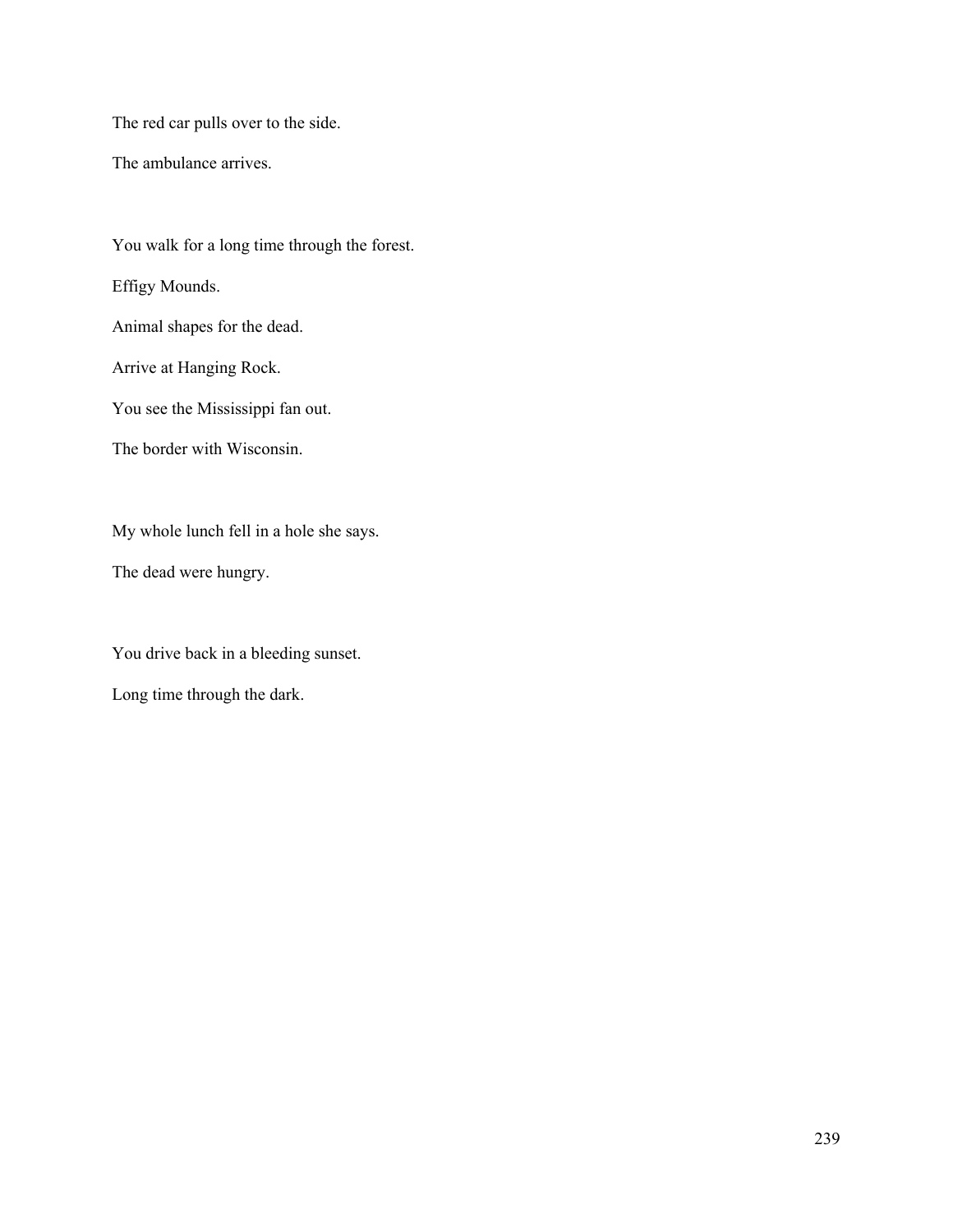He reaches for his heart.

It's a hard work you know.

You became so silent he writes.

*The eyes of others.*

It darkens above the river.

The streetlights are mirrored in it.

You hear the knock at the door. A faint knocking.

Beautiful.

The knock. The shirt.

The sad sensitive eyes.

Are you going out?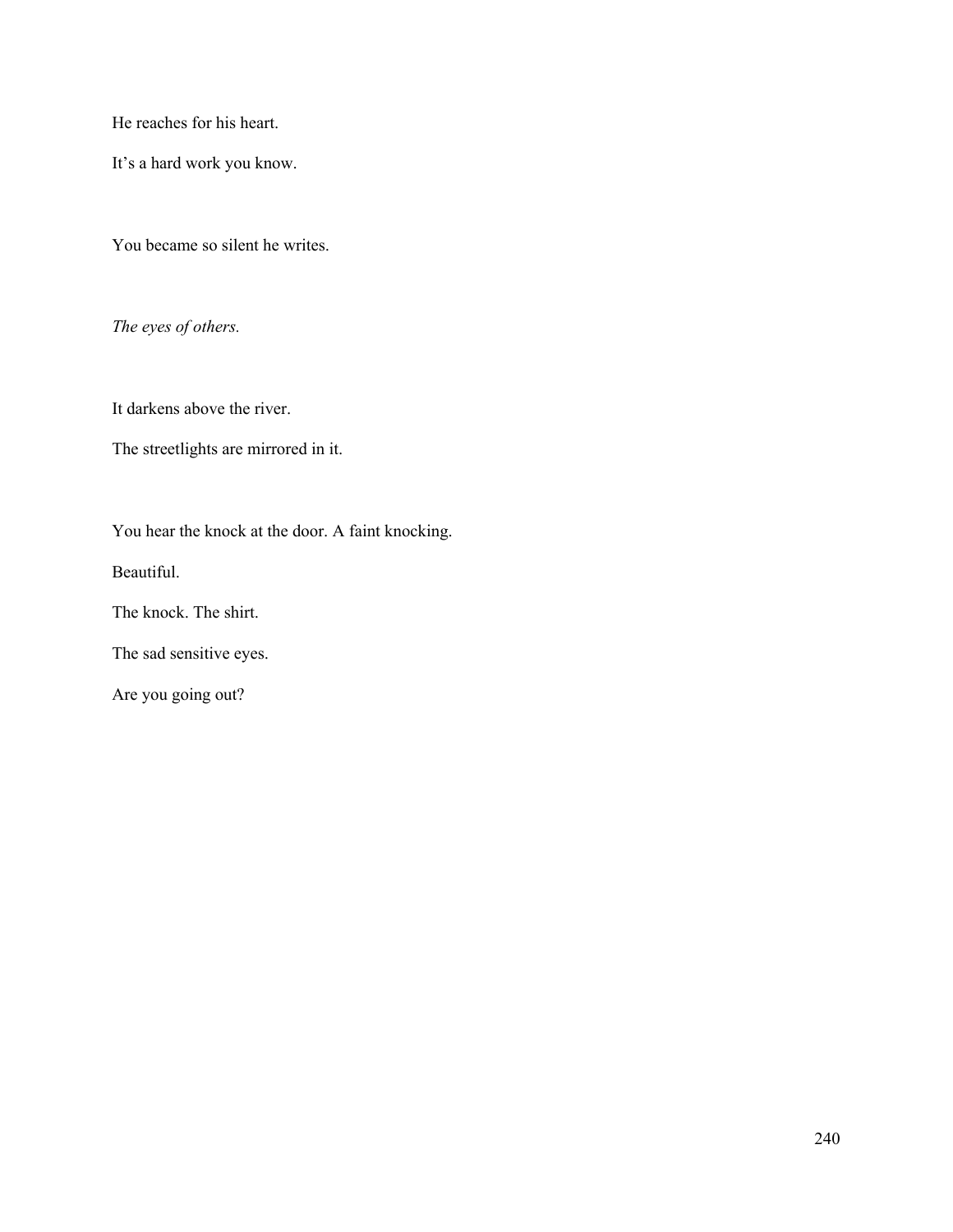I'll join you you say.

I was old he says on the street. I've always been old.

You walk silently.

I heard you're going to Alaska you say.

Yes he says. In December.

You're sitting on the floor.

Get the impulse to rise.

Thinking you should leave.

You are the only one I want to be with.

You want to say.

But you just sit and rest your head on your knees. Waiting.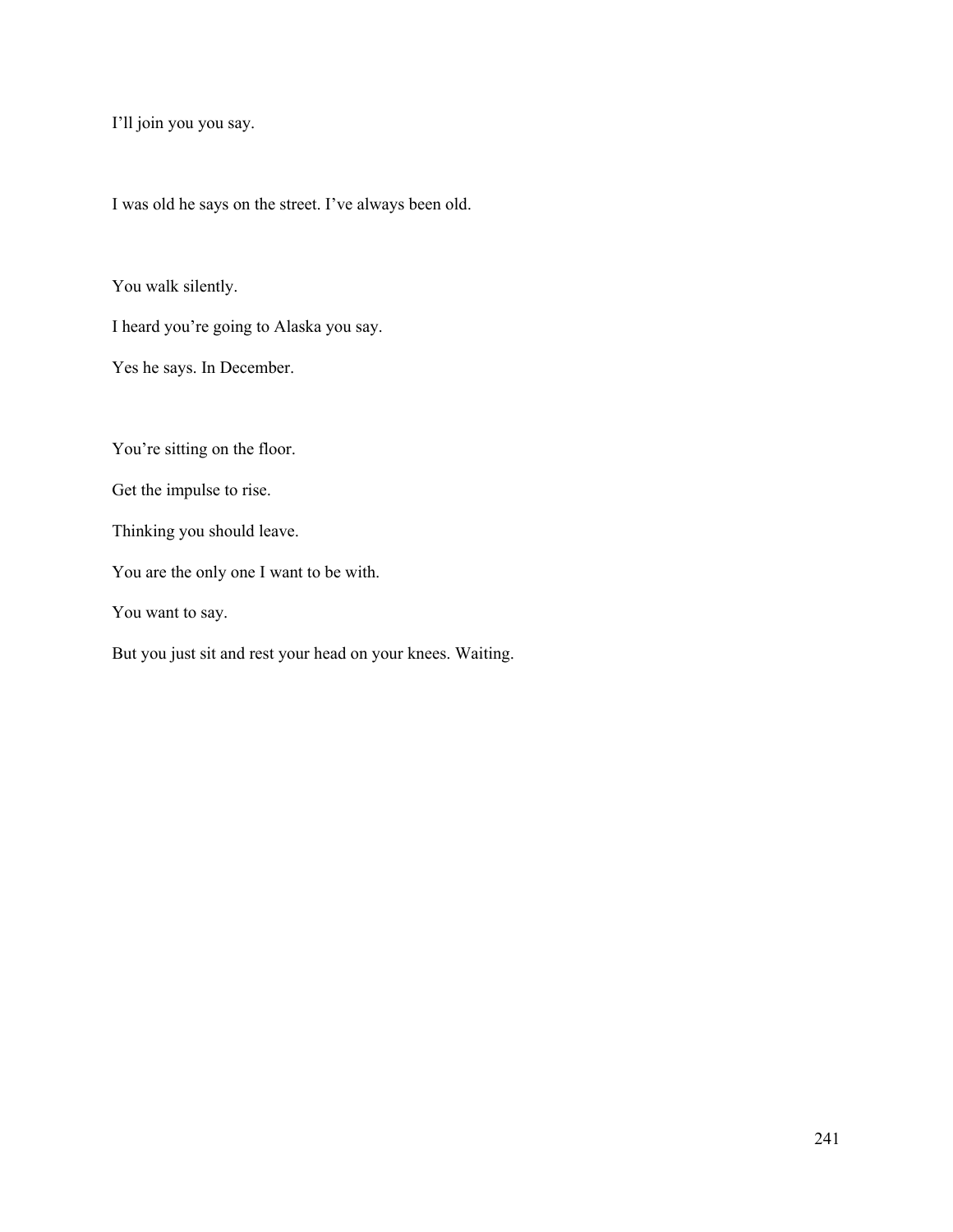Don't sit there like a stranger he says.

Take off your boots he says and pulls them off you.

Lay down in bed.

You lay down. Almost fall asleep.

While he writes to someone.

Whom he finally calls.

You hear her voice.

The long silences.

The tenderness with which he urges her to speak.

Their shifts between languages.

I have to call my sister she says. My sister is calling.

I have to hang up.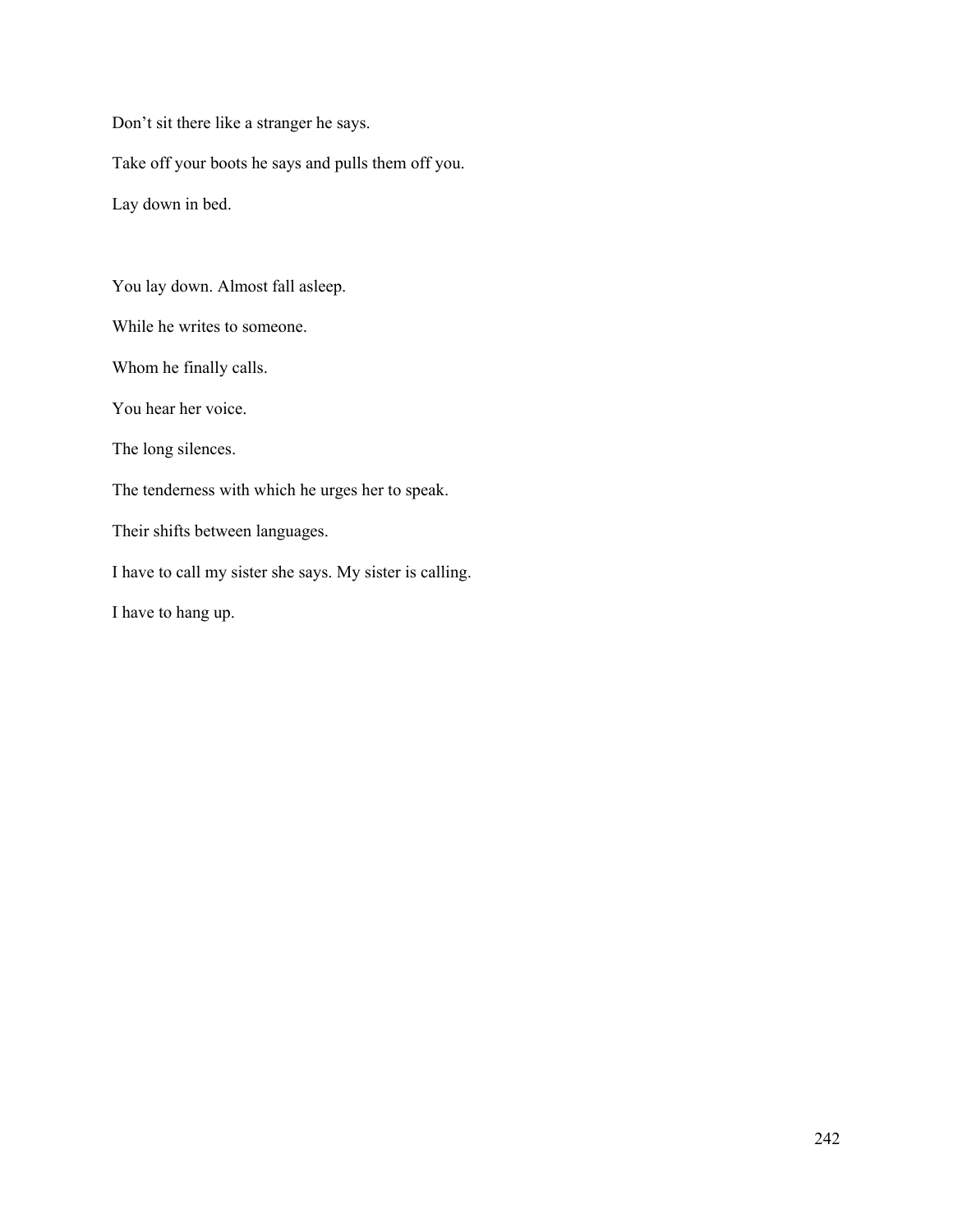He lies down in bed next to you.

Was that your girlfriend?

No. My ex.

He gets out of bed again.

Calls again.

You don't move.

Wonder what would happen if you got up.

You lay still and listen.

They hang up.

You look at your hand on his arm.

While he lays with his back against you.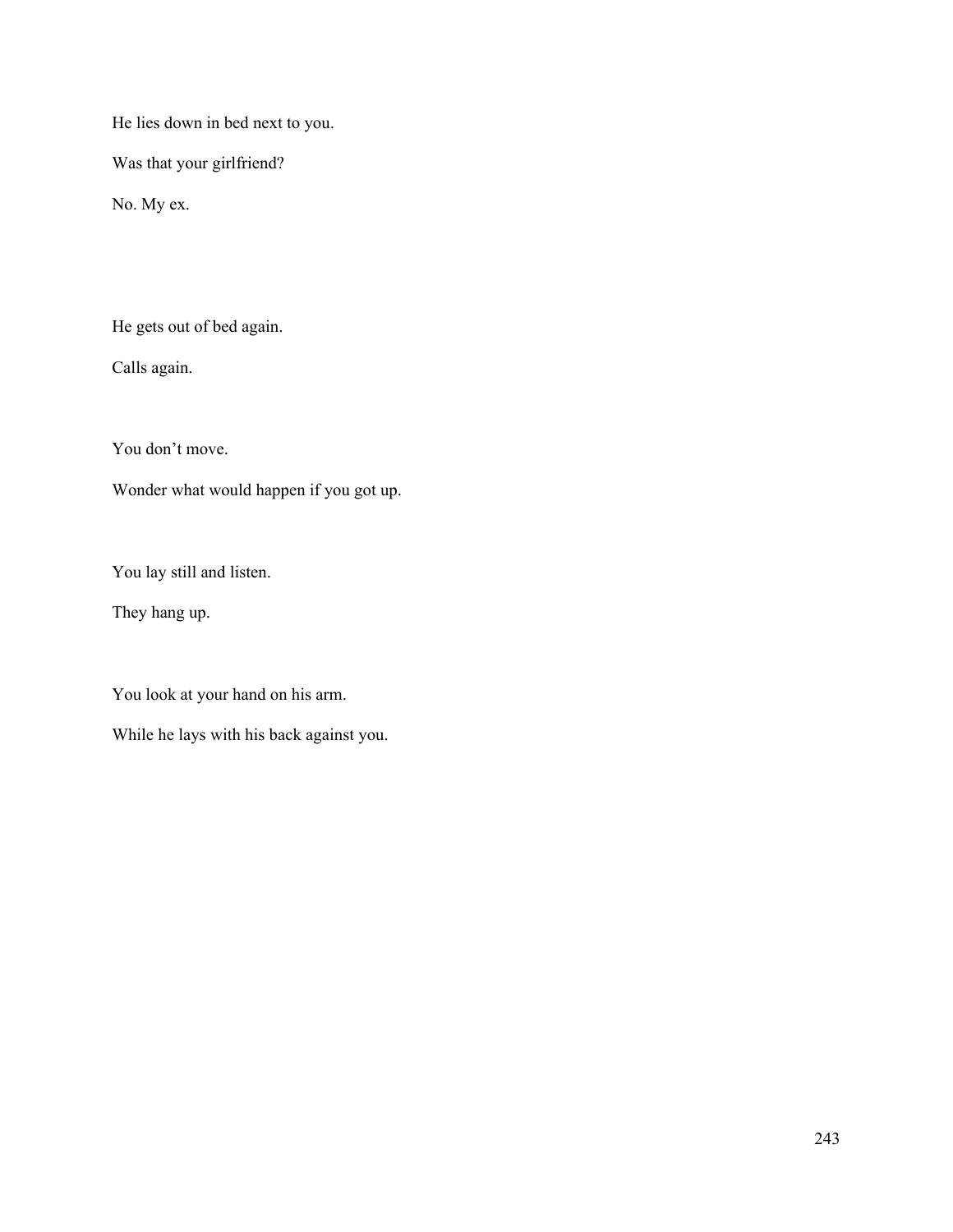You undo his red shirt.

Trace with your hand to the top button.

Sun. Breath is visible in the chilly morning.

Quick you write.

*Quick quick quick* you hear it echo.

He grabs tight around your hips.

His fingers dig into your thighs.

*The nick of time.*

Breathe inside the scent. Every breath. *Inhale*.

Don't push me away you say.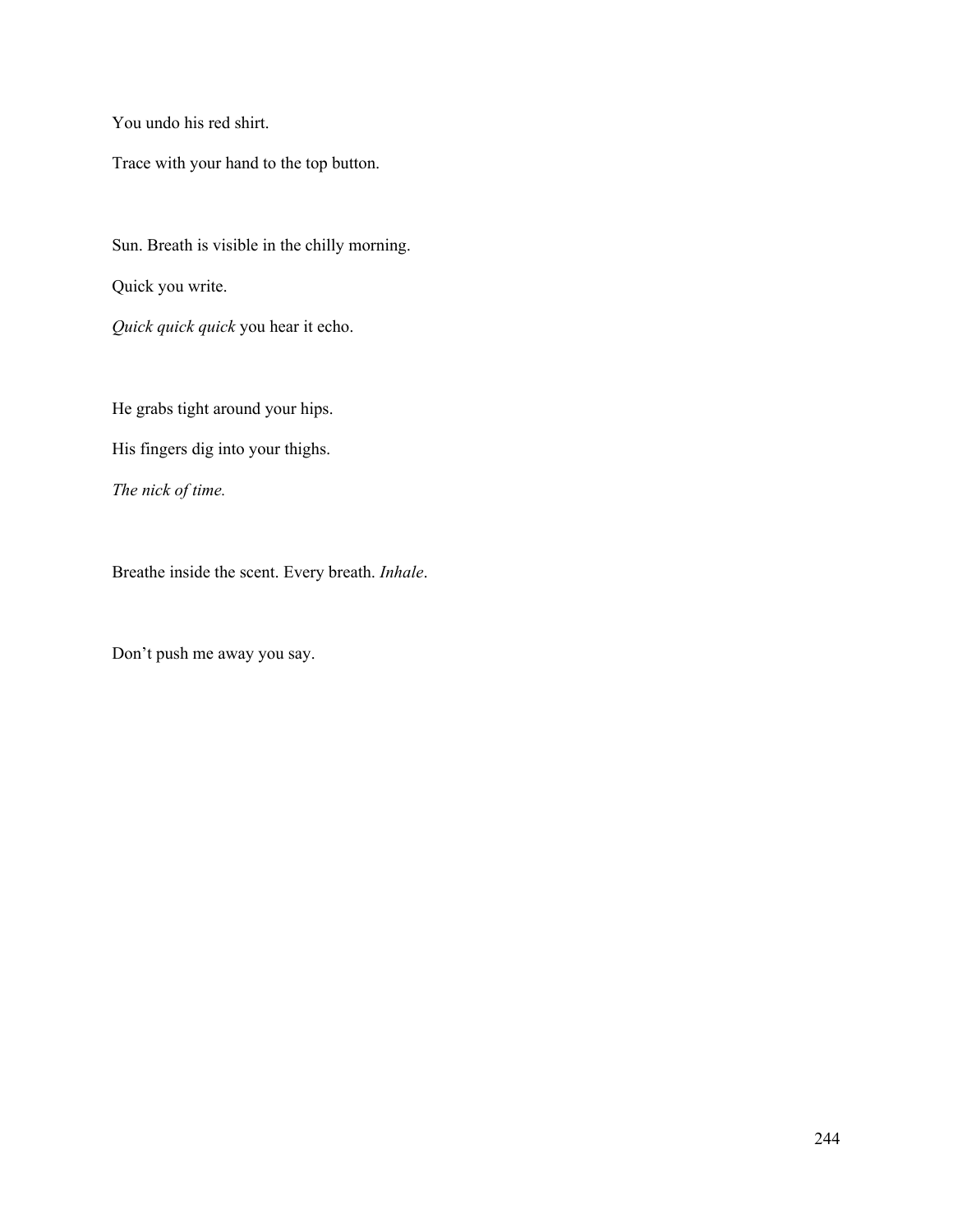You laugh at the laughter on TV.

Why do you hate America?

I don't.

I don't want to talk.

He must have locked the door again.

Maybe you're late.

Lingered longer than you thought.

Have to knock twice.

He looks suspicious.

Only after a while he says take off your shoes. Your coat. Your things.

Searches for your breast.

You see the whites of his eyes. Only the whites. Look toward them again.

Look out across the river. Through the blinds.

At the people walking across the bridge.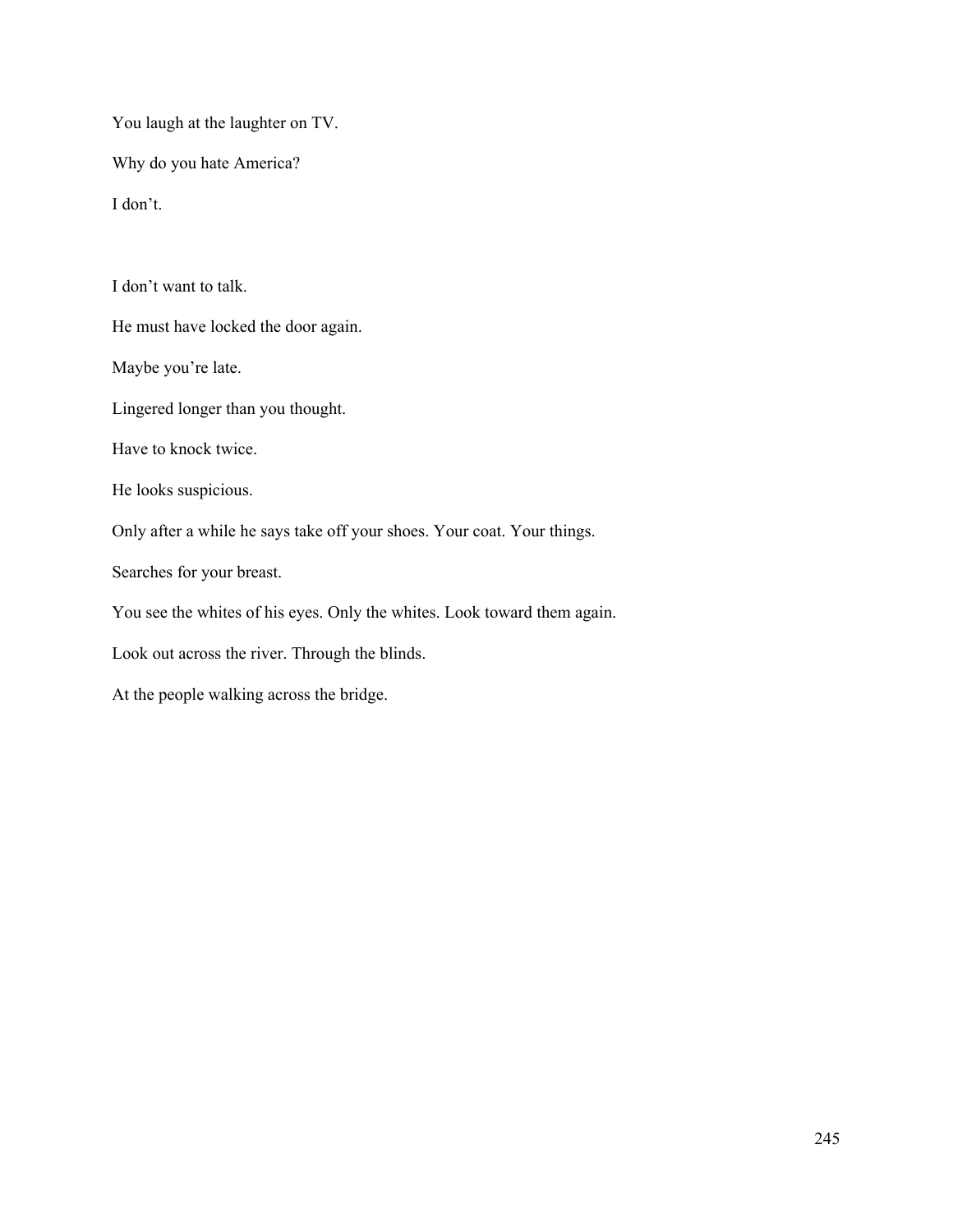Quick quick quick you hear within you.

I'm cold.

Aren't you?

I'm ok you answer.

She laughed.

Her voice was near tears all the time.

About to break.

54 degrees. Sun in the morning. The leaves yellowing.

You can stay here.

He searches for your breast.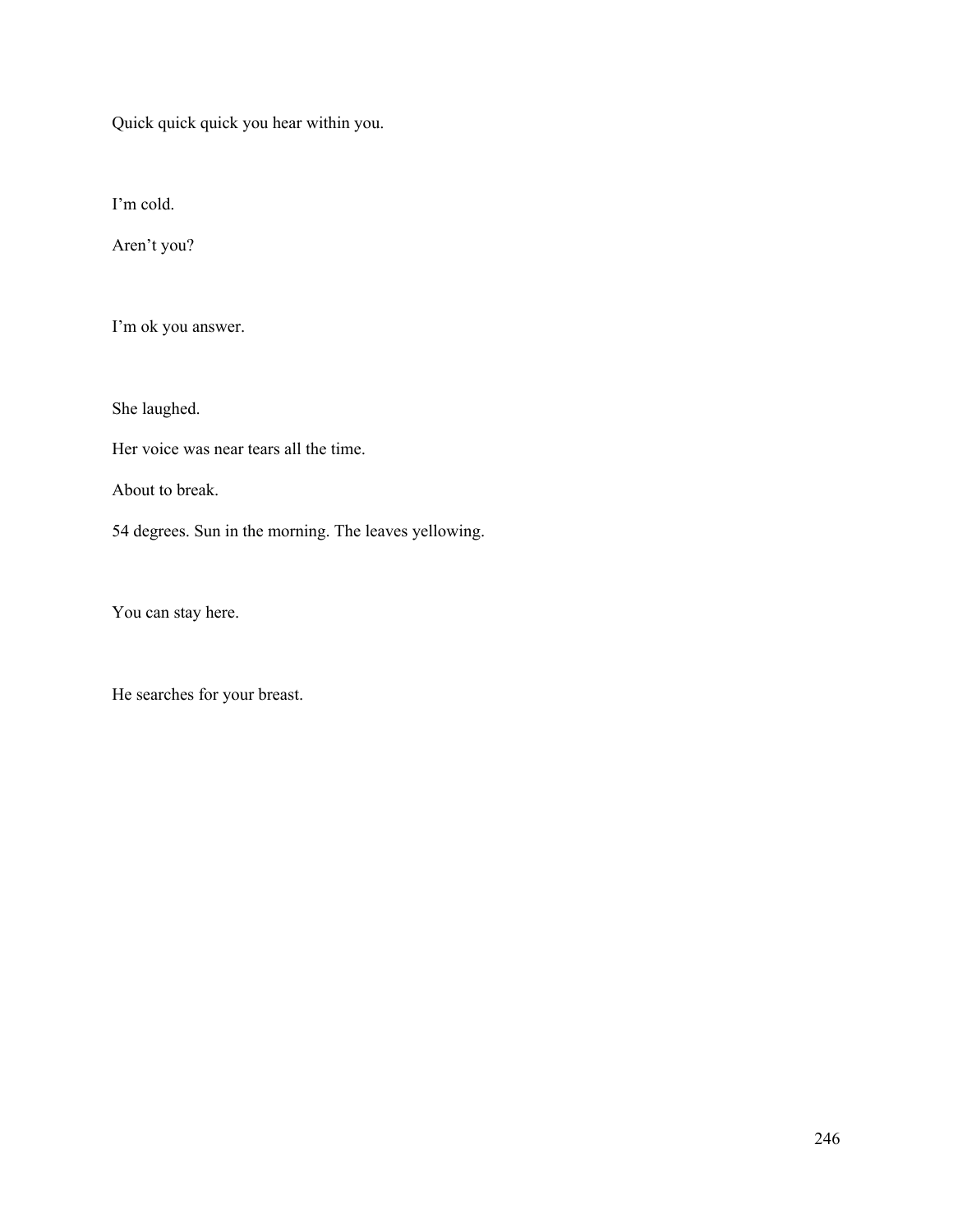Near orgasm.

His or yours.

His body was closed.

You didn't think he'd get an erection.

He didn't seem to need it.

Searched for you.

Entered you.

It was as if you listened he says.

As if you drew in the city.

You get to the hotel just when the car arrives to pick him up.

You see him behind the grimy window.

The car turns.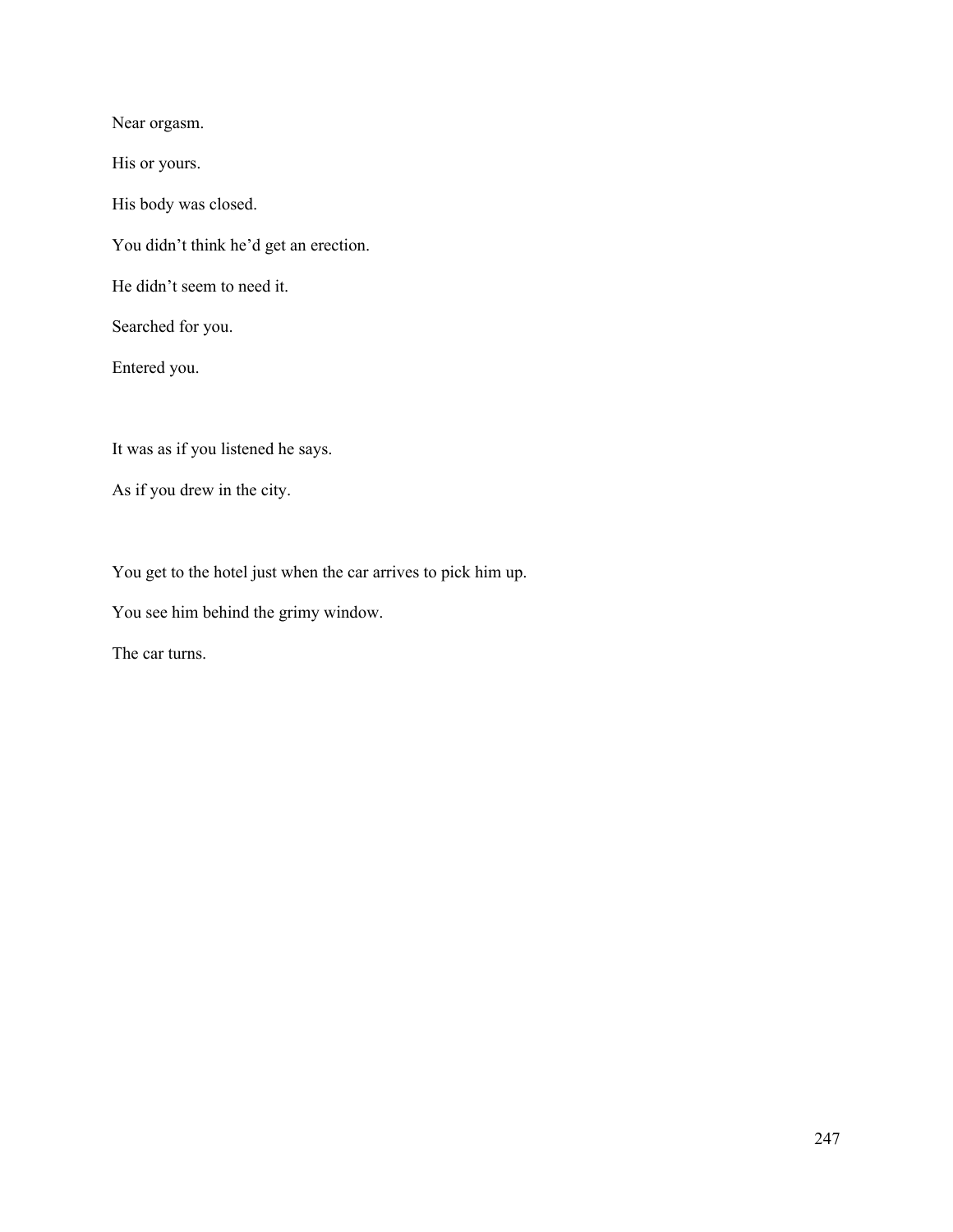You walk in his smell. In the memory of it. Down the slope.

You stand by the fire in the garden in the dark.

You walk home with her in the dark.

The first chilly evening.

See stars. *Emergency*.

Written on the sign outside the hospital.

Two vapor trails catch your eye as you walk inside after smoking by the river.

The shivering grass in the wind.

The first chilly wind.

Though the sun still brings warmth.

The dew in the grass shimmers in the sunlight.

It's interesting. I've never seen anything like it.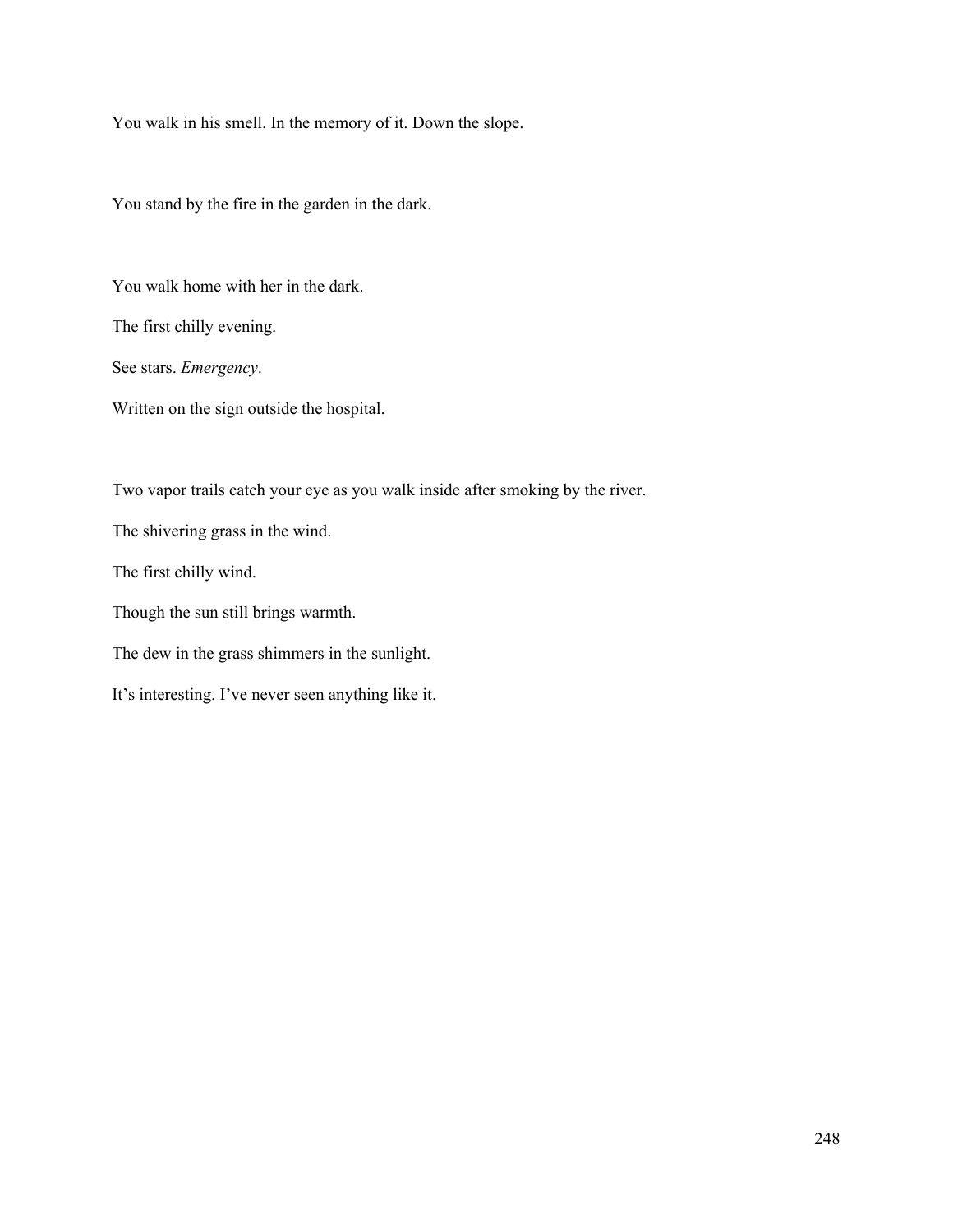Sweat runs. Your hair completely soaked. You want to stroke his back. In the strobe light.

The sudden explosions she reads.

A wedding begins just outside the window.

In the beautiful warm day.

Gentle afternoon.

The wind moves through their dresses.

Grabs hold of them.

Ruffles the water.

A journalist from Lagos.

No one comes from Lagos he says.

An Igbo he says. When he hears his last name.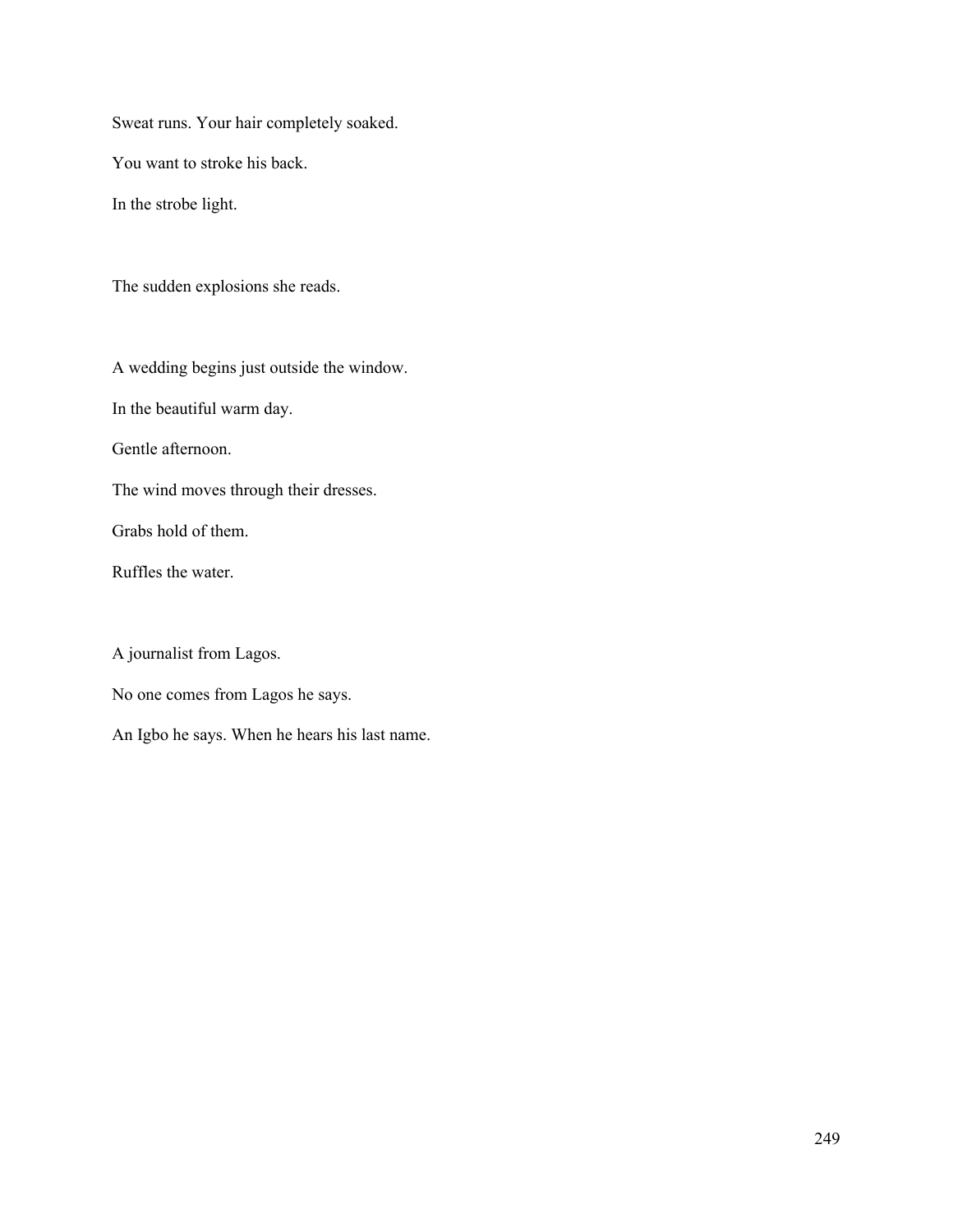Tensions she says.

His blue shirt shimmers in the lightning.

You think about the autistic girl.

Filled with the urge.

In the alley.

To become the orange.

When she heard the word.

Understood that it was a word.

For orange.

It filled her an entire day.

The thought. The feeling.

That they were the same.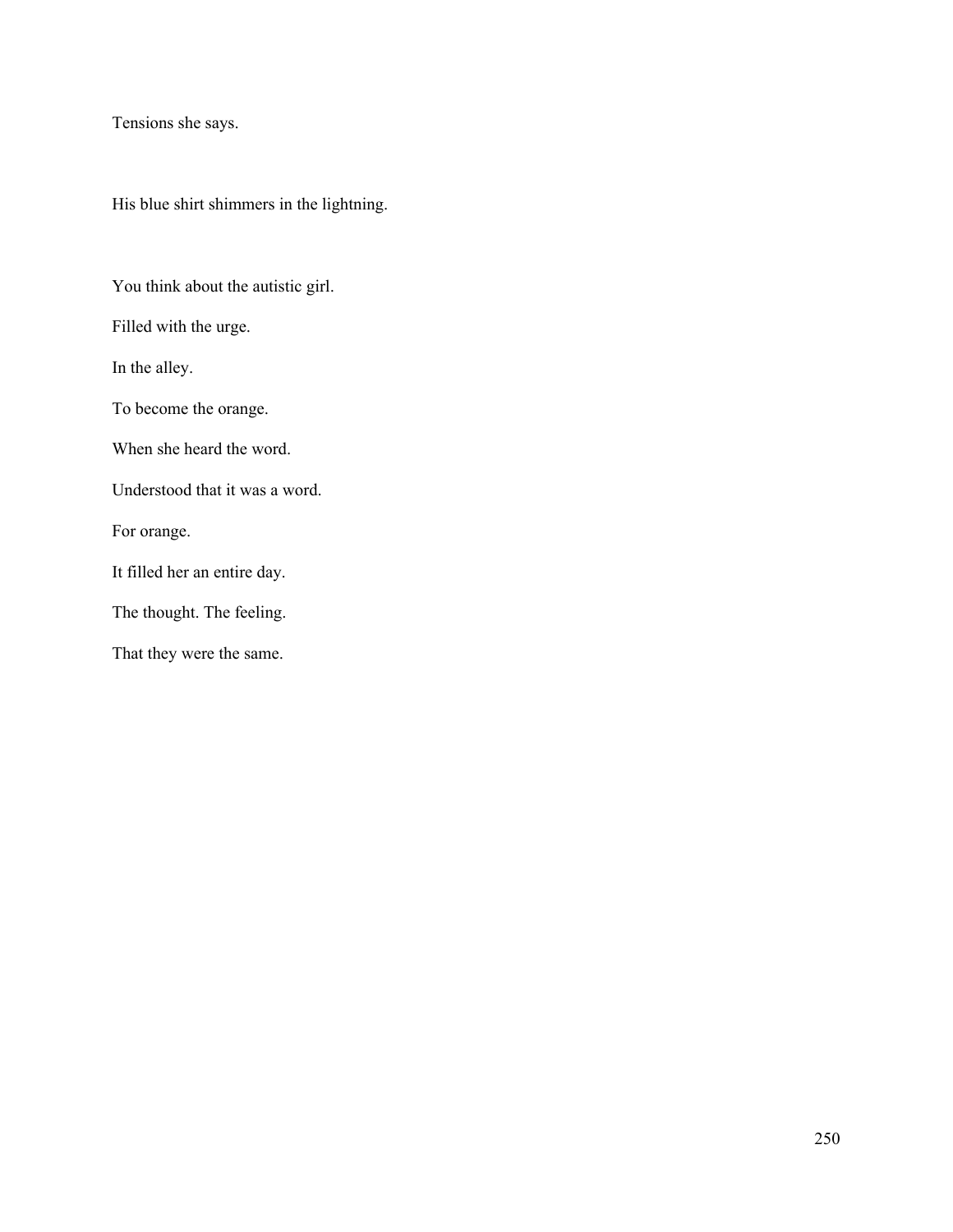What these eyes have seen he says.

What lights up the gaze. The years.

Do you want to die?

No.

You just undress.

Lie down beside him.

Reach for his nipples. Navel.

He moves your hand to his sex.

Doesn't get up afterward.

Just falls asleep.

Soon.

You hear him snore.

Fall asleep.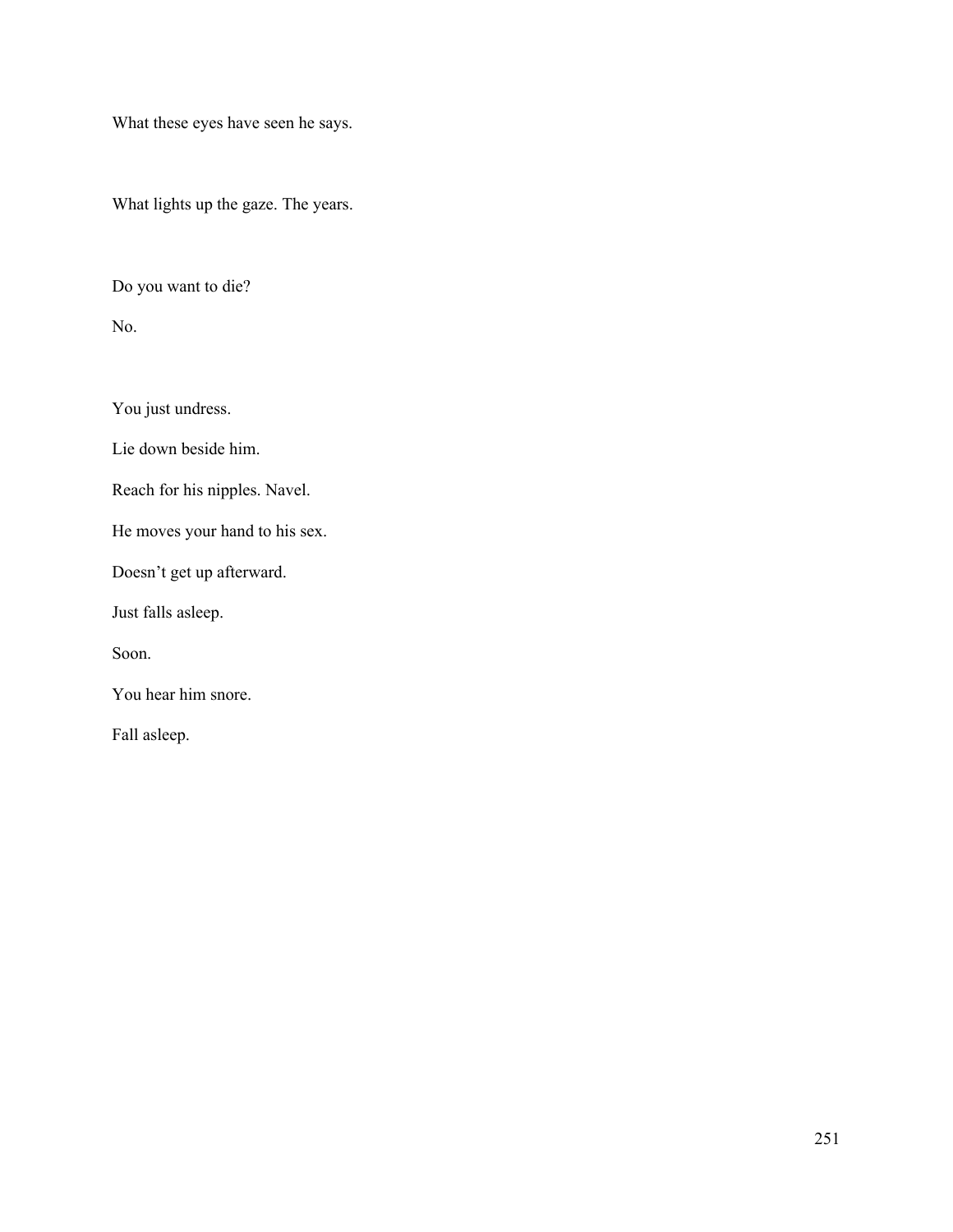## Wake up.

See the wall outside the window.

Try to figure out which view his room has.

What time it is.

You hear him in the bathroom.

You get up.

Can I take a shower.

Sure.

You hear his mild almost whispering morning voice.

He pulls the covers over you.

You search for his feet with yours.

A strange day you say.

A strange day he says.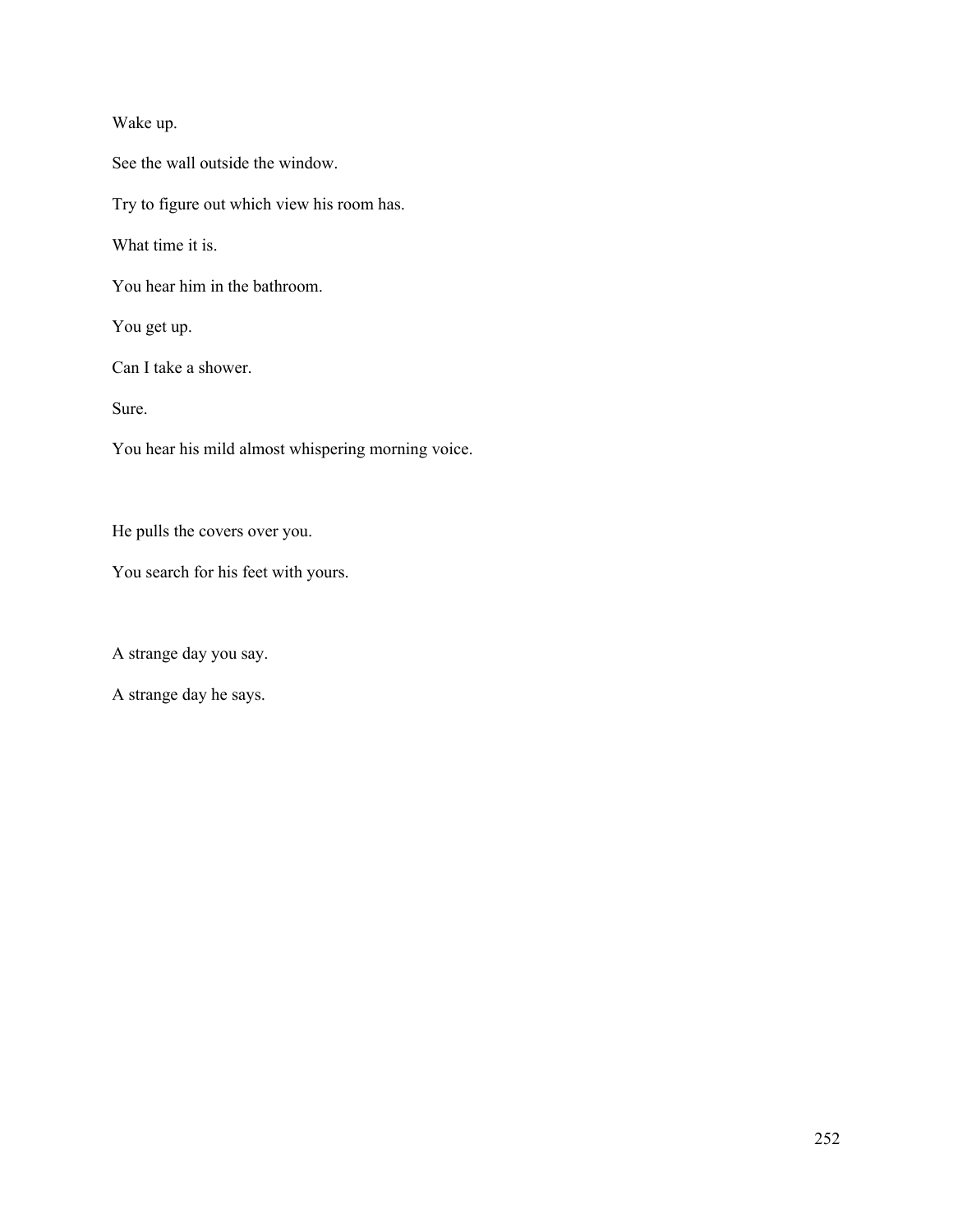You see your face in the mirror.

It's too early to eat breakfast.

What will you do today?

No shoes he says and laughs.

Pulls you away from the window.

You look out over the river in the evening.

The sun in his laughter. You'd like to live inside. You stroke his hair. Along the soles of his feet. If he reached for for your breasts last night.

Or just your sex. Briefly. Calmly. Willingly.

253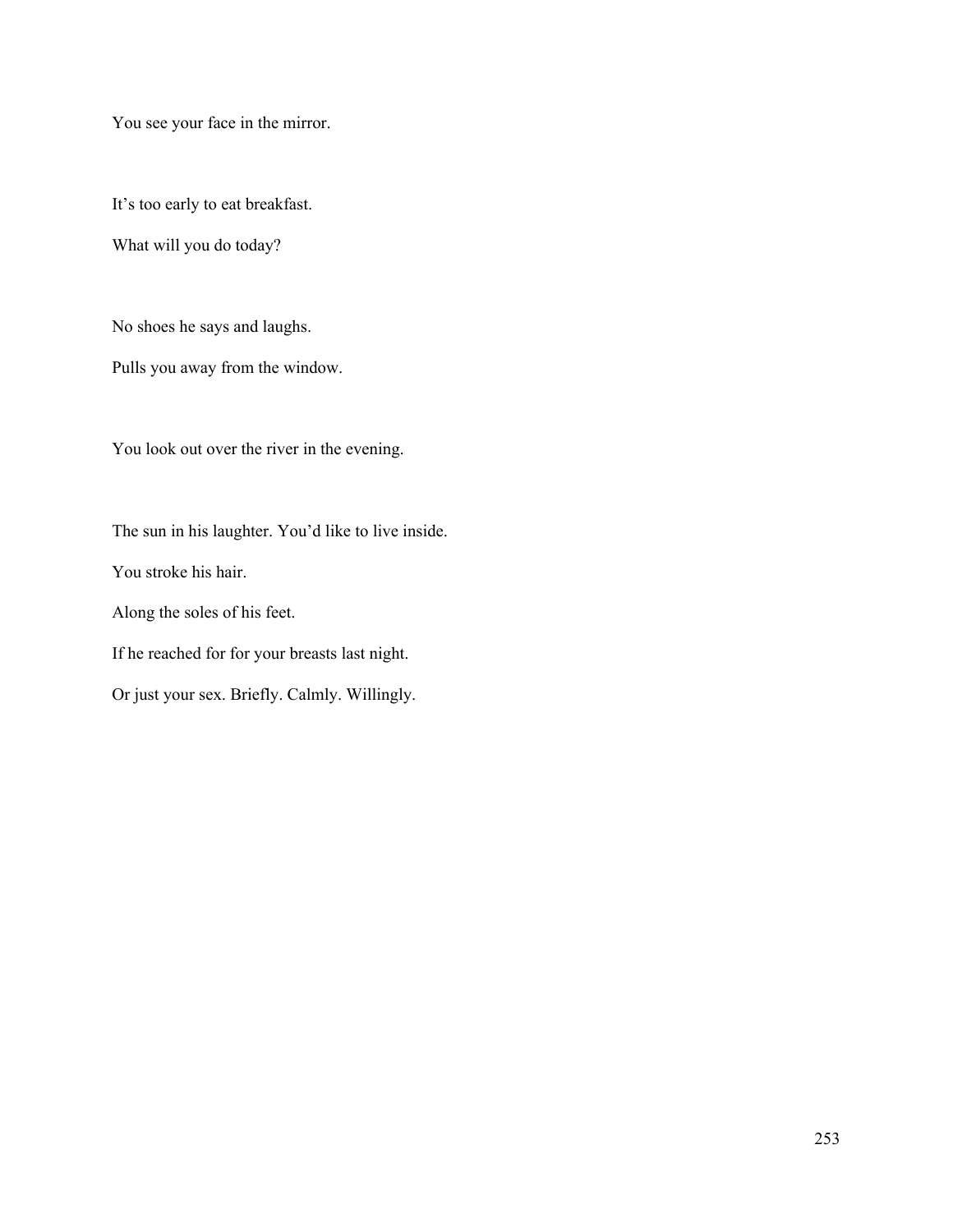The pain of war you read.

They call it pornographic here he says.

You see sunlight against the red brick wall.

Dawn light.

You don't fold your hands.

To fill the body.

Sink into the moment until it becomes elongation.

The woman at the front desk sees you.

When you turn the corner.

Barefoot across the carpeting.

She is up with the birds she said one morning to the woman

who came for the morning shift.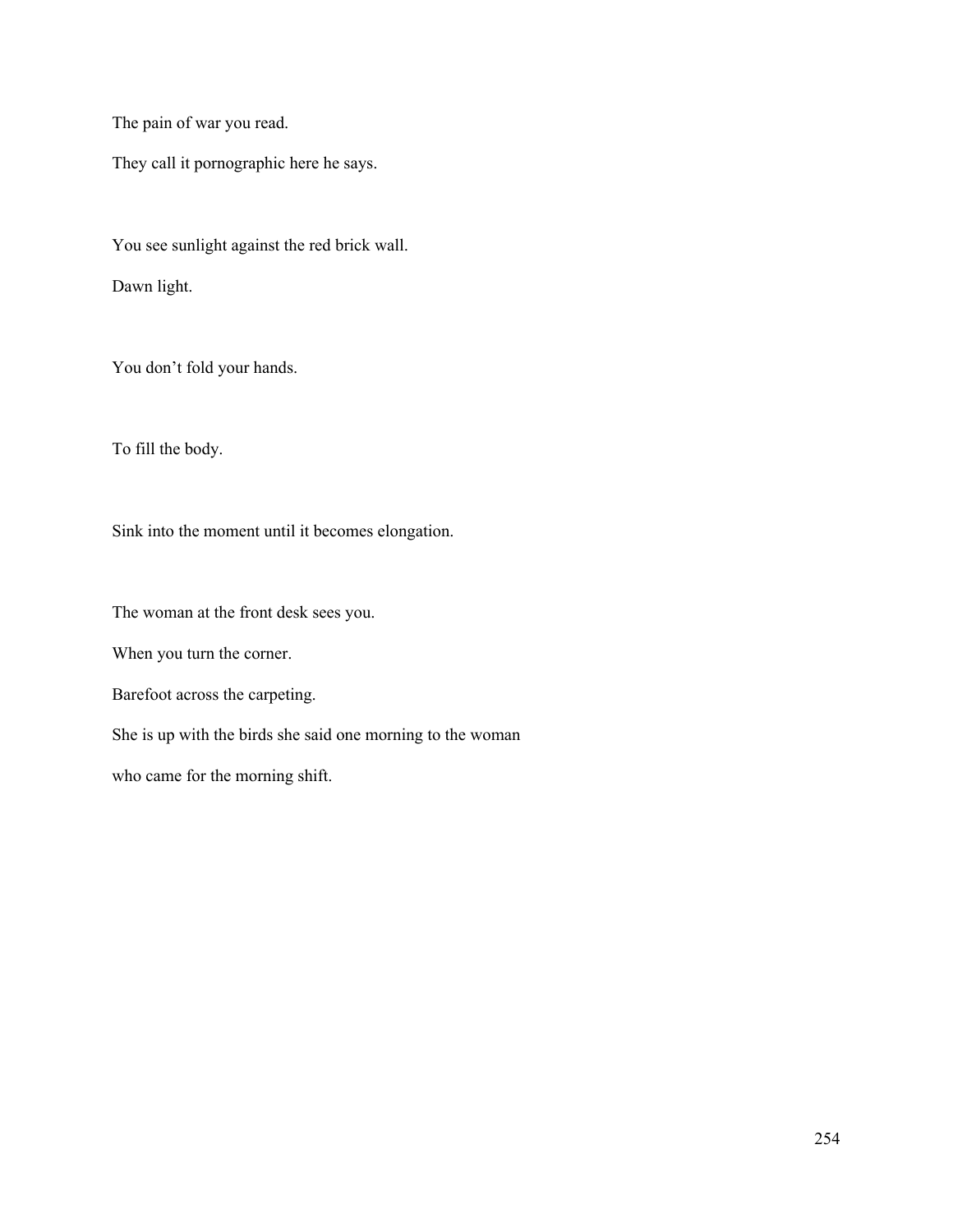It's lightning. Thundering. Raining.

A big lightning bolt cuts across the sky on the other side.

All the way down Linn Street you think.

No.

The answer is no.

No to whatever question you could ask.

Truths no lies.

Ok.

Why are you avoiding me.

I am not avoiding you.

First lie.

A house is burning.

Burned yesterday.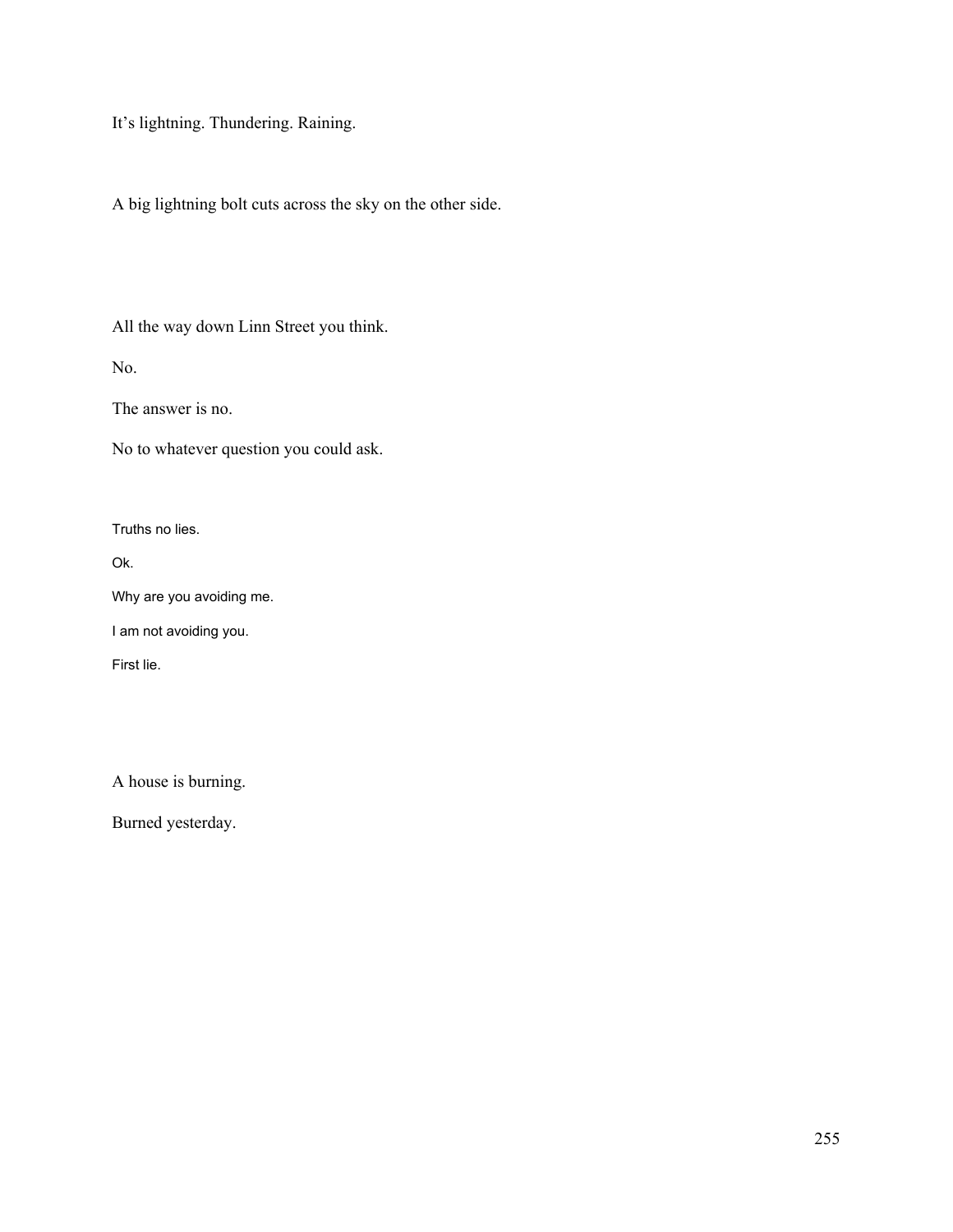For seven hours.

Is full of water.

In the thunder.

Giant lightning bolts.

You smell the smoke as you go along the path.

He barely touches you.

Doesn't look at you.

What is it.

You stop.

He turns you around.

Aren't you afraid of the emptiness you ask.

To live here. Stay here. Leave Nigeria.

America has always been good to me.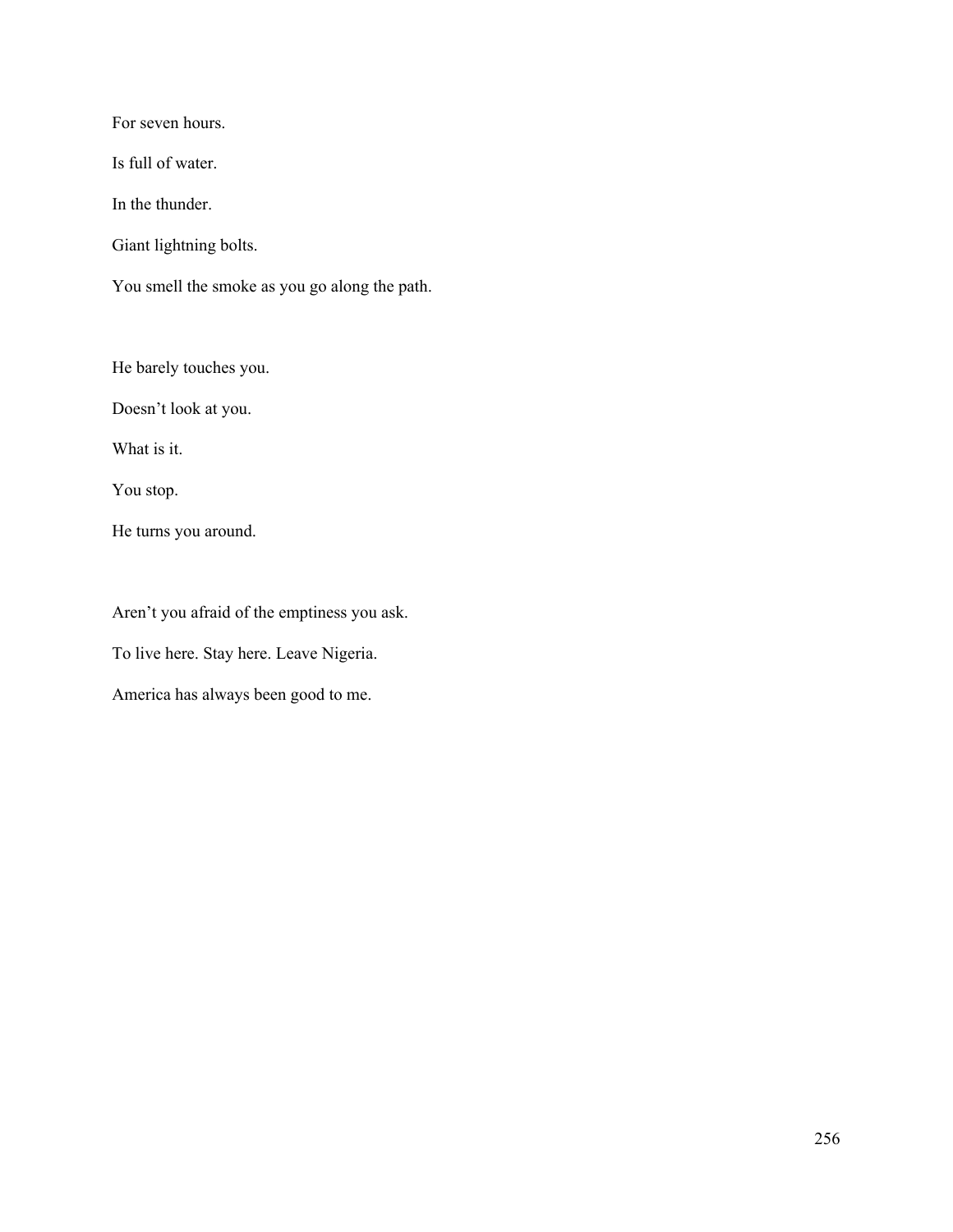He strokes his sex several times.

Many times.

Under the covers.

Naked from the waist down.

Gets up and shuts the door.

Hillary Clinton is being questioned about Benghazi on TV.

He asks about your name.

Where it comes from.

The best of Nigeria is here he says.

While you stroke his stomach.

They never got to America.

My parents.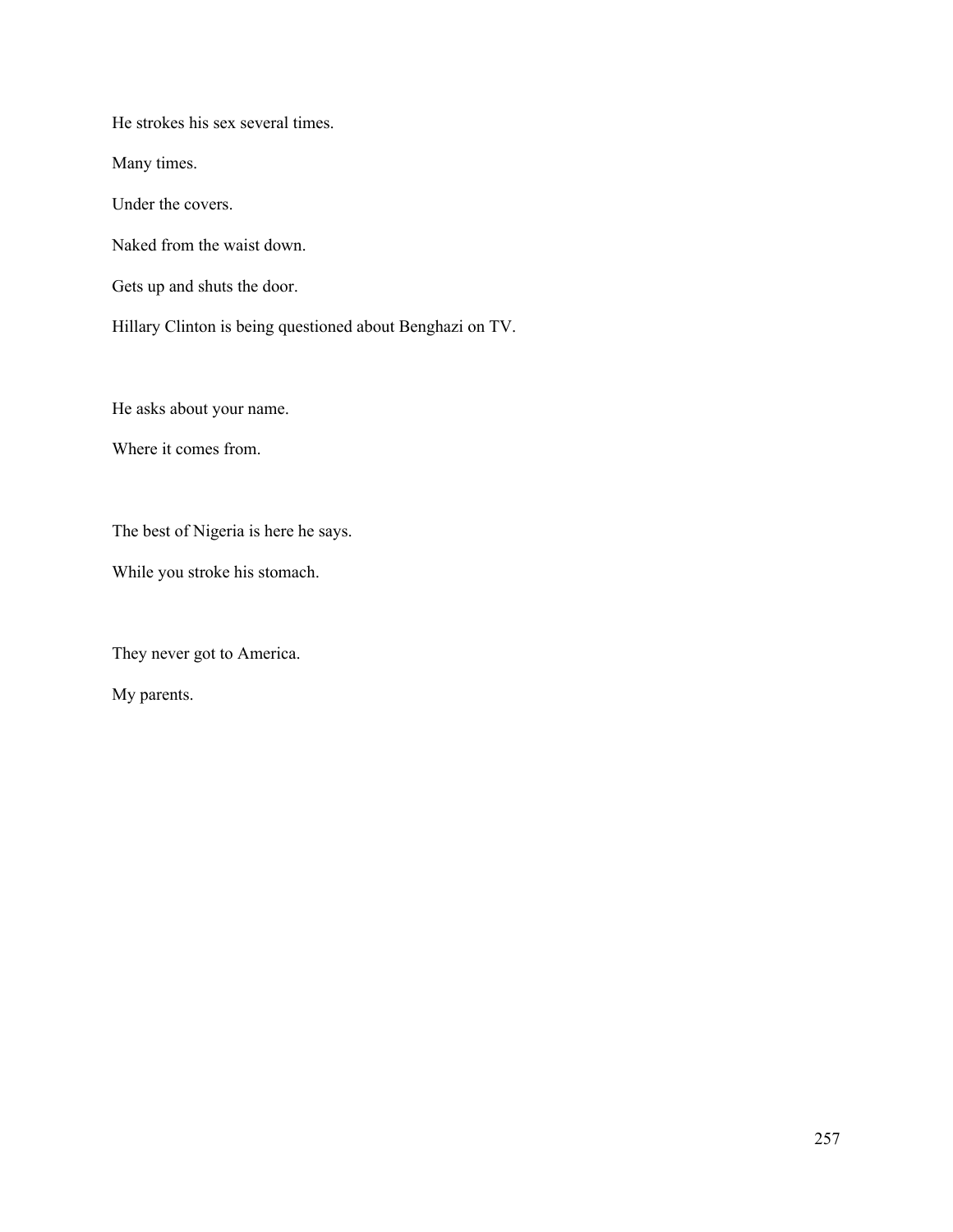They traveled while they still had money. My mom always says the most sophisticated people can be found in Scandinavia. How does she know? Why wouldn't she? You don't hear the answer. It makes you so confused. Everything he says. You untie your shoes. He gestures. Starts to unbutton your jeans.

It's like an abusive relationship.

To live in Nigeria.

Does that make you abusive?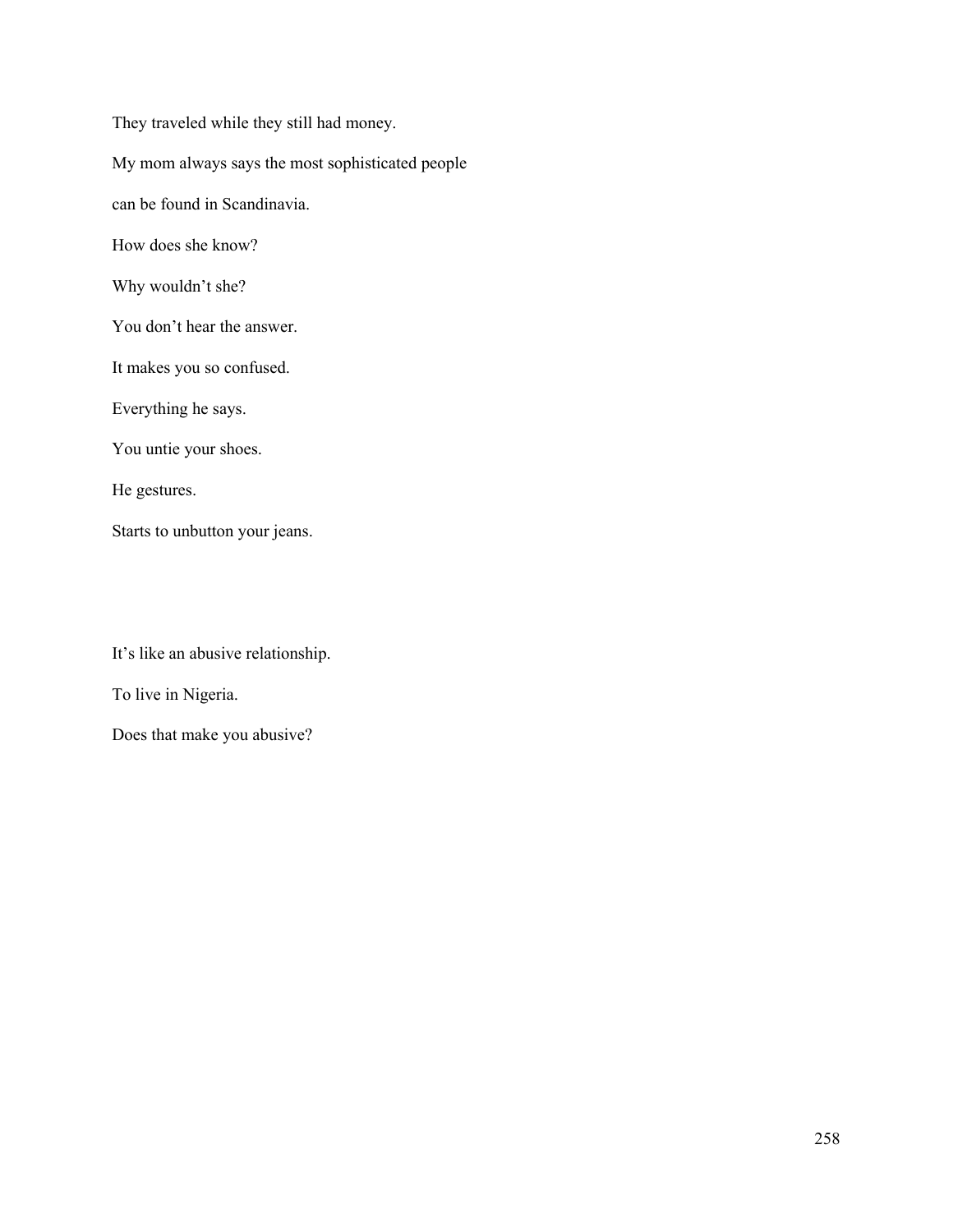Am I abusive to you?

No.

Ok he asks.

Are you ok?

Let it go he says.

Tell me something you say at the bar.

About what?

Anything.

Autumn leaves blaze in the morning.

You go out in what you think is fog.

But it's just the steam on the window after your shower.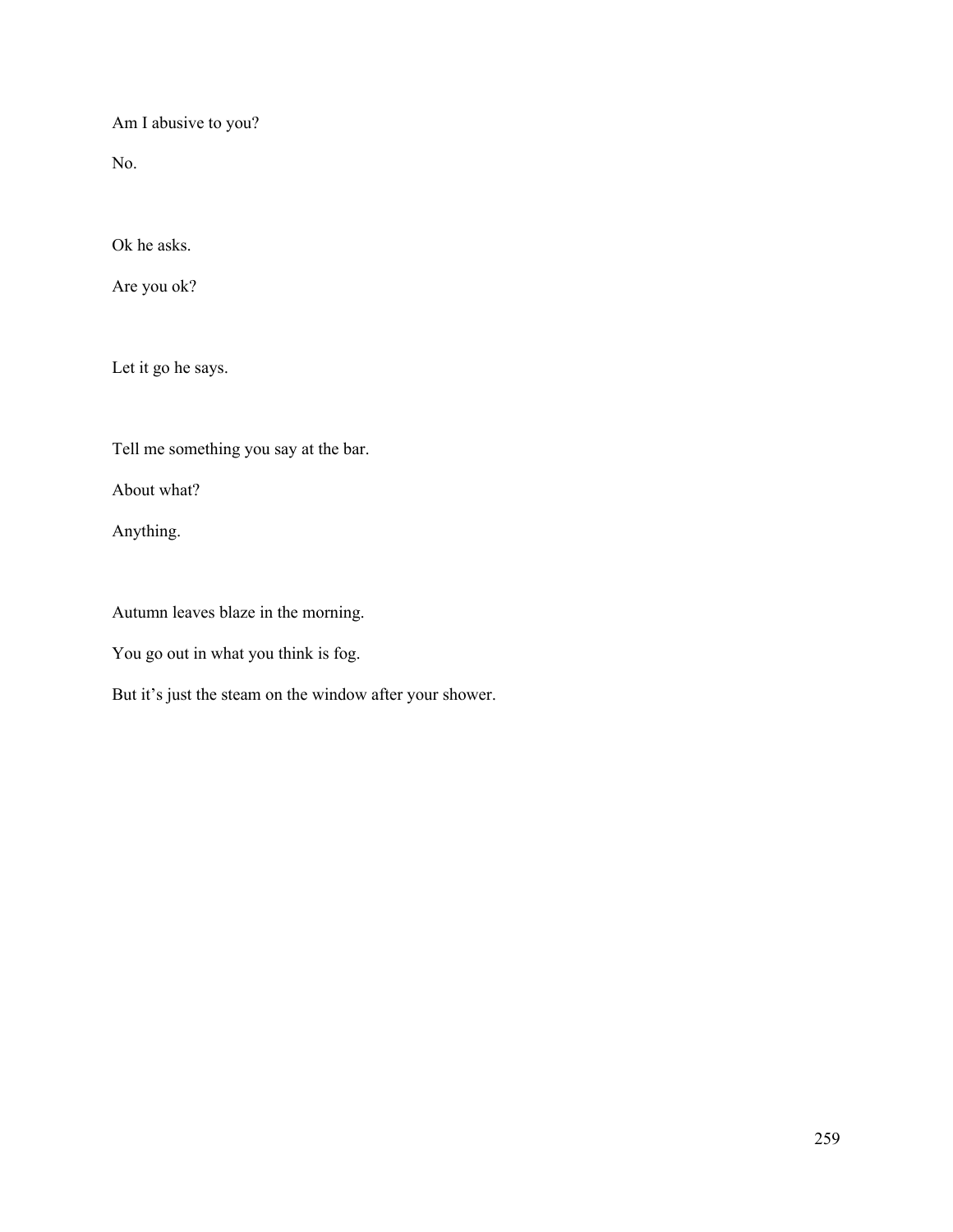It's cold. The leaves are falling. You walk over the bridge. Along the river. Back across another bridge. Feel the cold. The fall. Pressing in everywhere.

Tell me something from your childhood.

I was in the house. It wasn't ready. Only half of the house.

I was imagining.

What was outside the house?

He falls asleep.

With his laptop next to him while the TV is on.

The music.

Downtown. I love this song.

He lays his head on your breast.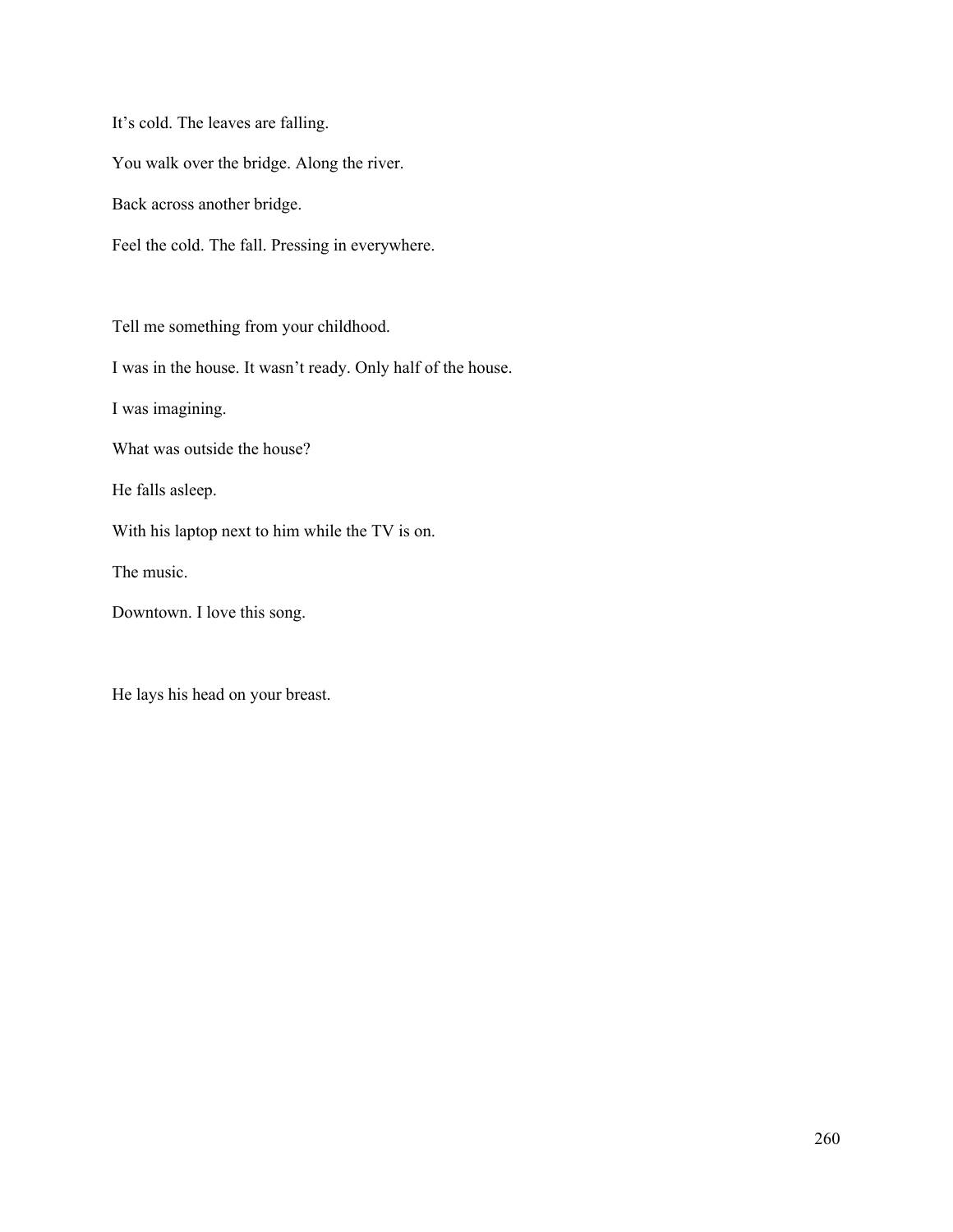I have to work he says.

Nearly falls asleep while talking.

I've heard they killed a lot of black people in these barns he says.

About the night ride.

The dread in the dark. Fear.

Ghosts.

*Dear* he writes again.

You walk in the silence that word awakens in you.

When he says it.

You think about the maimed body.

The half-built house.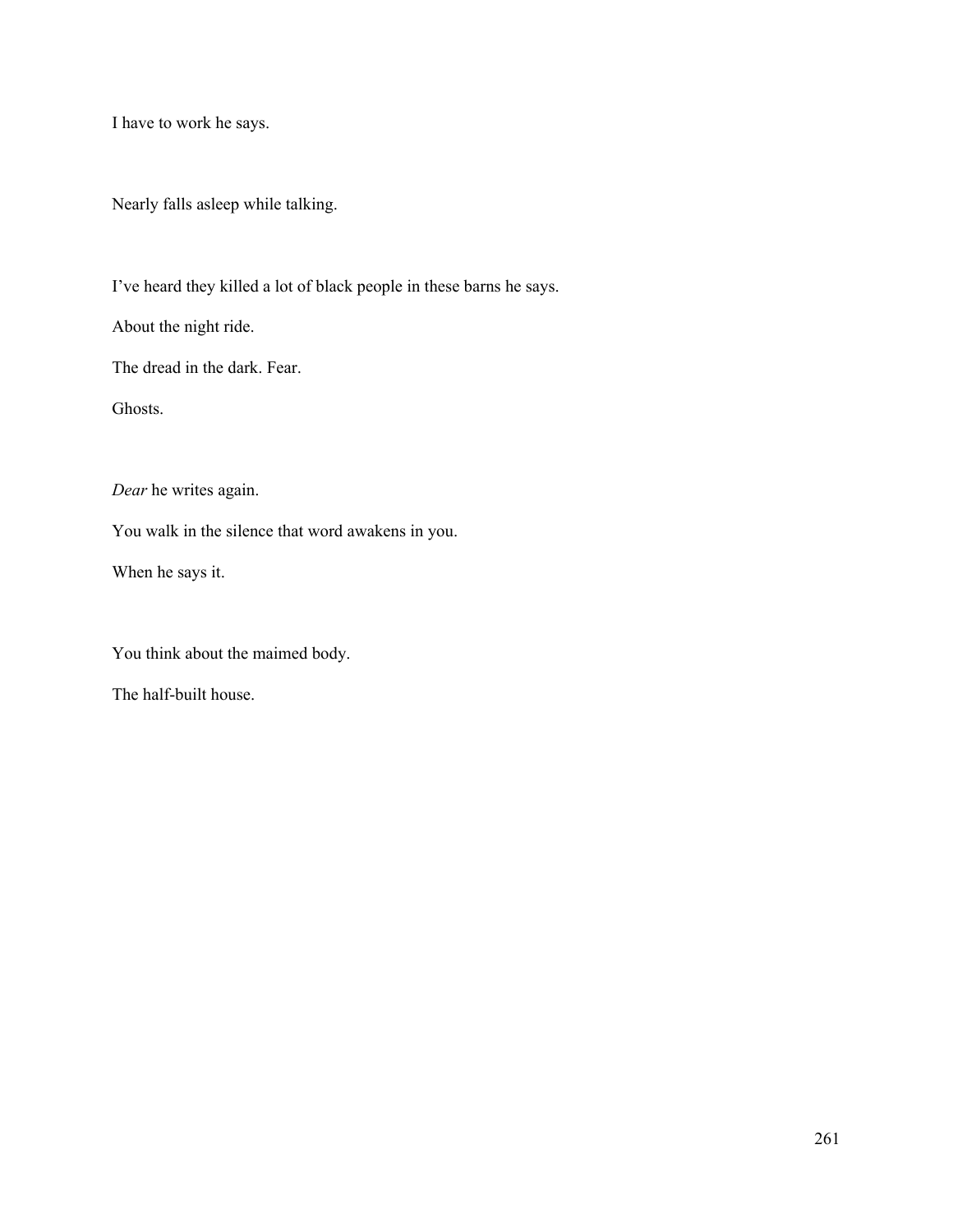Body he says.

Not a safe answer.

Do you wanna come.

No.

He calls.

You say no.

I wanna spend the night with you.

Me too.

The rush hour traffic made it almost impossible to get out of town.

You're delayed for hours.

Until the bus finally frees itself into motion. Darkness. Streaming fields.

The vast darkness outside the windows.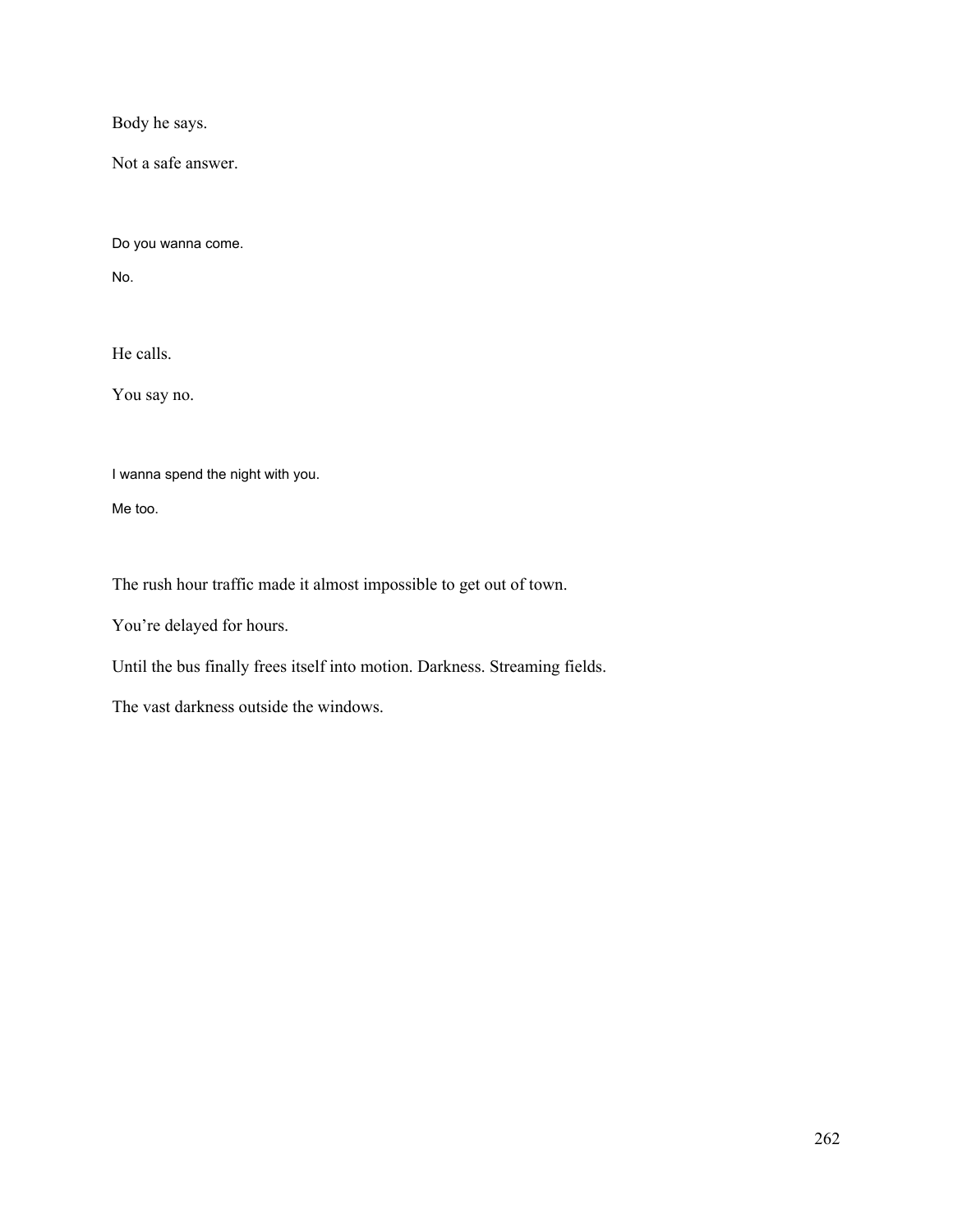Long hours.

*Acoustic and image merge.* The voice. Fractured.

Sounds. A moan.

She sang suddenly.

*Worlds souls sun.*

A feeling similar to pain or anxiety.

Which makes the birds start their migration journey.

You heard the guide tell about the skyscrapers. The lighting. The lit-up facades. Disturbing their flight. Path. How they're confused by the light. The mirrorings. Fly right into them.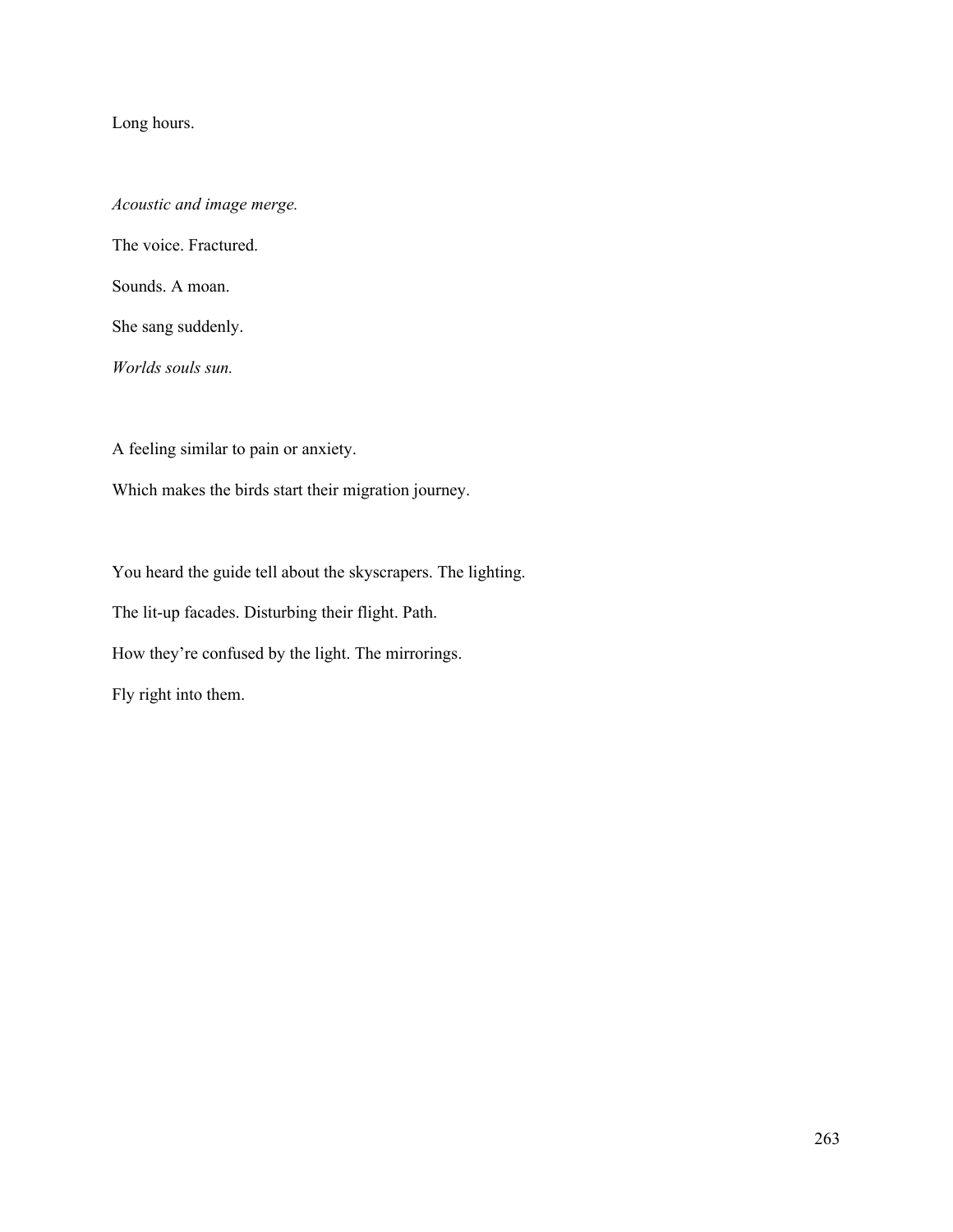Get crushed.

One skyscraper mirroring the other.

The contours.

The skyline was sketched even in the subway.

Silver-shining.

The sleeping people.

Arrival and departure meet.

Departure is arrival.

The full circle of the compass.

To rise.

*That you shall walk. And I shall fly.*

*Wishing you.*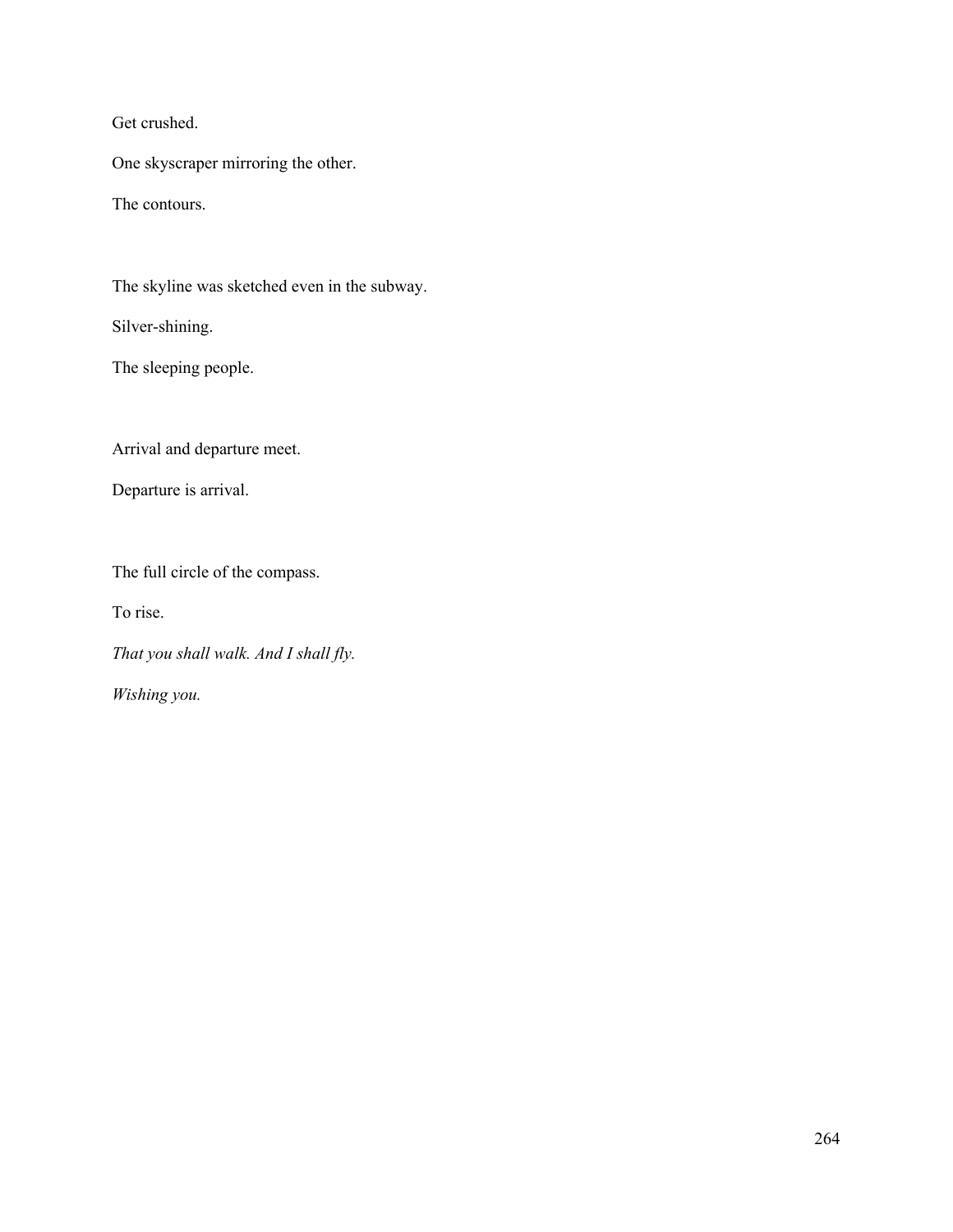I wish.

That I shall walk. And you fly.

You don't want to eat again. Forget how. When. Why.

The most endangered species.

Black men in America he says. Didn't you know?

Could you come?

Did you miss me?

He boils rice in the microwave.

You lay looking at him.

Naked in bed.

As he sits at the computer.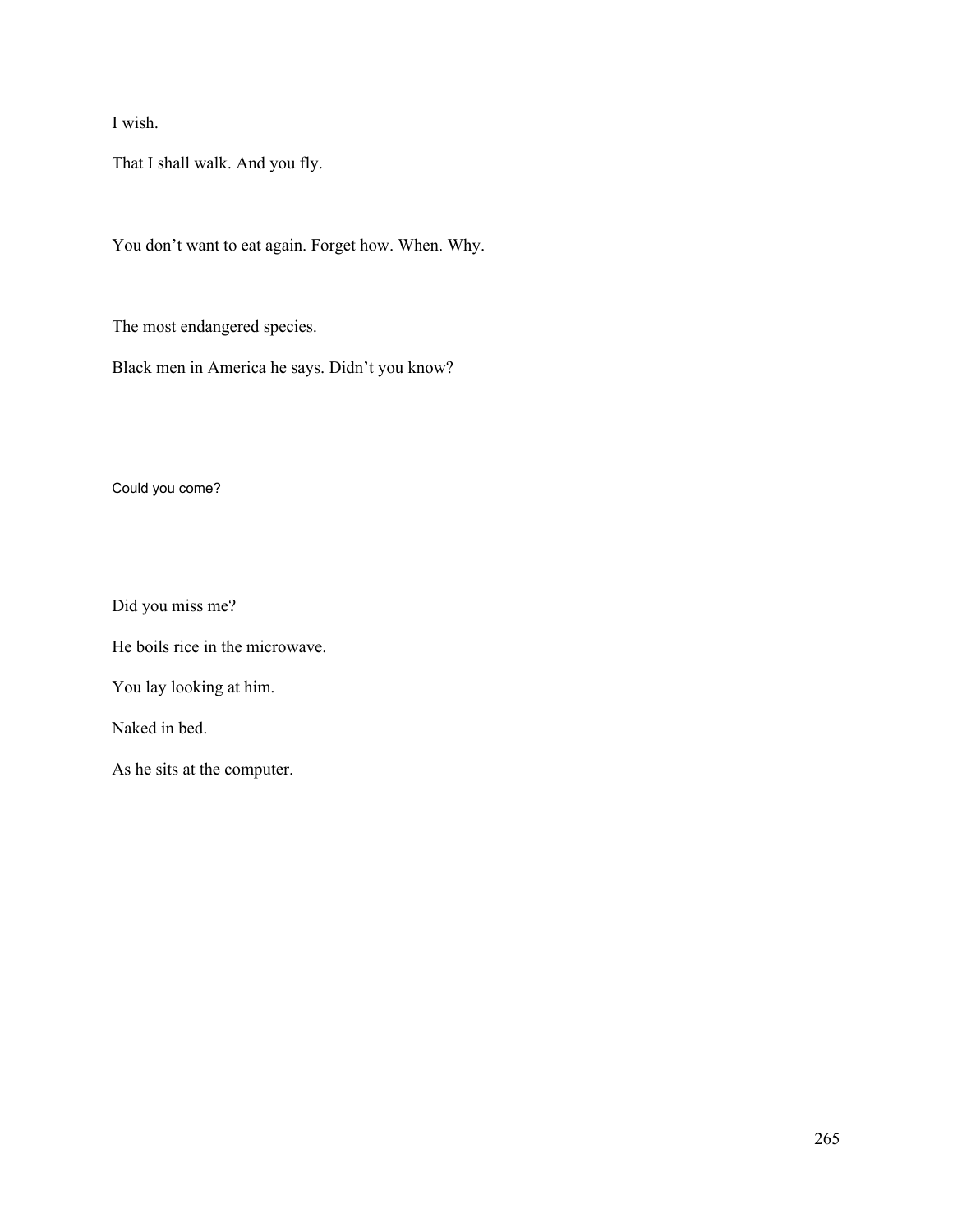His face. Eyelashes. Lips.

So chiselled.

The computer and the TV are on at the same time. The U.S. supports the Syrian rebels with weapons. Sends a small ground force. It's like Vietnam he says. It's on the verge of becoming like Vietnam. The conservative values. The old ones. He says in the morning.

The calm on the faces. The river.

To write about rivers he says.

She's anorexic. She's sick she says.

It's so sad.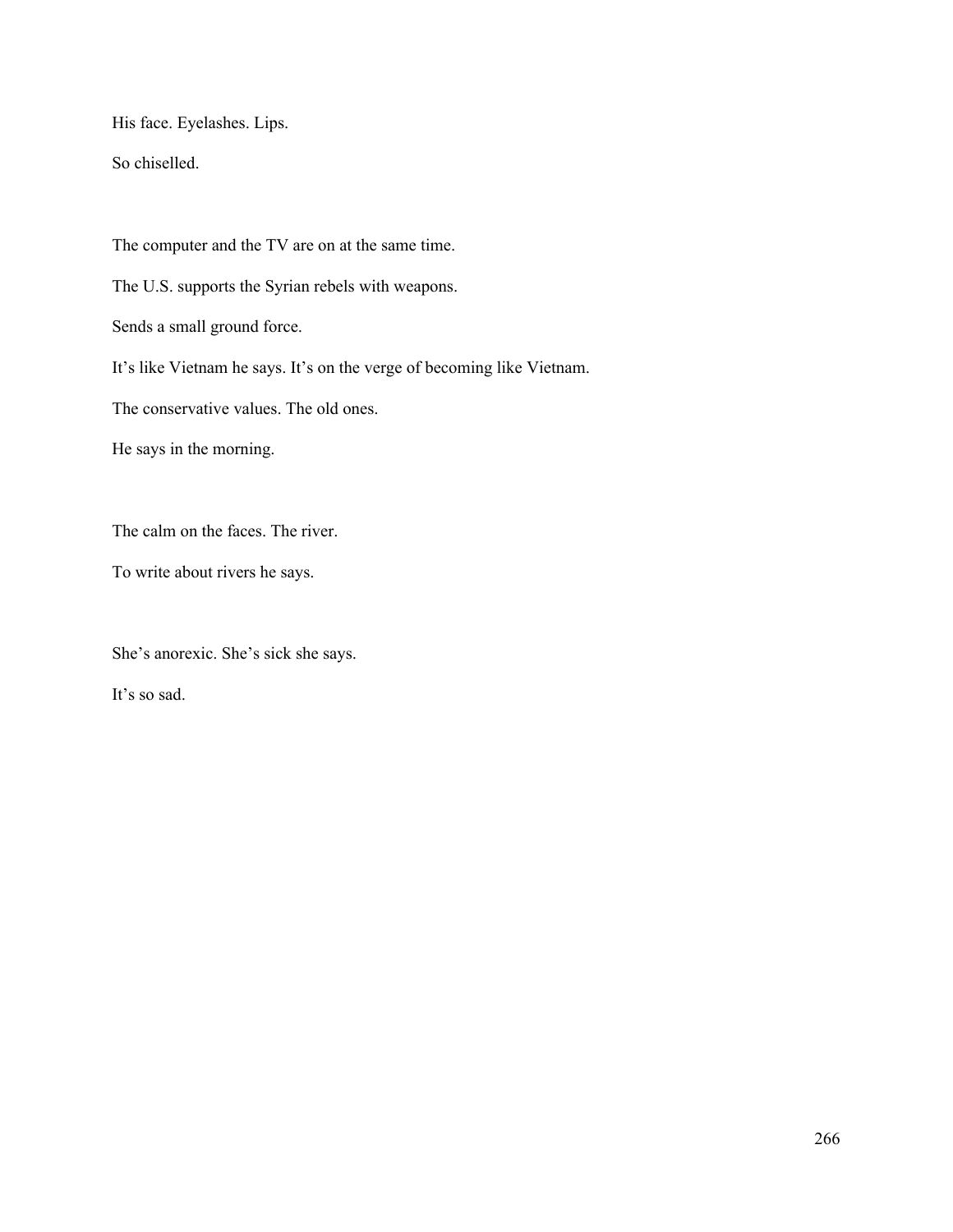She's talking on the phone all the time while eating. Aren't we all you think. Sick. *the goat shall be set free in the wilderness* He undresses you.

You should sleep he says.

The totally quiet city in the morning. As if the dead had returned to their kingdom. Were partied into appearance and then returned. Sirens wailed all night. What would you rather he asks. It be. The police or ambulances. I don't know you say.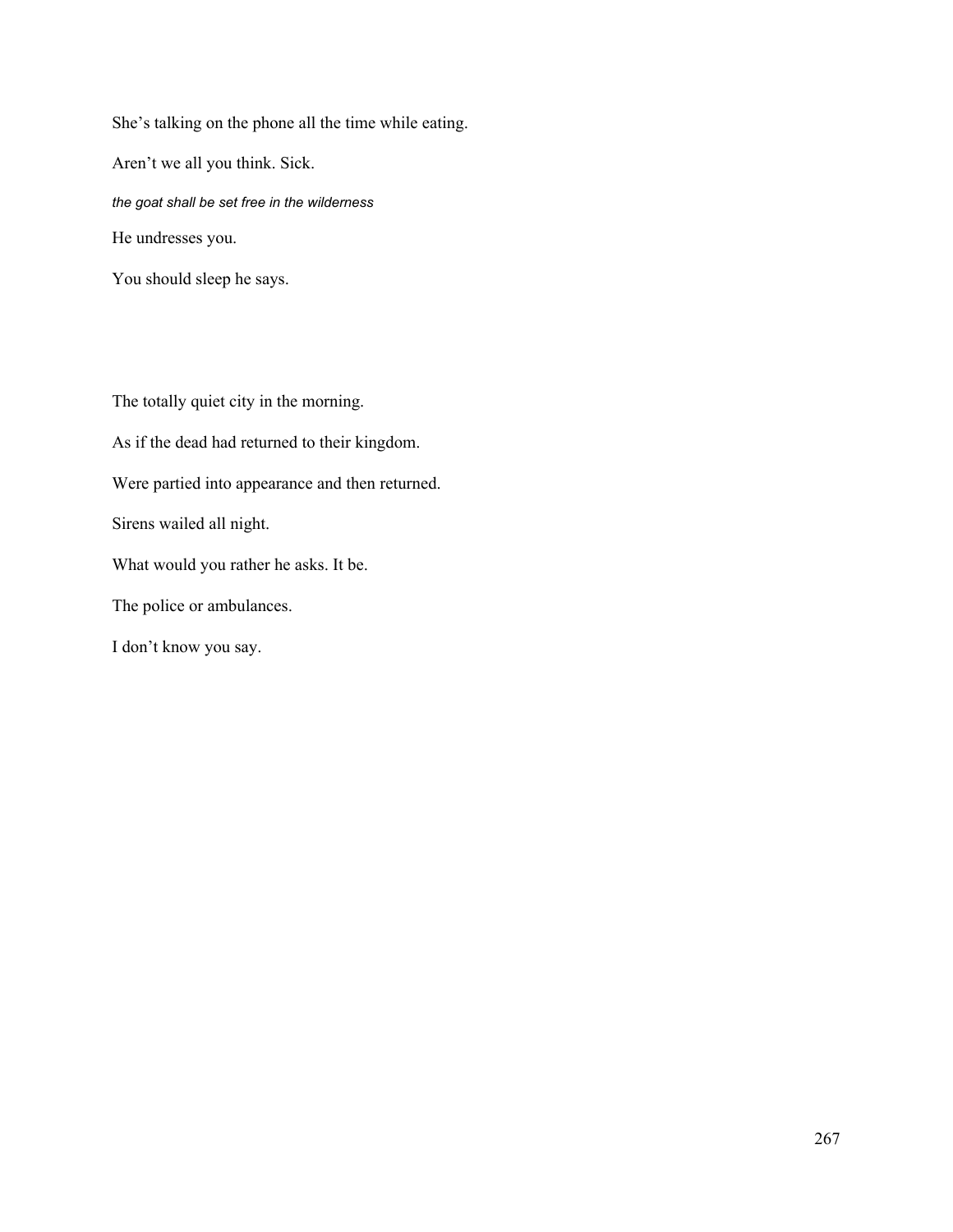You walk to his room.

Undress and lie down next to him.

He's watching some bad movie.

Turns around.

Close it you say. About the laptop next to him in bed.

You don't need it.

He falls asleep half a minute later.

The autumn leaves sweep over the street. Fall from the trees.

Some still glowingly yellow.

I will go back and make some jollof rice.

Was that an invitation.

No.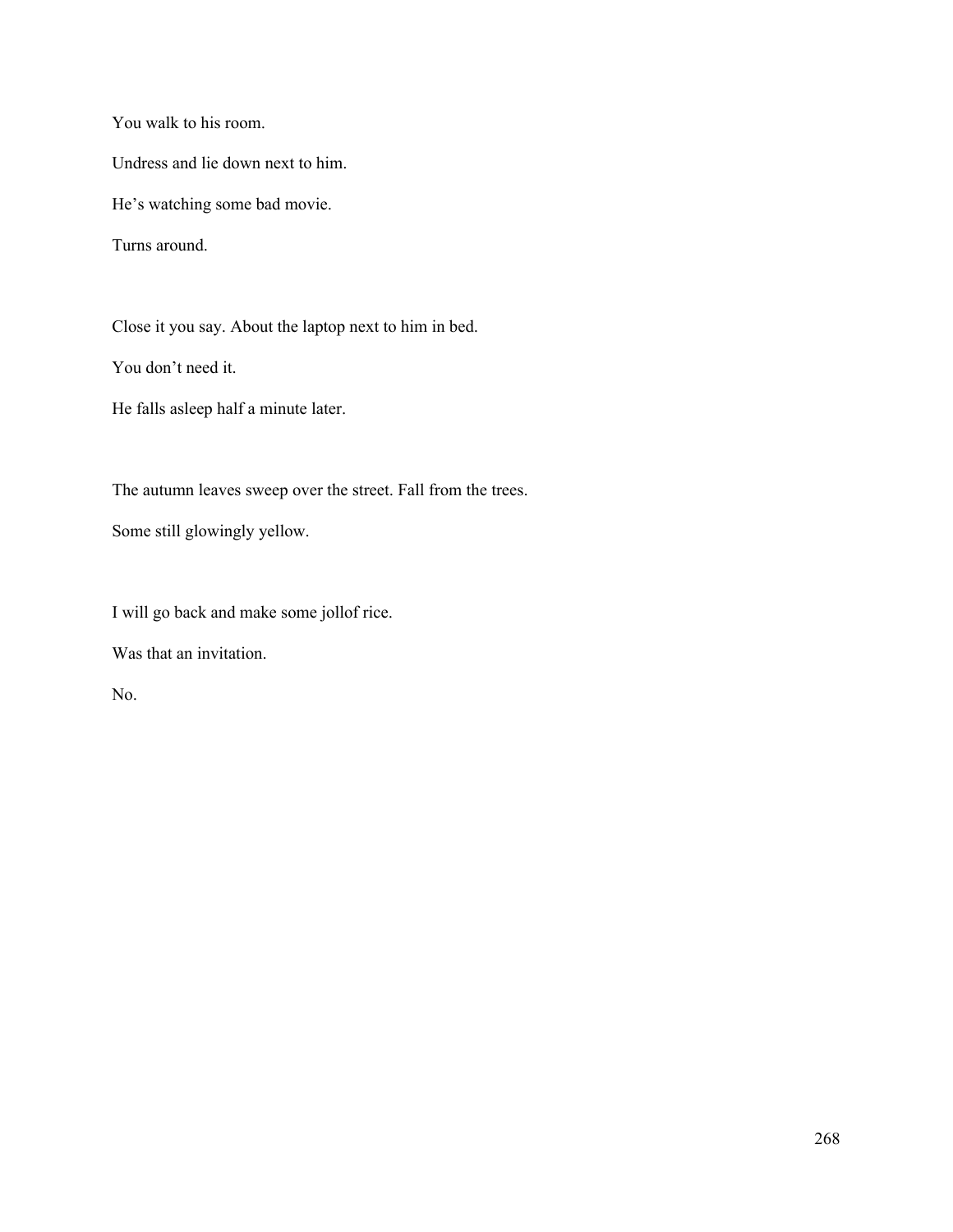Not an invitation.

You go by plane.

Land.

You join her for breakfast at the airport.

Leaving him without a word.

Then you board for Washington.

Now?

I can't.

The man I'm waiting for arrives in fifteen minutes.

You meet him in the elevator.

He takes your hand.

To say hello to the man who is expecting him.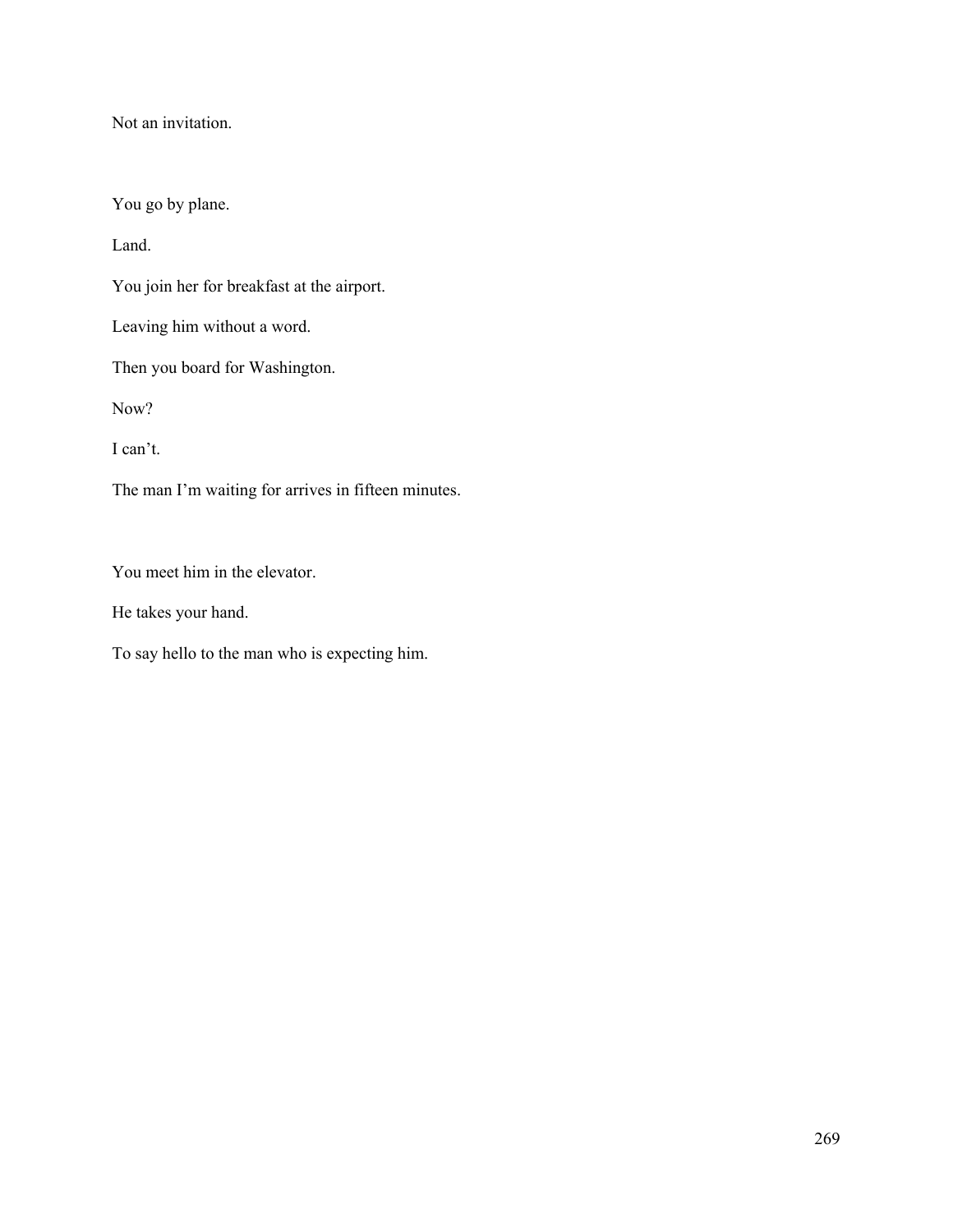You hesitate.

Move toward the swinging doors.

I can't even he says. And gets up.

So many problems.

The sadness.

The divided body you think.

The inscription.

That extinguishes the memory of the event.

Archives the event by extinguishing it.

You went out in the morning and saw a woman by a church.

You bent down to grab your coffee or find cigarettes or a lighter.

Saw her worn shoes. Clothes.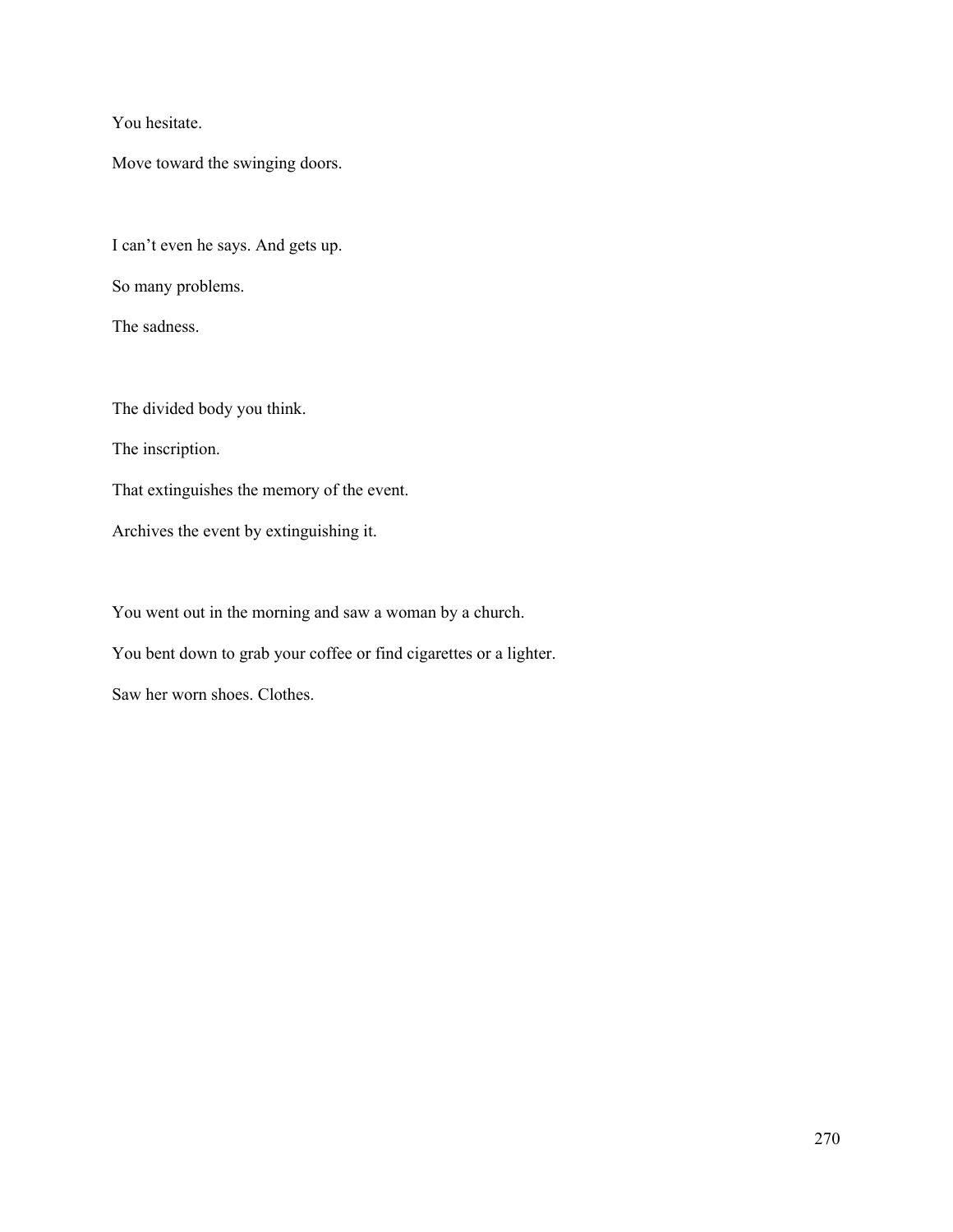Bless your day. Her gentle shy eyes. You took the newspaper. Left. She said something about payment. Smartphone. For a moment you thought she had seen yours somewhere. That you had forgotten it. It took you an unbelievably long time to understand she wanted money. You went back. Gave her some. Bless your day. Bless your day too. The marble in the buildings.

Library of Congress.

The White House.

I planted asthma inhalers in the garden she says.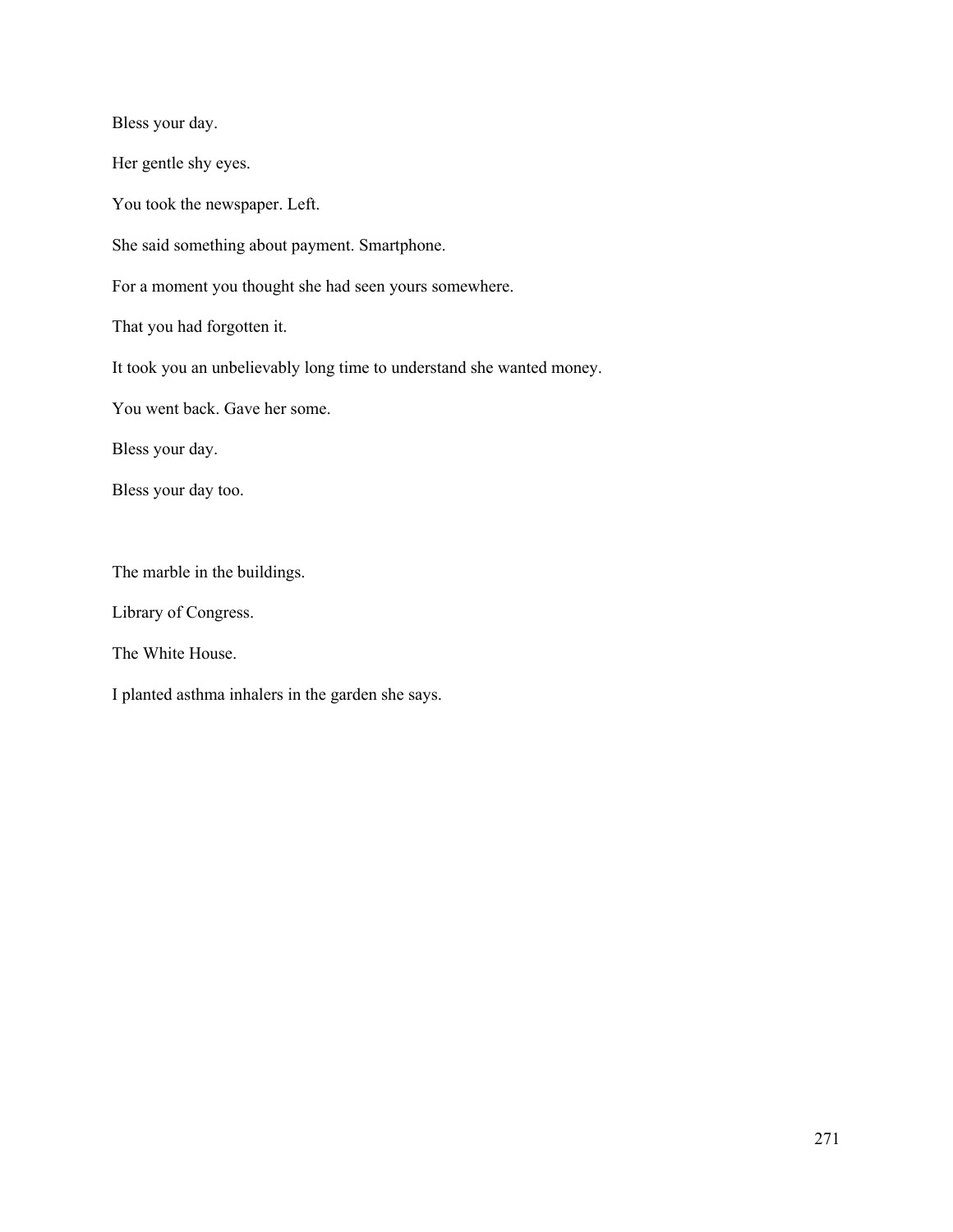My mom and my son needed the medicine.

It couldn't be found in all of Havana.

Because of the embargo.

That's when they took me to the mental hospital.

We're a small country she says.

An island.

The U.S. is a powerful empire.

You get up.

He grabs your arm.

You're leaving?

I'm tired.

You can't stand to listen to the words.

So powerless.

Late.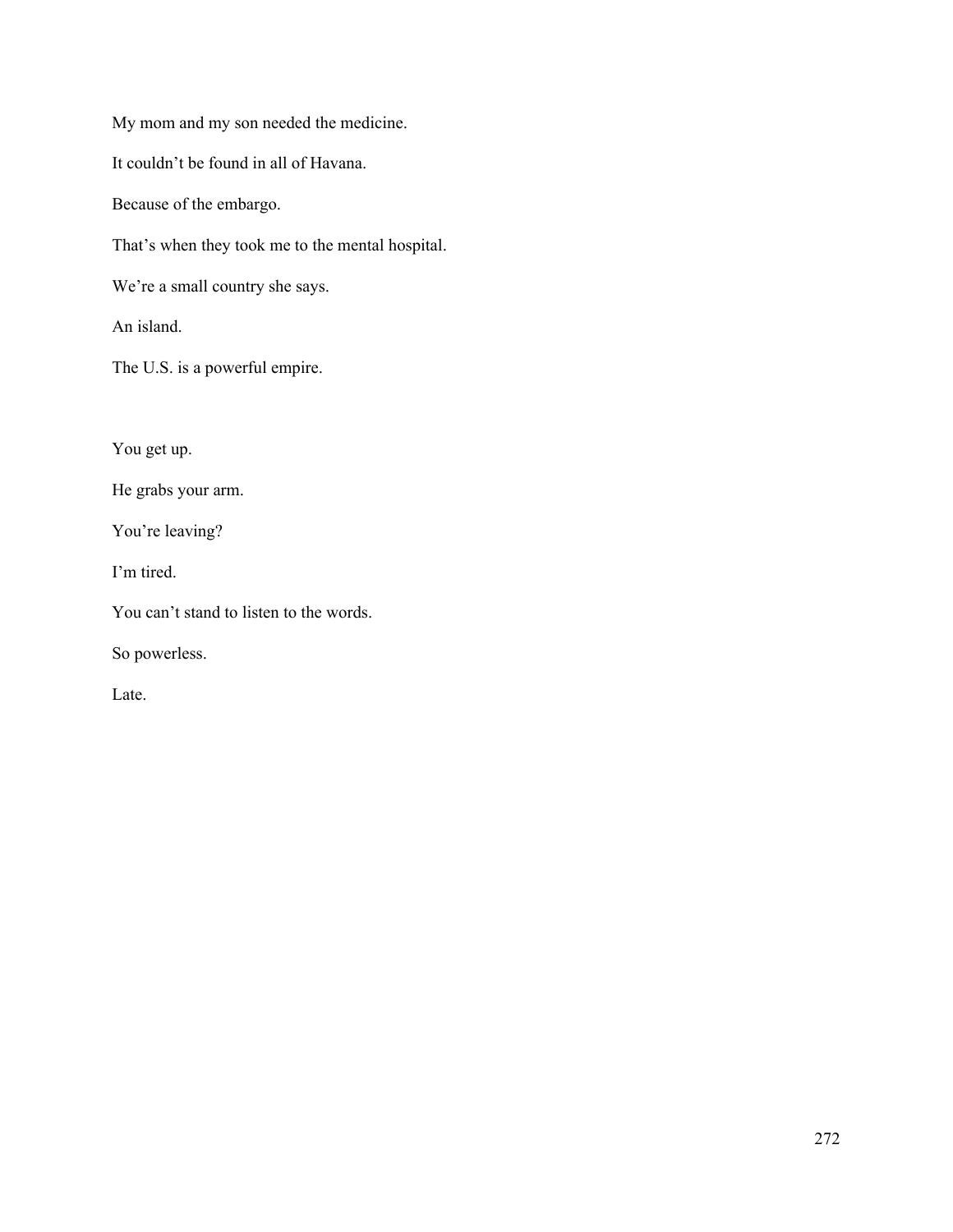You just walk out. Get lost. Write to him. Come to my room he answers. You walk back. Lie down next to him in bed. I like that your mom says Scandinavians are the most sophisticated people. He smiles. A little.

*If desire is mystery. Or truth. Trust.*

Poverty is in the mind he says and points at his head.

As you sit facing each other.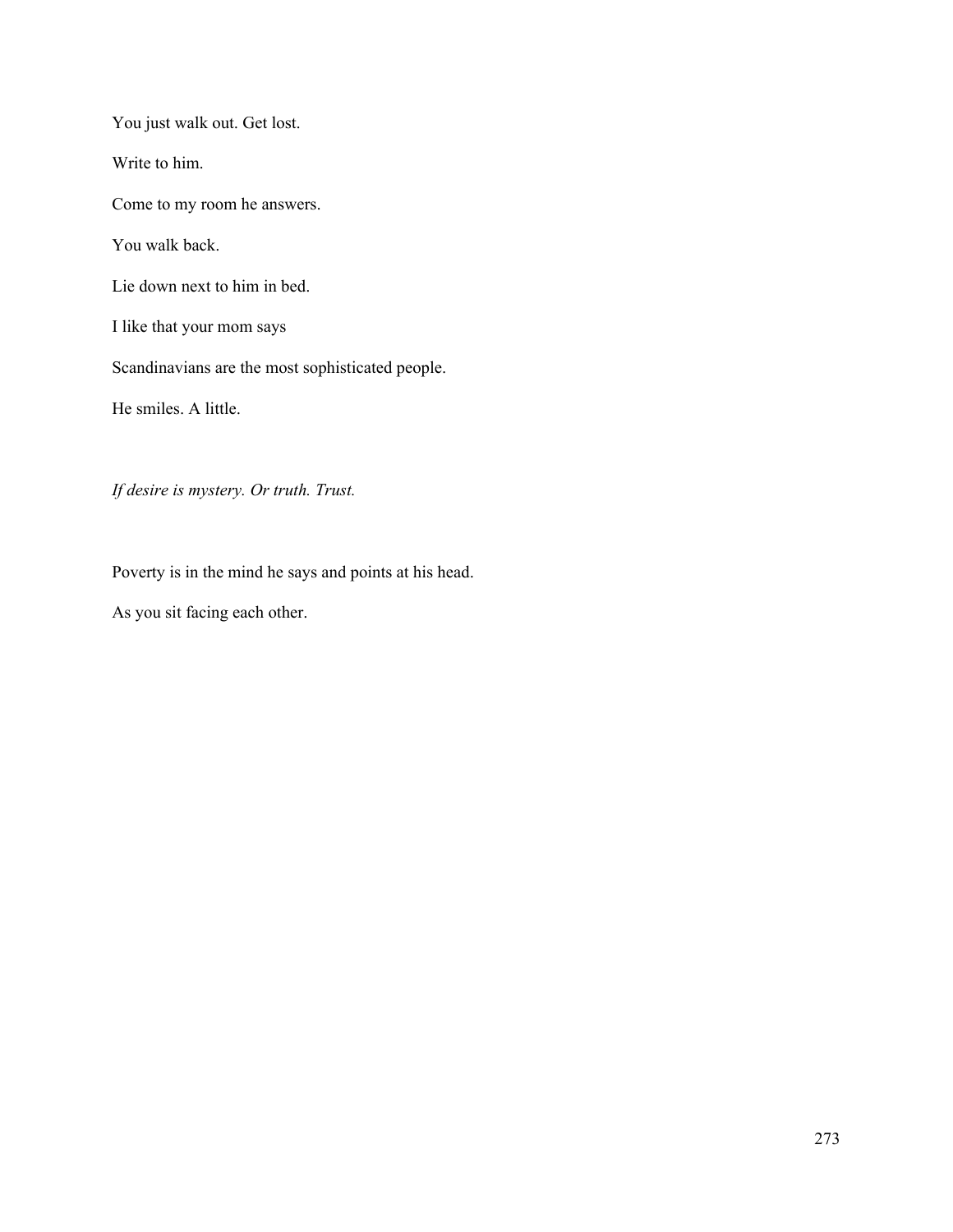There are no black people here he says when you turn at the door.

In one restaurant after another.

I woke up at four this morning he says.

Takes his asthma inhaler out of his pocket.

I promised my mom I'd always carry it with me.

I'm good with people he says.

I know you answer.

You sit down next to him on the bus.

Listen to music.

Rest.

Sense his body. His thigh. Arm.

The heat of it.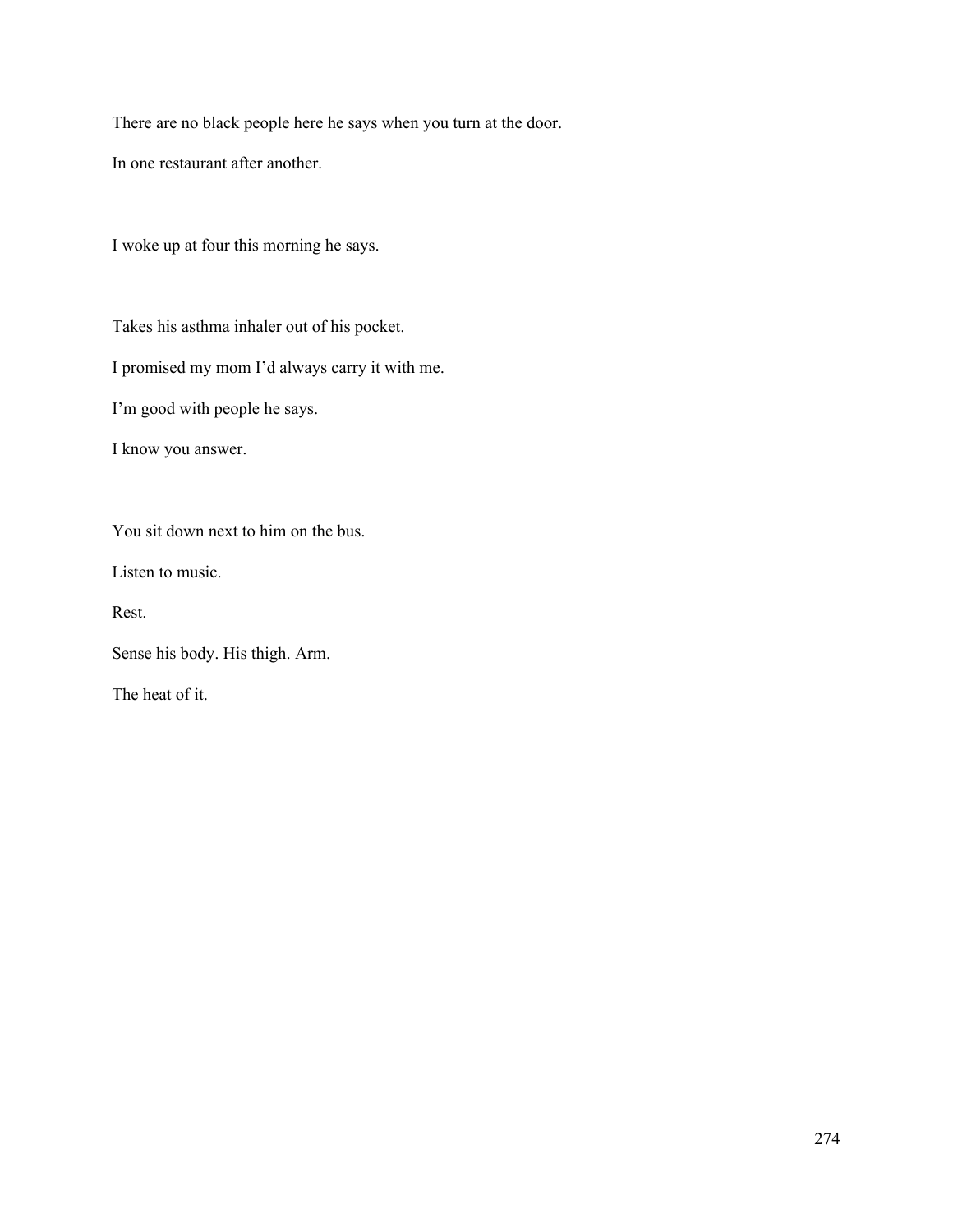He points as you approach.

Points out the skyscrapers sketched against the horizon.

The city I love most he says. In the whole world.

The door to the room doesn't open.

You see the well-dressed porter get down on the floor

to use a primitive tool.

Made out of wire.

He takes off his expensive watch.

To be able to slide the wire under the door.

It's the batteries he says.

Finally it opens.

You step into the hotel room.

See the view of Times Square through the glass windows.

The corner of glass.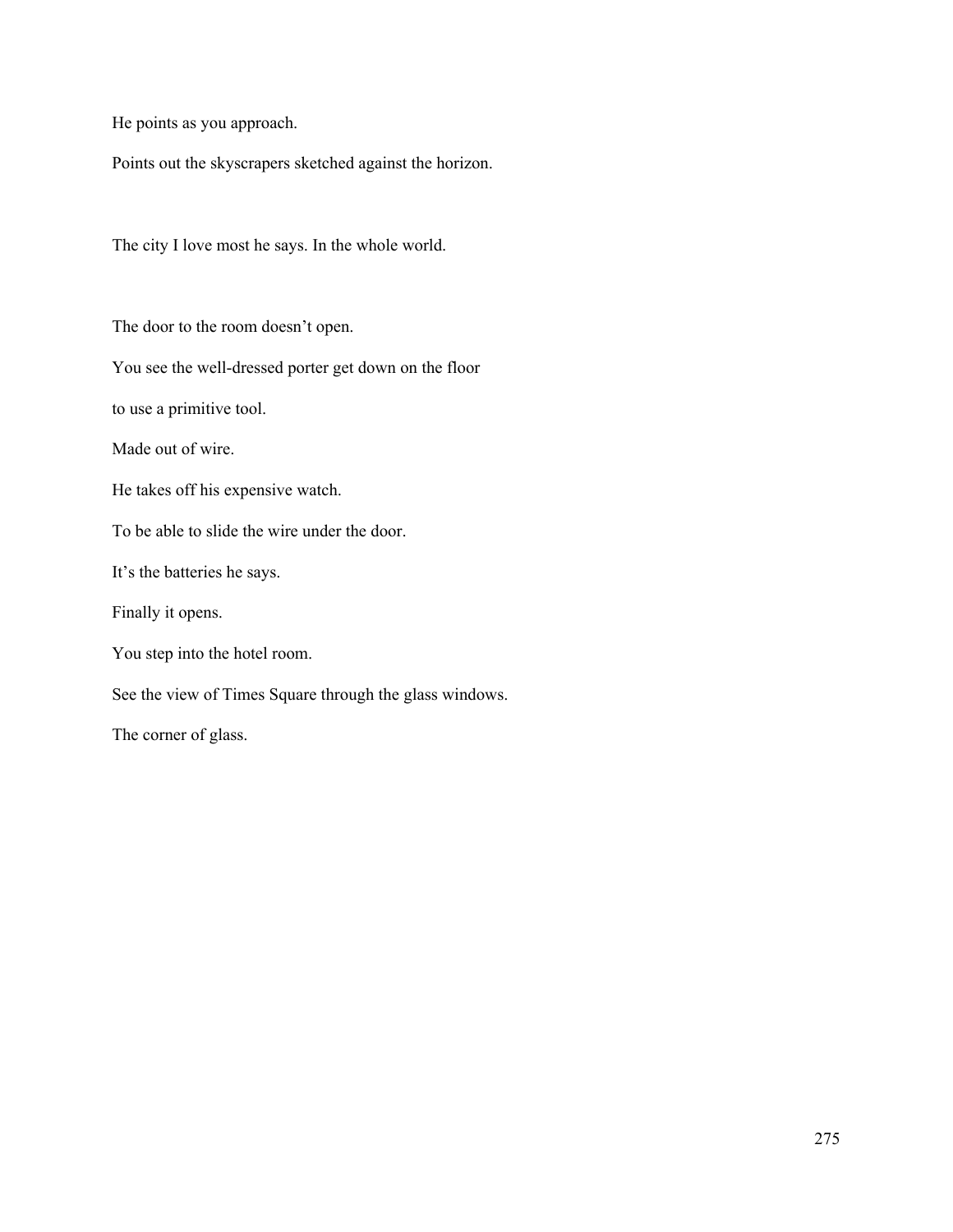You open your suitcase the wrong way and everything falls out.

You rush out together into the night.

Eat.

You leave him and take a taxi.

Meet her.

Take the subway back.

Come up at Times Square and can't find the hotel so

late at night.

Look for a long time.

Finally get there.

Take the elevator.

Lie in the light. The glass corner. Against the skyscrapers.

Hear the city fully awake all night.

The twinkling commercials. Billboards. Neon signs.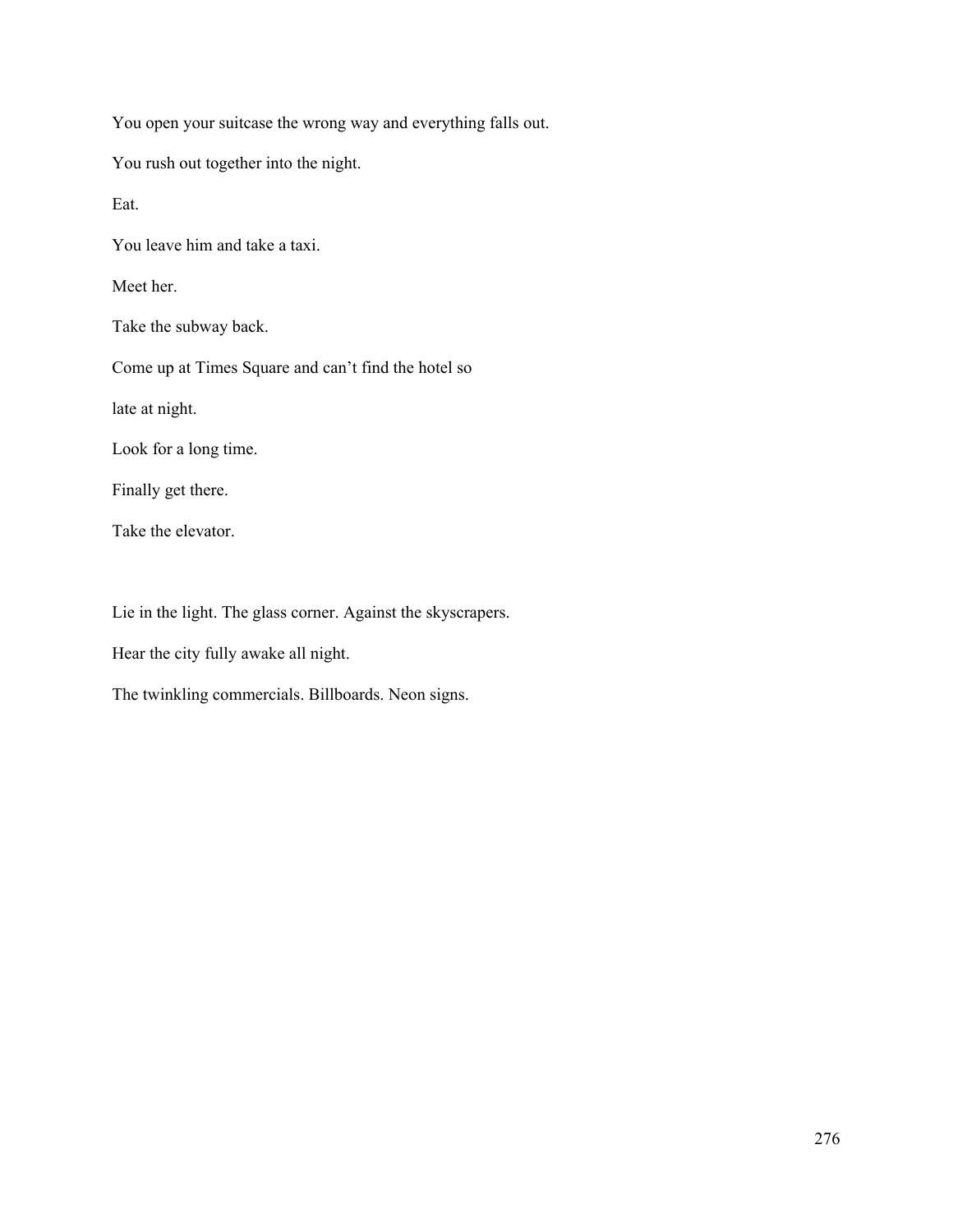Feel the heat from his body.

See his sleeping face.

Your heart beats fast. Hard.

You wake in the light.

He's already up. Ironing his shirt.

In bright white underwear.

He turns on Amy Winehouse.

You get up.

Call her and walk out into the day.

You walk through Central Park in the rain. In the morning.

Talk about the 9/11 monument.

About the situation in Turkey.

The arrests after the election.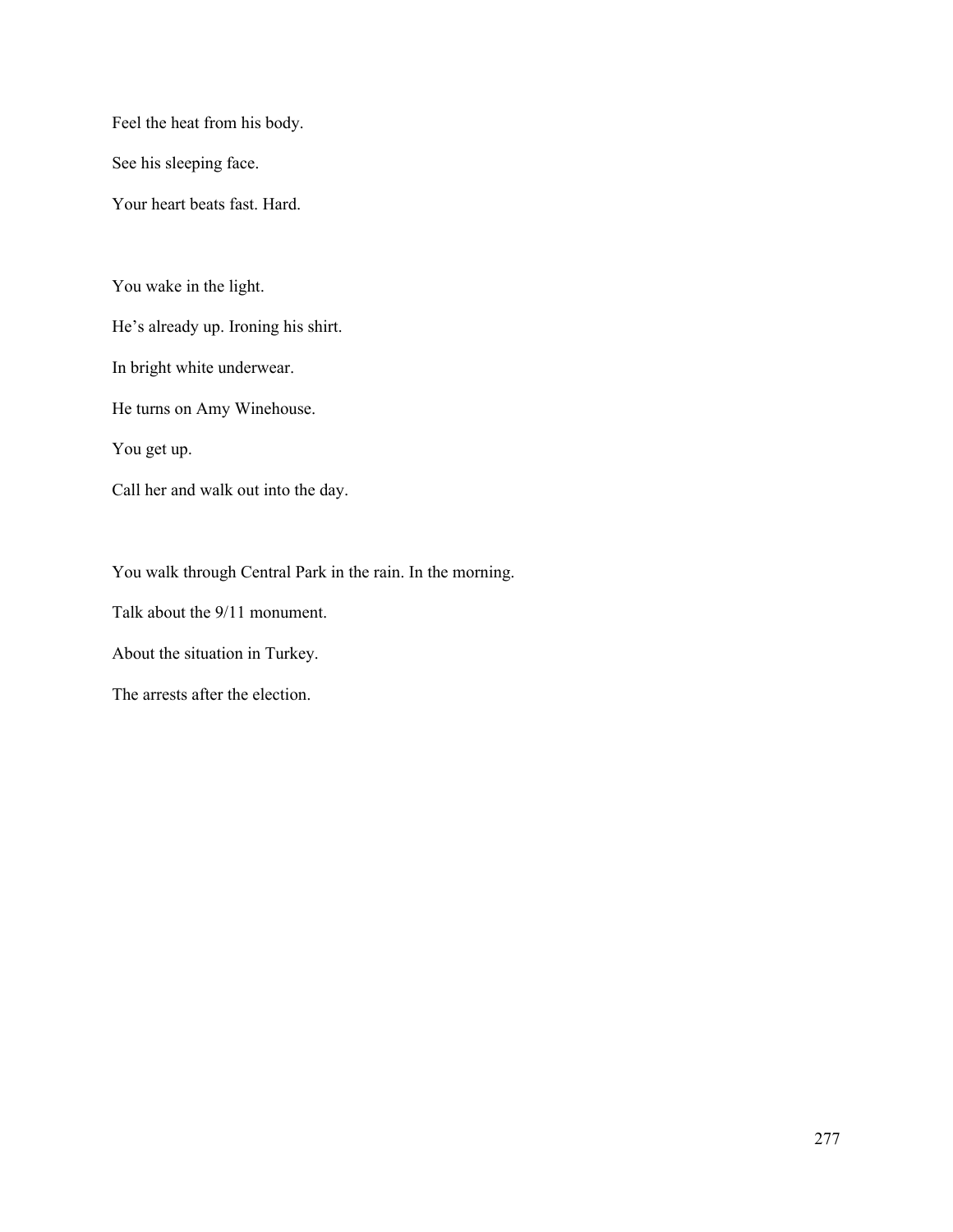See the fall colors. Their abundance. Glory.

Are you safe you ask her.

I want to know you're safe.

I'm leaving you you say.

When he wakes because you get up.

You take the elevator to your room.

Sleep for two hours in the empty bed.

Wake up.

Knock on his door several times.

He opens it.

Looks surprised.

Kisses you.

Walks toward the elevator.